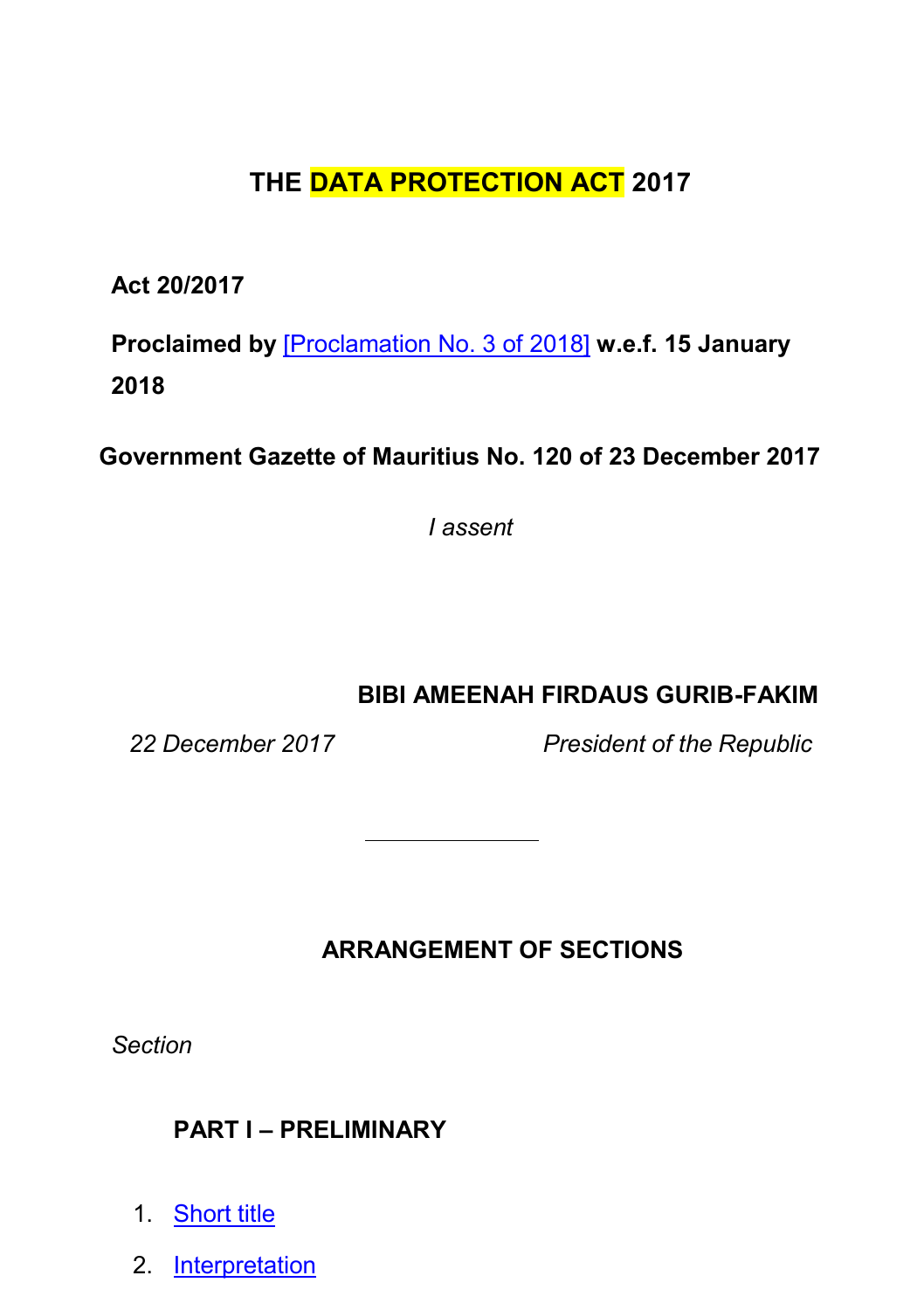3. [Application of](#page-10-0) Act

## **PART II – DATA PROTECTION OFFICE**

## **Sub-Part A – Establishment of Data Protection Office**

4. [Establishment of](#page-12-0) Office

## **Sub-Part B – Functions and Powers of Commissioner**

- 5. Functions of Commissioner
- 6. [Investigation of complaints](#page-14-0)
- 7. [Power to require](#page-17-0) information
- 8. [Preservation](#page-18-0) Order
- 9. [Enforcement](#page-18-1) notice
- 10. [Power to seek](#page-20-0) assistance

## **Sub-Part C – Powers of Authorised Officers**

- 11. [Power of entry and](#page-20-1) search
- 12. [Obstruction of Commissioner or authorised](#page-22-0) officer

## **Sub-Part D – Delegation of Power**

13. [Delegation of power by](#page-23-0) Commissioner

# **PART III – REGISTRATION OF CONTROLLERS AND PROCESSORS**

14. [Controller and](#page-23-1) Processor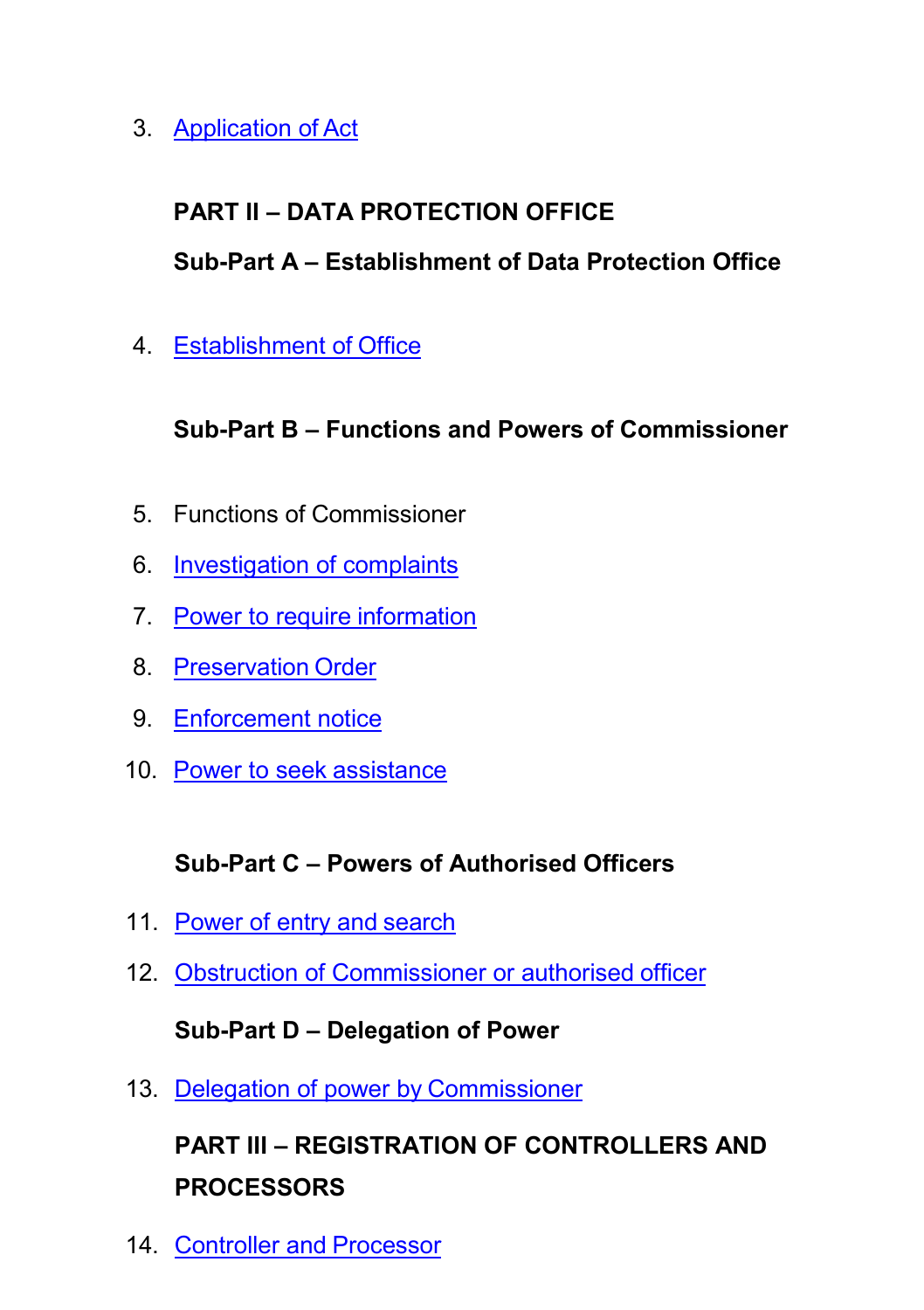- 15. [Application for](#page-23-2) registration
- 16. [Issue of registration](#page-25-0) certificate
- 17. Change in [particulars](#page-25-1)
- 18. [Renewal of registration](#page-26-0) certificate
- 19. [Cancellation or variation of terms and conditions of](#page-26-1)  [registration](#page-26-1) certificate
- 20. Register of controllers and processors

# **PART IV – OBLIGATIONS ON CONTROLLERS AND PROCESSORS**

- 21. [Principles relating to processing of personal](#page-27-0) data
- 22. Duties of [controller](#page-28-0)
- 23. [Collection of personal data](#page-29-0)
- 24. [Conditions for consent](#page-32-0)
- 25. [Notification of personal data](#page-32-1) breach
- 26. Communication of personal data breach to data subject
- 27. [Duty to destroy personal](#page-35-0) data
- 28. Lawful [processing](#page-35-1)
- 29. [Special categories of personal](#page-37-0) data
- 30. [Personal data of](#page-39-0) child
- 31. Security of [processing](#page-39-1)
- 32. [Prior security](#page-42-0) check
- 33. [Record of processing](#page-43-0) operations

# **PART V – PROCESSING OPERATIONS LIKELY TO**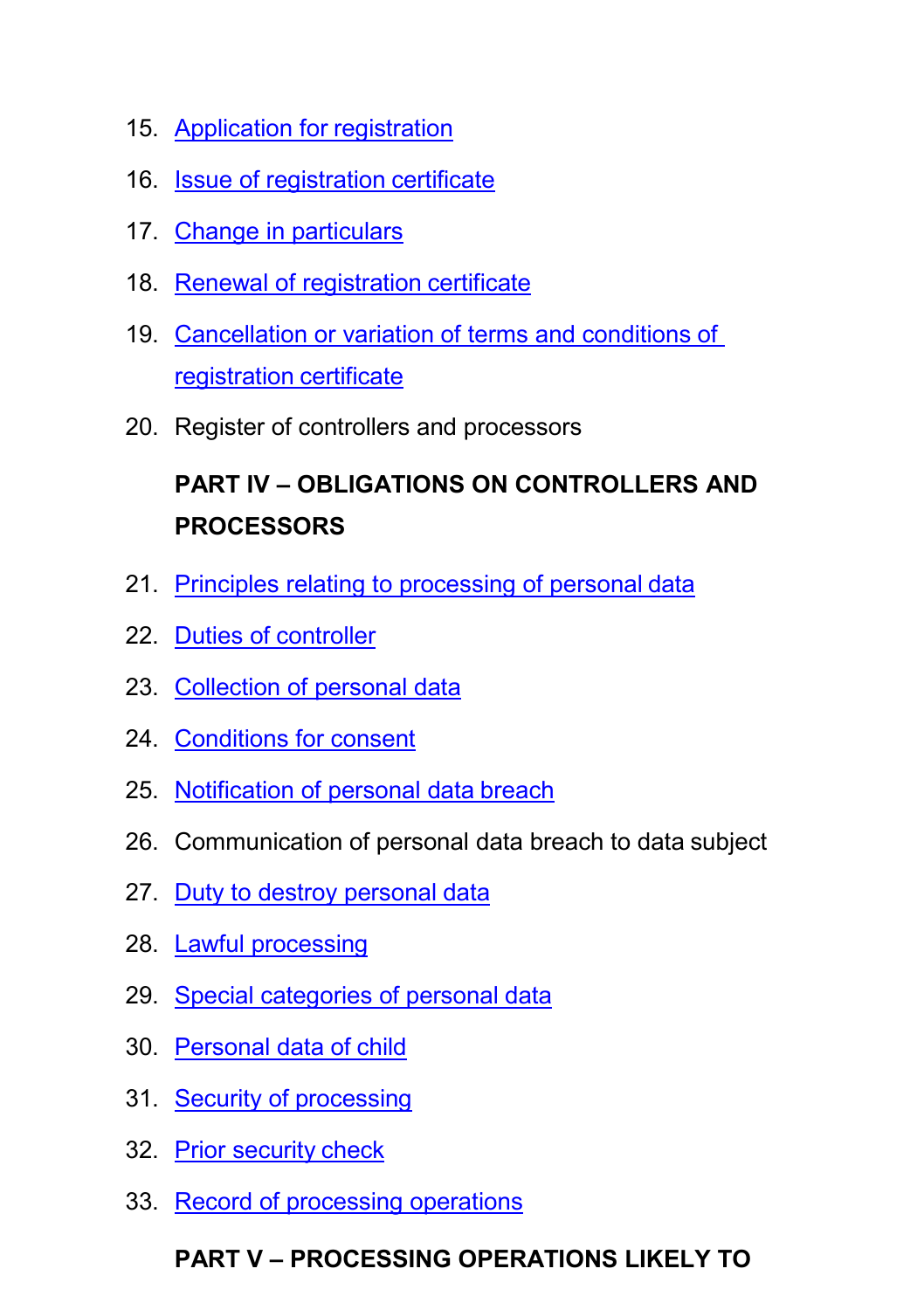# **PRESENT RISK**

- 34. [Data protection impact](#page-44-0) assessment
- 35. [Prior authorisation and](#page-46-0) consultation

# **PART VI – TRANSFER OF PERSONAL DATA OUTSIDE MAURITIUS**

36. [Transfer of personal data outside](#page-47-0) Mauritius

## **PART VII – RIGHTS OF DATA SUBJECTS**

- 37. [Right of access](#page-50-0)
- 38. [Automated individual decision](#page-53-0) making
- 39. [Rectification, erasure or restriction of](#page-54-0) processing
- 40. [Right to](#page-57-0) object
- 41. [Exercise of](#page-58-0) rights

## **PART VIII – OTHER OFFENCES AND PENALTIES**

- 42. [Unlawful disclosure of personal](#page-58-1) data
- 43. [Offence for which no specific penalty](#page-59-0) provided

# **PART IX – MISCELLANEOUS**

- 44. [Exceptions and](#page-60-0) restrictions
- 45. [Annual](#page-61-0) report
- 46. [Compliance audit](#page-63-0)
- 47. [Codes and](#page-63-1) guidelines
- 48. [Certification](#page-63-2)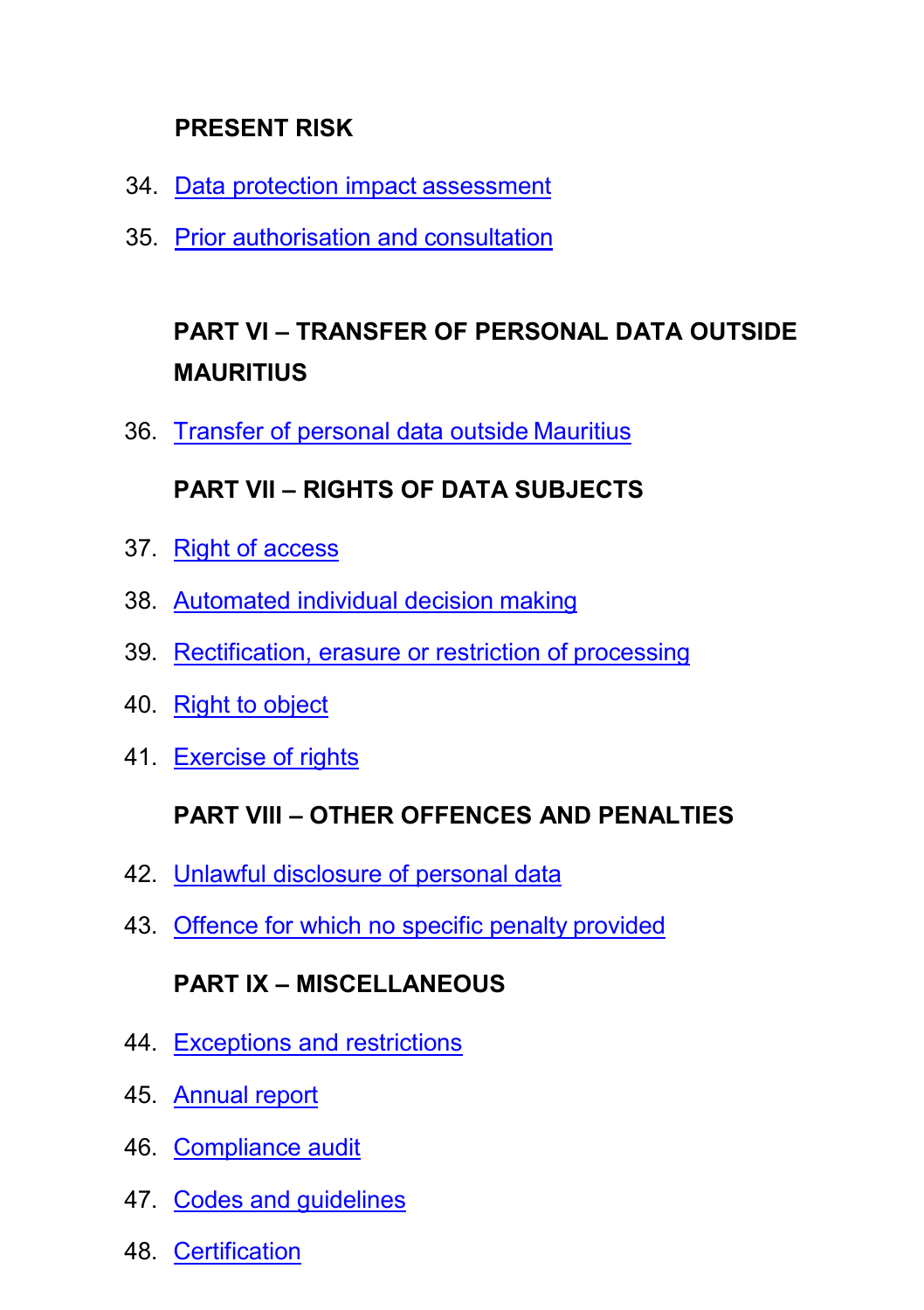- 49. [Confidentiality and](#page-64-0) oath
- 50. [Protection from](#page-65-0) liability
- 51. [Right of appeal](#page-66-0)
- 52. [Special jurisdiction](#page-66-1) of Tribunal
- 53. [Prosecution and](#page-67-0) jurisdiction
- 54. [Certificate issued by](#page-68-0) Commissioner
- 55. [Regulations](#page-68-1)
- 56. [Repeal](#page-69-0)
- 57. [Transitional](#page-69-1) provisions
- 58. [Commencement](#page-71-0) **SCHEDULE**

### **An Act**

**To provide for new legislation to strengthen the control and personal autonomy of data subjects over their personal data, in line with current relevant international standards, and for matters related thereto**

ENACTED by the Parliament of Mauritius, as follows –

### **PART I – PRELIMINARY**

#### <span id="page-4-0"></span>**1. Short title**

This Act may be cited as the **Data Protection Act 2017**.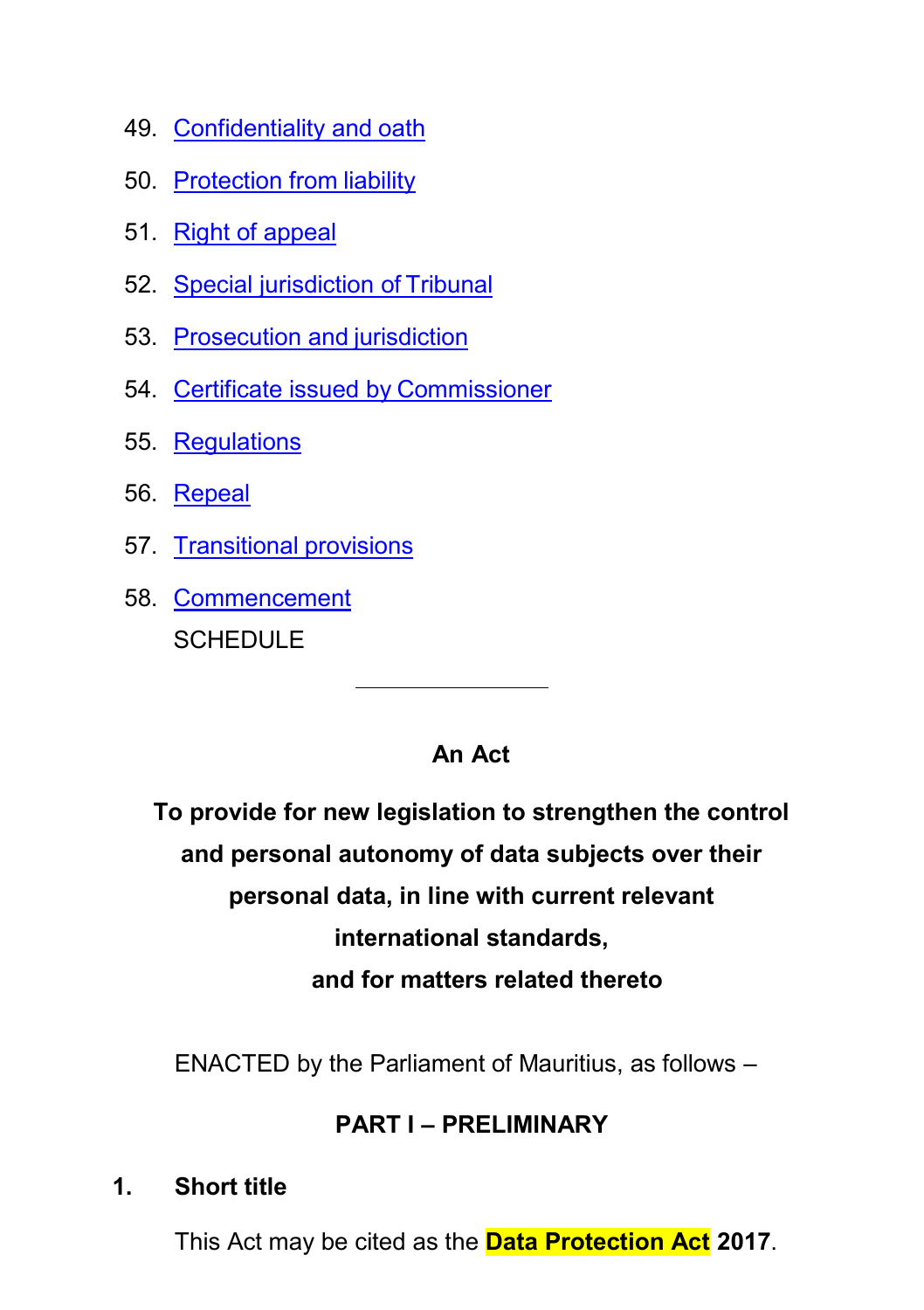### <span id="page-5-0"></span>**2. Interpretation**

In this Act –

"authorised officer" means an officer to whom the Commissioner has delegated his powers under section 13;

"biometric data" means any personal data relating to the physical, physiological or behavioural characteristics of an individual which allow his unique identification, including facial images or dactyloscopic data;

"collect" does not include receive unsolicited information;

"Commissioner" means the Data Protection Commissioner referred to in section 4;

"consent" means any freely given specific, informed and unambiguous indication of the wishes of a data subject, either by a statement or a clear affirmative action, by which he signifies his agreement to personal data relating to him being processed;

"controller" means a person who or public body which, alone or jointly with others, determines the purposes and means of the processing of personal data and has decision making power with respect to the processing;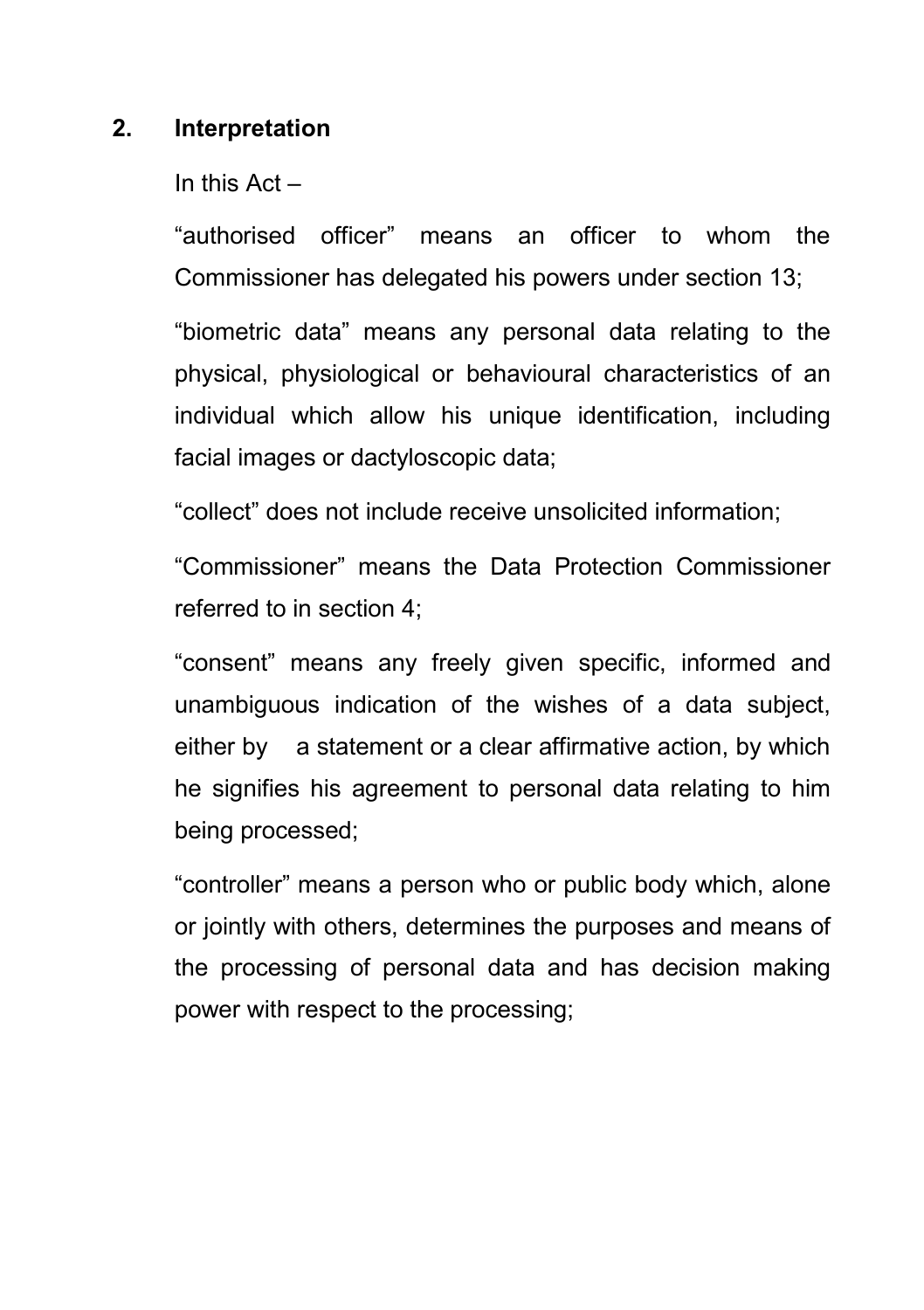"data subject" means an identified or identifiable individual, in particular by reference to an identifier such as a name, an identification number, location data, an online identifier or to one or more factors specific to the physical, physiological, genetic, mental, economic, cultural or social identity of that individual;

"document" includes –

- (a) a disc, tape or other device in which information other than visual images are embodied so as to be capable, with or without the aid of some other equipment, of being reproduced from the disc, tape or other device; and
- (b) a film, tape or other device in which visual images are embodied so as to be capable, with or without the aid of some other equipment, of being reproduced from the film, tape or other device;

"encryption" means the process of transforming data into coded form;

"filing system" means a structured set of personal data which is accessible according to specific criteria, whether centralised, decentralised or dispersed on a functional or geographical basis;

"genetic data" means personal data relating to the general characteristics of an individual which are inherited or acquired and which provide unique information about the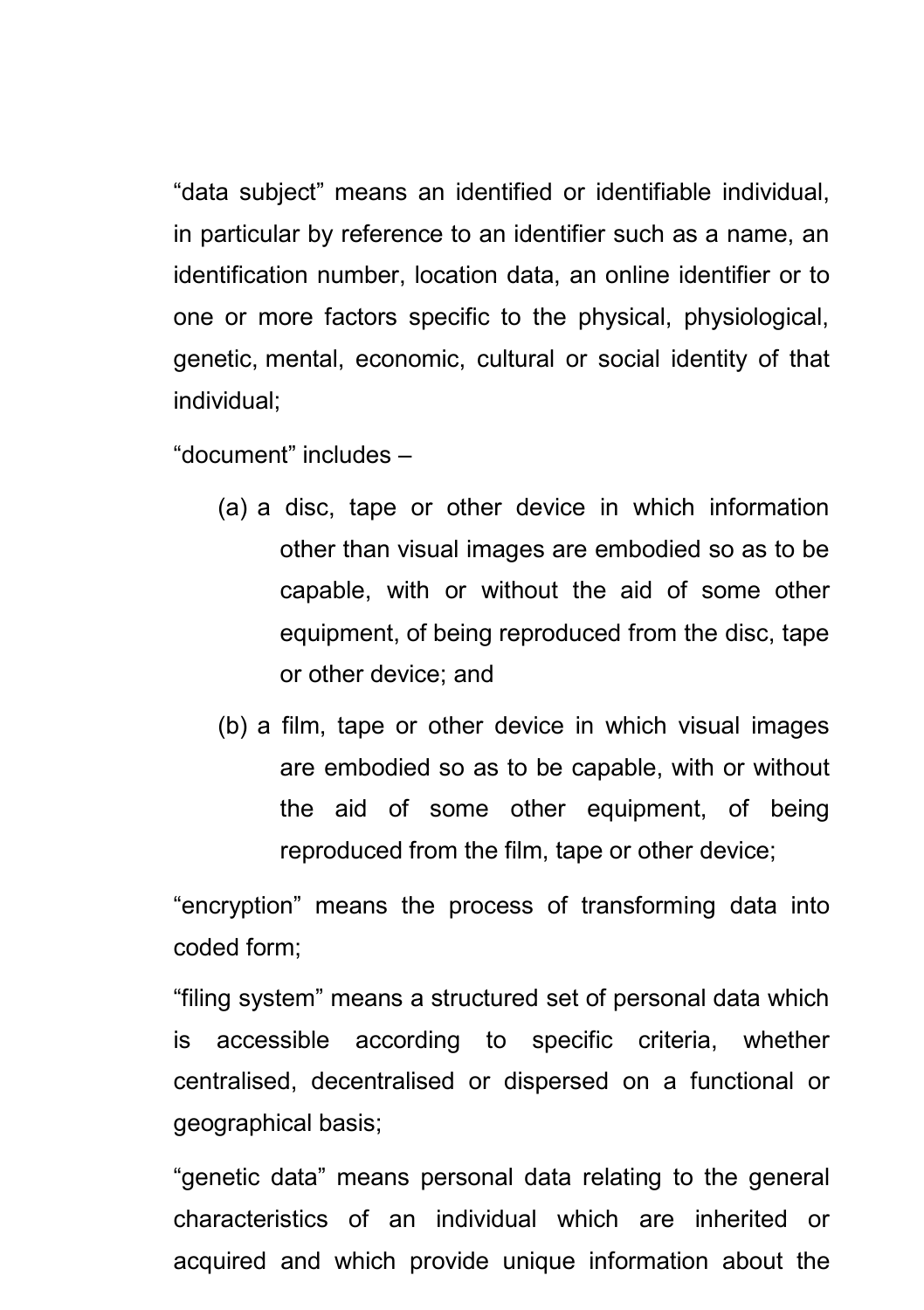physiology or health of the individual and which result, in particular, from an analysis of a biological sample from the individual in question;

"physical or mental health", in relation to personal data, includes information on the provision of health care services to the individual, which reveals his health status;

"individual" means a living individual;

"information and communication

network" –

(a) means a network for the transmission of messages; and

(b) includes a telecommunication network:

"Minister" means the Minister to whom responsibility for the subject of data protection is assigned;

"network" means a communication transmission system that provides interconnection among a number of local and remote devices;

"Office" means the Data Protection Office referred to in section 4; "personal data" means any information relating to a data subject;

"personal data breach" means a breach of security leading to the accidental or unlawful destruction, loss, alteration, unauthorised disclosure of, or access to, personal data transmitted, stored or otherwise processed;

"proceedings" –

(a) means any proceedings conducted by or under the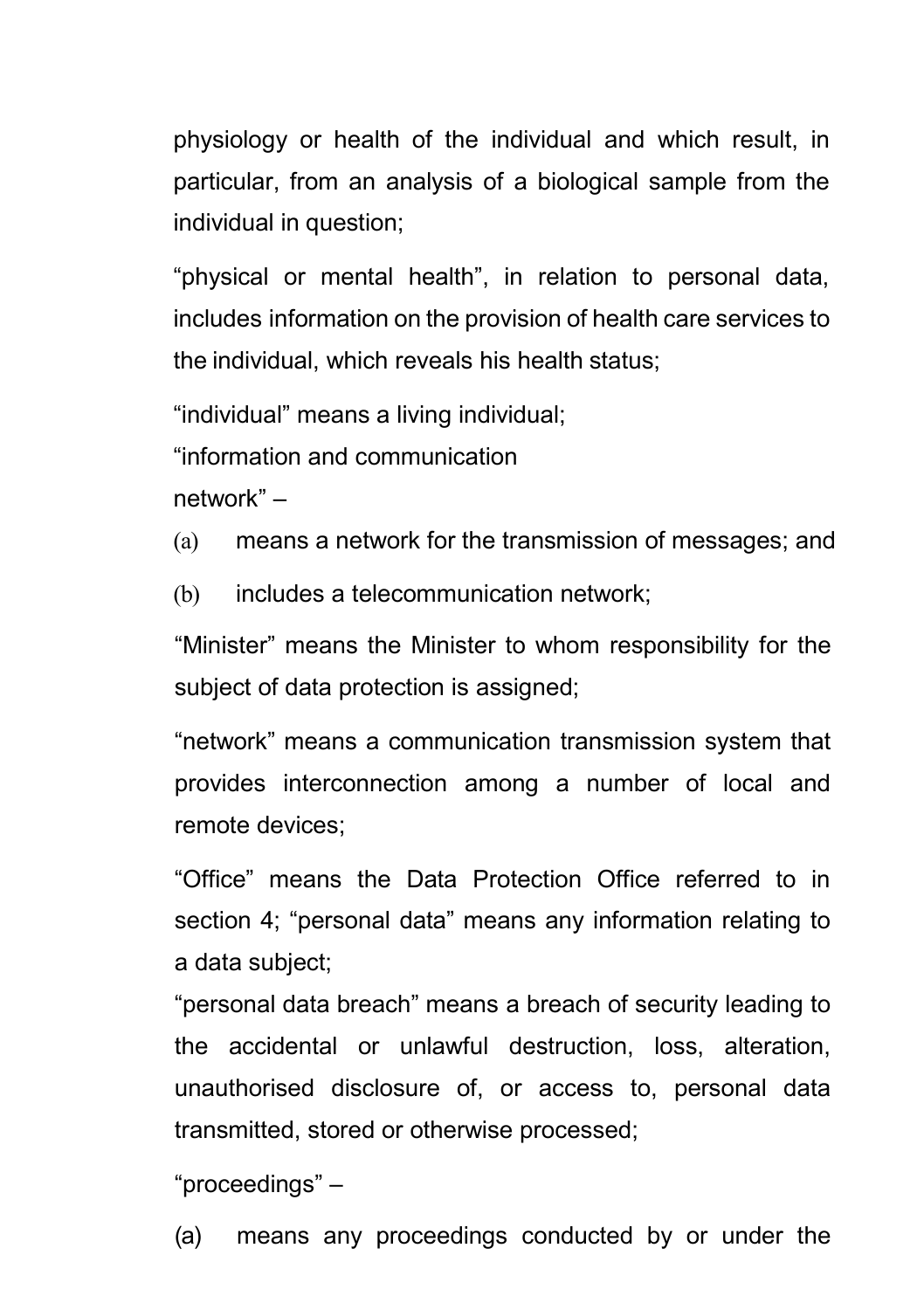supervision of a Judge or Magistrate; and

- (b) may include
	- (i) an inquiry or investigation into an offence; and
	- (ii) disciplinary proceedings;

"processor" means a person who, or public body which, processes personal data on behalf of a controller;

"processing" means an operation or set of operations performed on personal data or sets of personal data, whether or not by automated means, such as collection, recording, organisation, structuring, storage, adaptation or alteration, retrieval, consultation, use, disclosure by transmission, dissemination or otherwise making available, alignment or combination, restriction, erasure or destruction;

"profiling" means any form of automated processing of personal data consisting of the use of personal data to evaluate certain personal aspects relating to an individual, in particular to analyse or predict aspects concerning that individual's performance at work, economic situation, health, personal preferences, interests, reliability, behaviour, location or movements;

"pseudonymisation" means the processing of personal data in such a manner that the personal data can no longer be attributed to a specific data subject without the use of additional information and the additional information is kept separately and is subject to technical and organisational measures to ensure that the personal data are not attributed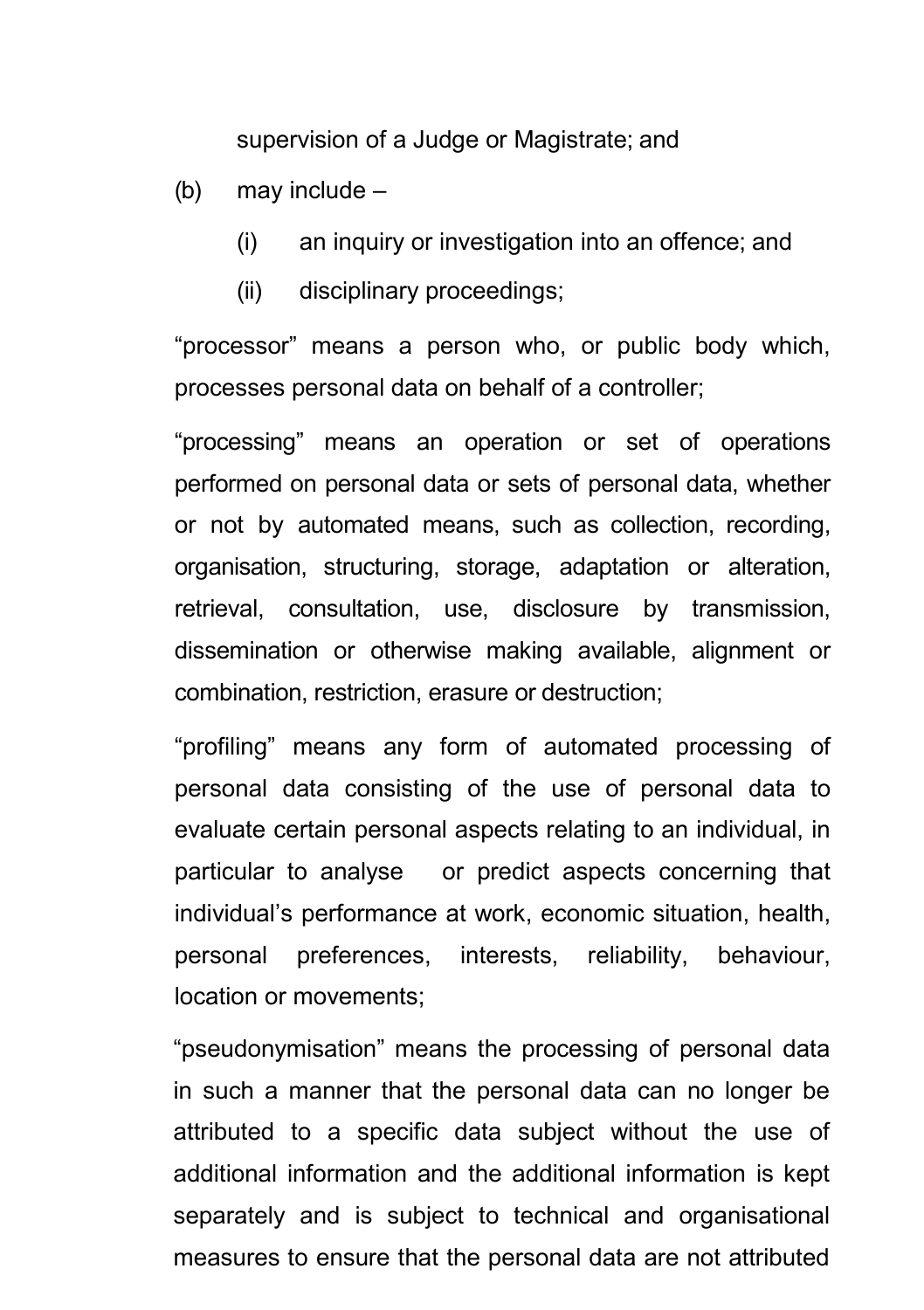to an identified or identifiable individual;

"recipient" means a person to whom, or a public body to which, personal data are disclosed, whether a third party or not;

"register" means the register referred to in section 20;

"registration certificate" means the registration certificate referred to in section 16 (2);

"restriction of processing" means the marking of stored personal data with the aim of limiting their processing in the future;

"special categories of personal data", in relation to a data subject, means personal data pertaining to –

- (a) his racial or ethnic origin;
- (b) his political opinion or adherence;
- (c) his religious or philosophical beliefs;
- (d) his membership of a trade union;
- (e) his physical or mental health or condition;
- (f) his sexual orientation, practices or preferences;
- (g) his genetic data or biometric data uniquely identifying him;
- (h) the commission or alleged commission of an offence by him;
- (i) any proceedings for an offence committed or alleged to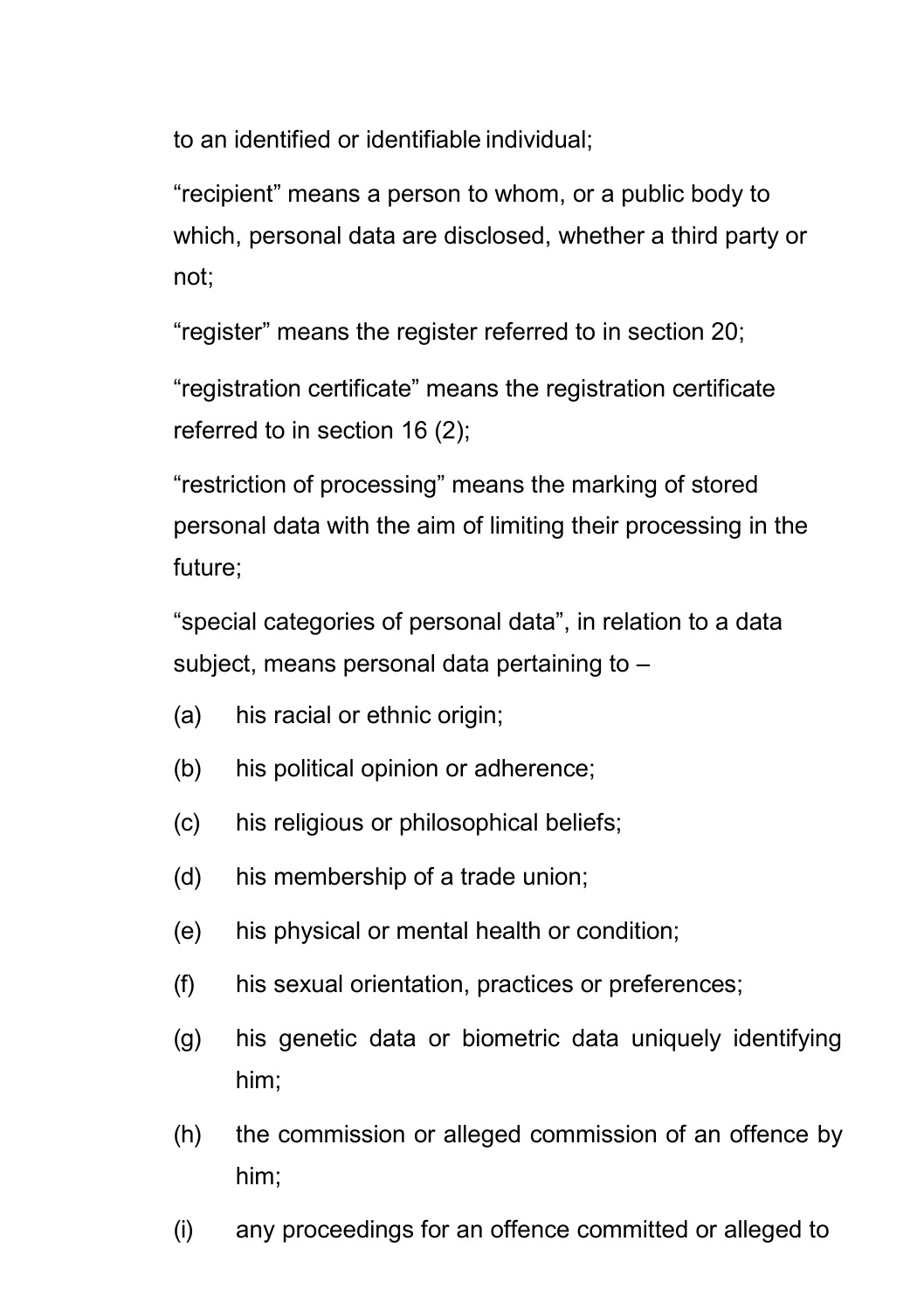have been committed by him, the disposal of such proceedings or the sentence of any Court in the proceedings; or

(j) such other personal data as the Commissioner may determine to be sensitive personal data;

"telecommunication network" means a system, or a series of systems, operating within such boundaries as may be prescribed, for the transmission or reception of messages by means of guided or unguided electro magnetic energy or both;

"third party" means a person or public body other than a data subject, a controller, a processor or a person who, under the direct authority of a controller or processor, who or which is authorised to process personal data;

"traffic data" means any data relating to a communication by means of a computer system and generated by the system that form part in the chain of communication, indicating the communication's origin, destination, route, time, date, size, duration, or type of underlying service;

"Tribunal" means the ICT Appeal Tribunal set up under section 35 of the Information and Communication Technologies Act.

#### <span id="page-10-0"></span>**3. Application of Act**

- (1) This Act shall bind theState.
- (2) For the purposes of this Act, each Ministry or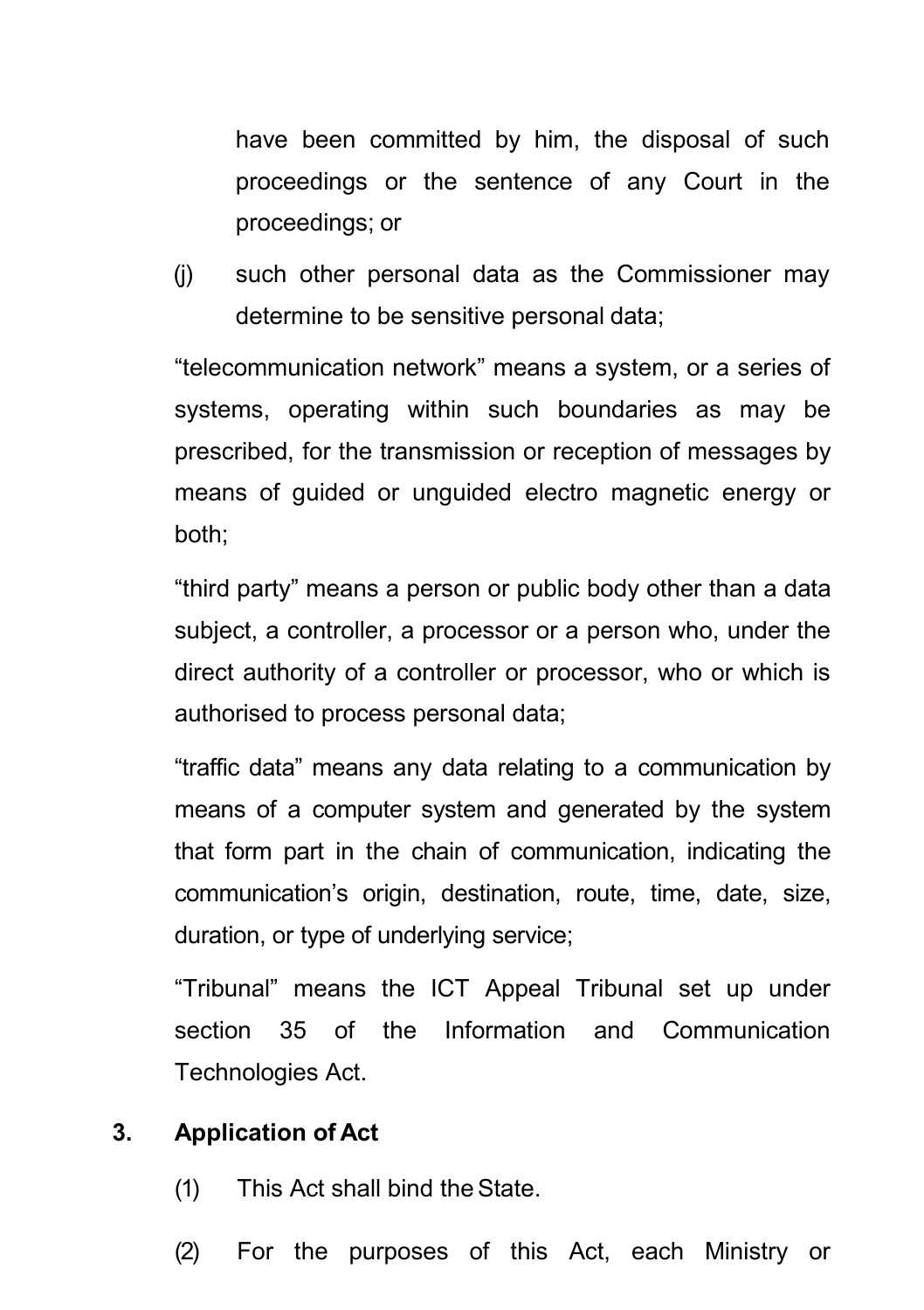Government department shall be treated as separate from any other Ministry or Government department.

(3) This Act shall apply to the processing of personal data, wholly or partly, by automated means and to any processing otherwise than by automated means where the personal data form part of a filing system or are intended to form part of a filing system.

- (4) This Act shall not apply to  $-$ 
	- (a) the exchange of information between Ministries, Government departments and public sector agencies where such exchange is required on a need-to-know basis;
	- (b) the processing of personal data by an individual in the course of a purely personal or household activity.

(5) Subject to section 44, this Act shall apply to a controller or processor who –

- (a) is established in Mauritius and processes personal data in the context of that establishment; and
- (b) is not established in Mauritius but uses equipment in Mauritius for processing personal data, other than for the purpose of transit through Mauritius.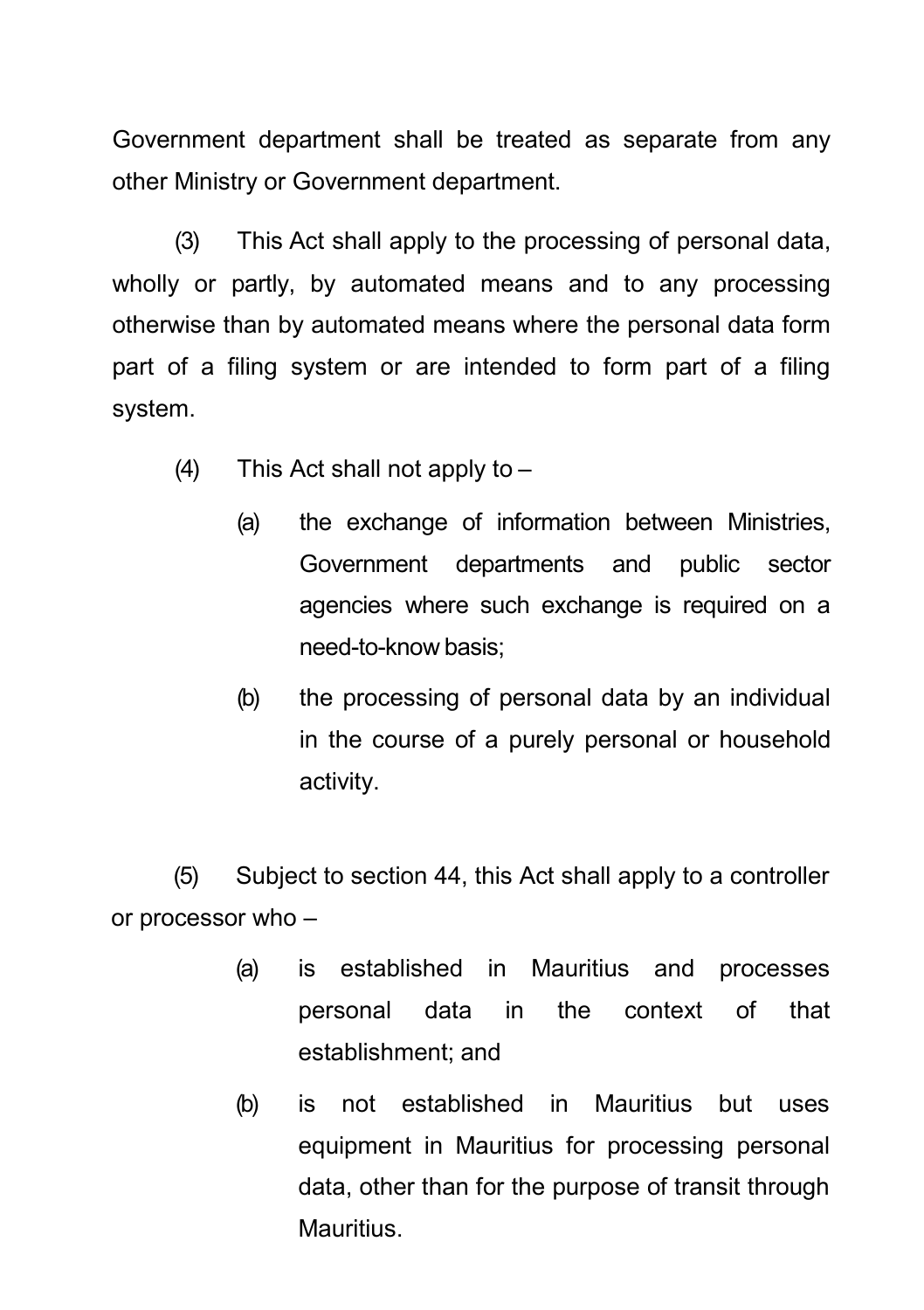(6) Every controller or processor referred to in subsection (5)(b) shall nominate a representative established in Mauritius.

- (7) For the purpose of subsection  $(5)(a)$ , any person who
	- (a) is ordinarily resident in Mauritius; or
	- (b) carries out data processing operations through an office, branch or agency in Mauritius,

shall be treated as being established in Mauritius.

# **PART II – DATA PROTECTION OFFICE**

# **Sub-Part A – Establishment of Data Protection Office**

## <span id="page-12-0"></span>**4. Establishment of Office**

(1) There shall, for the purposes of this Act, be a public office to be known as the Data Protection Office.

(2) In the discharge of its functions under this Act, the Office shall act with complete independence and impartiality and shall not be subject to the control or direction of any other person or authority.

(3) The head of the Office, who shall be known as the Data Protection Commissioner, shall be a barrister of not less than 5 years' standing.

(4) The Commissioner shall be assisted by such public officers as may be necessary.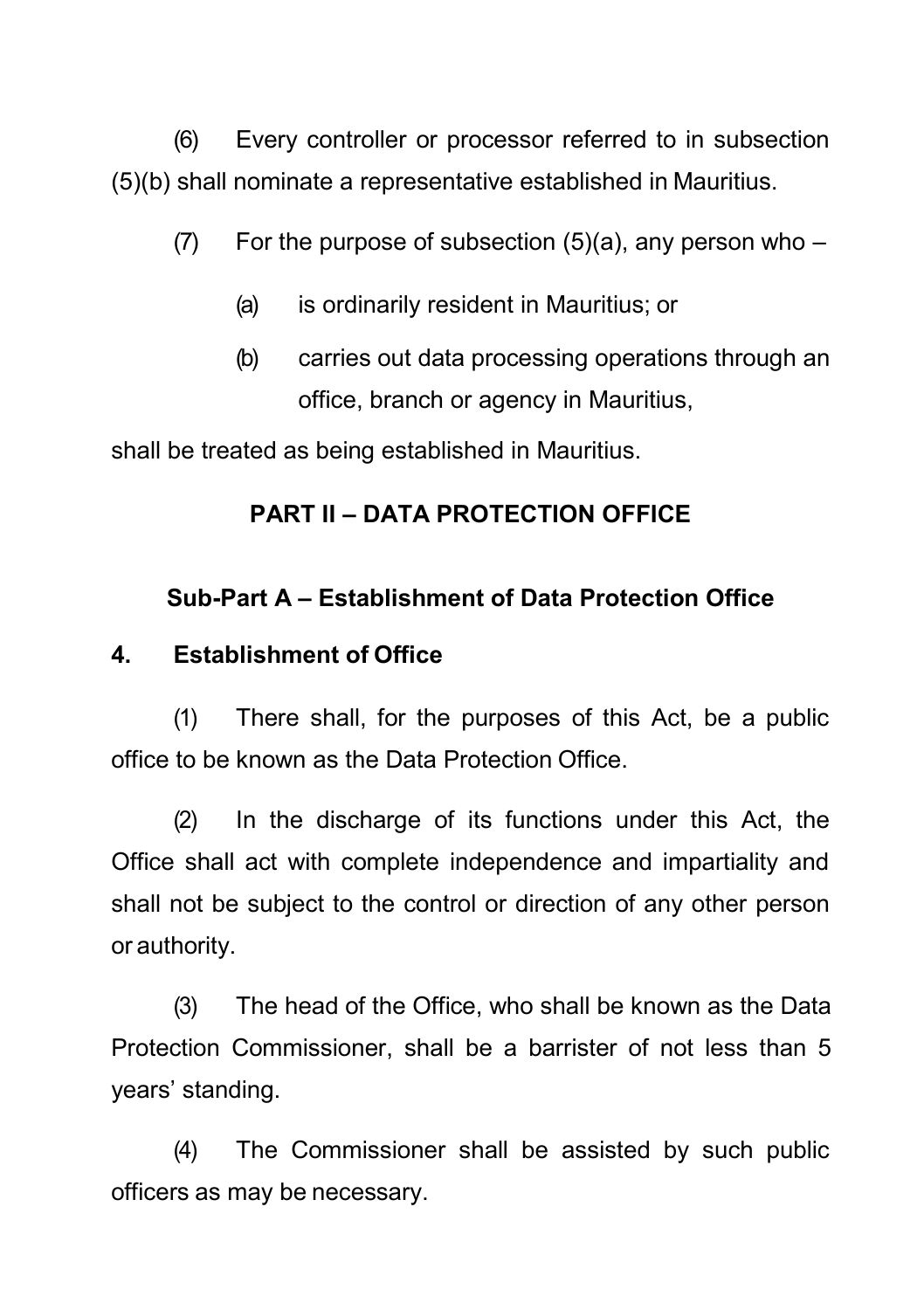(5) Every public officer referred to in subsection (4) shall be under the administrative control of the Commissioner.

### **Sub-Part B – Functions and Powers of Commissioner**

#### **5. Functions of Commissioner**

The Commissioner shall –

- (a) ensure compliance with this Act and any regulations made under it;
- (b) issue or approve such Codes of Practice or Guidelines for the purposes of this Act as he thinks fit;
- (c) maintain a register of controllers and processors;
- (d) exercise control on all data processing operations, either of his own motion or at the request of a data subject, and verify whether the processing of data is done in accordance with this Act;
- (e) promote self-regulation among controllers and processors;
- (f) investigate any complaint or information which gives rise to a suspicion that an offence may have been, is being or is about to be, committed under this Act;
- (g) take such measures as may be necessary to bring the provisions of this Act to the knowledge of the general public;
- (h) undertake research into, and monitor developments in, data processing, and ensure that there is no significant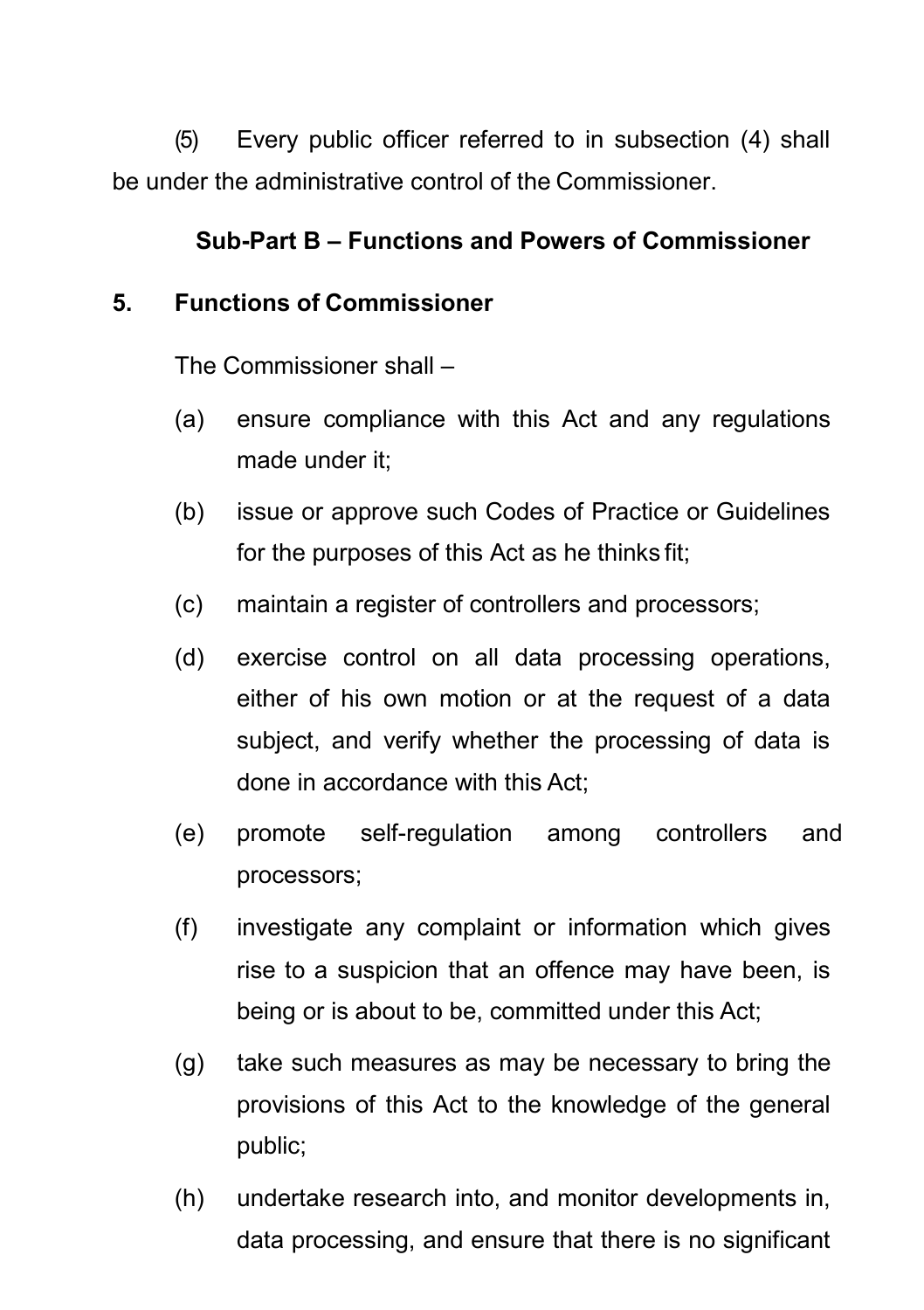risk or adverse effect of any developments on the privacy of individuals;

- (i) examine any proposal for automated decision making or data linkage that may involve an interference with, or may otherwise have an adverse effect, on the privacy of individuals and ensure that any adverse effect of the proposal on the privacy of individuals is minimised;
	- (j) cooperate with supervisory authorities of other countries, to the extent necessary for the performance of his duties under this Act, in particular by exchanging relevant information in accordance with any other enactment; and
	- (k) do anything incidental or conducive to the attainment of the objects of and to the better performance of his duties and functions under, this Act.

### <span id="page-14-0"></span>**6. Investigation of complaints**

(1) Where a complaint is made to the Commissioner that this Act or any regulations made under it, has or have been, is or are being, or is or are about to be, contravened, the Commissioner shall –

- (a) investigate into the complaint or cause it to be investigated by an authorised officer, unless he is of the opinion that the complaint is frivolous or vexatious; and
- (b) where he is unable to arrange, within a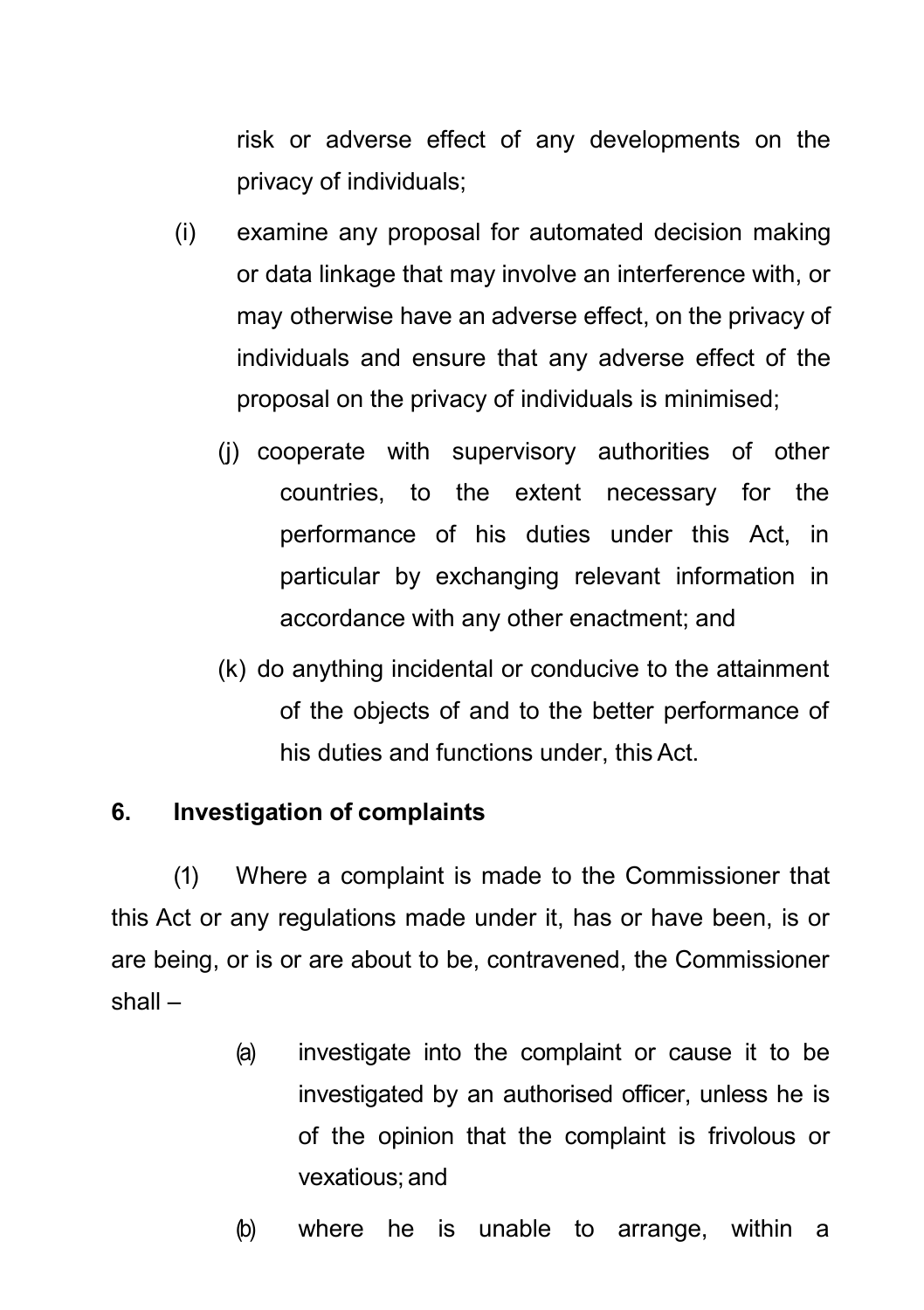reasonable time, for the amicable resolution by the parties concerned of the complaint, notify, in writing, the individual who made the complaint of his decision in relation to it so that the individual may, where he considers that he is aggrieved by the decision, appeal against it under section 51.

(2) (a) The Commissioner may, for the purpose of the investigation of a complaint, order any person to –

- (i) attend at a specified time and place for the purpose of being examined orally in relation to the complaint;
- (ii) produce such book, document, record or article as may be required with respect to any matter relevant to the investigation, which he is not prevented by any other enactment from disclosing; or
- (iii) furnish a statement in writing made under oath or on affirmation setting out all information which may be required under the notice.

(b) Every order made under paragraph (a) shall be in writing and signed by the Commissioner or an authorised officer.

(3) A person on whom an order under subsection (2) has been served shall –

(a) comply with the order;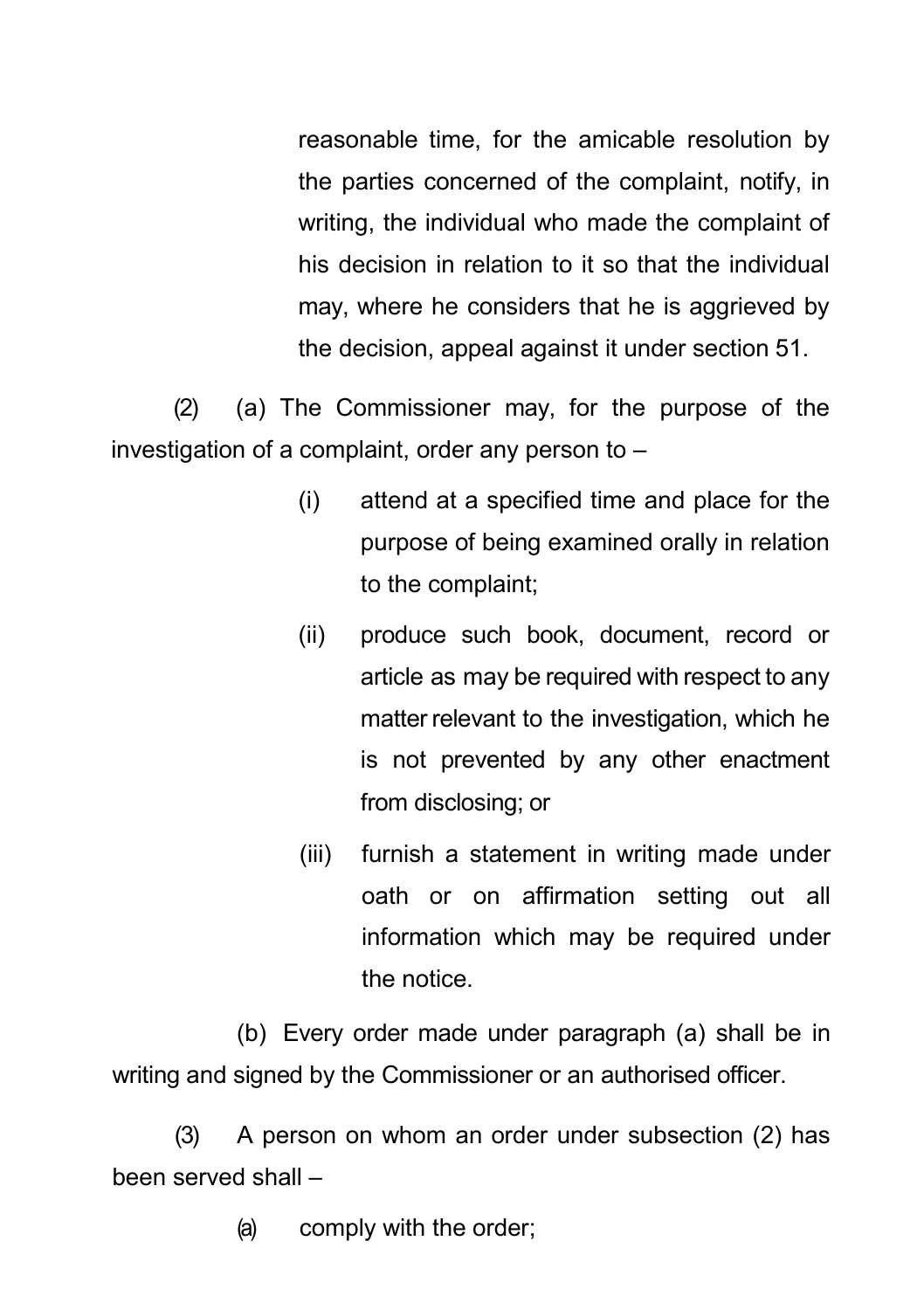- (b) attend before the Commissioner in accordance with the terms of the order or on such other days as he may be directed to attend; and
- (c) answer questions and furnish all information, documents, records or statements, including certified copies thereof, as ordered.

(4) (a) The Commissioner may take copies or extracts from any document produced under subsection (2) and may require the person producing it to give any necessary explanation relating to such document.

(b) Where material to which an investigation relates consists of information stored in a computer, disc or cassette, or on microfilm, or preserved by any mechanical or electronic device, the request from the Commissioner may require the person named therein to produce or give access to it in a form in which it can be taken away and in whichit is visible and legible.

(5) Any person who, without lawful or reasonable excuse, fails to attend a hearing or to produce a document or other material when required to do so under subsection (4) shall commit an offence and shall, on conviction, be liable to a fine not exceeding 50, 000 rupees and to imprisonment for a term not exceeding 2 years.

(6) Subject to this section, the Commissioner shall regulate the handling of complaints, investigations and conduct of hearings in such manner as he may determine.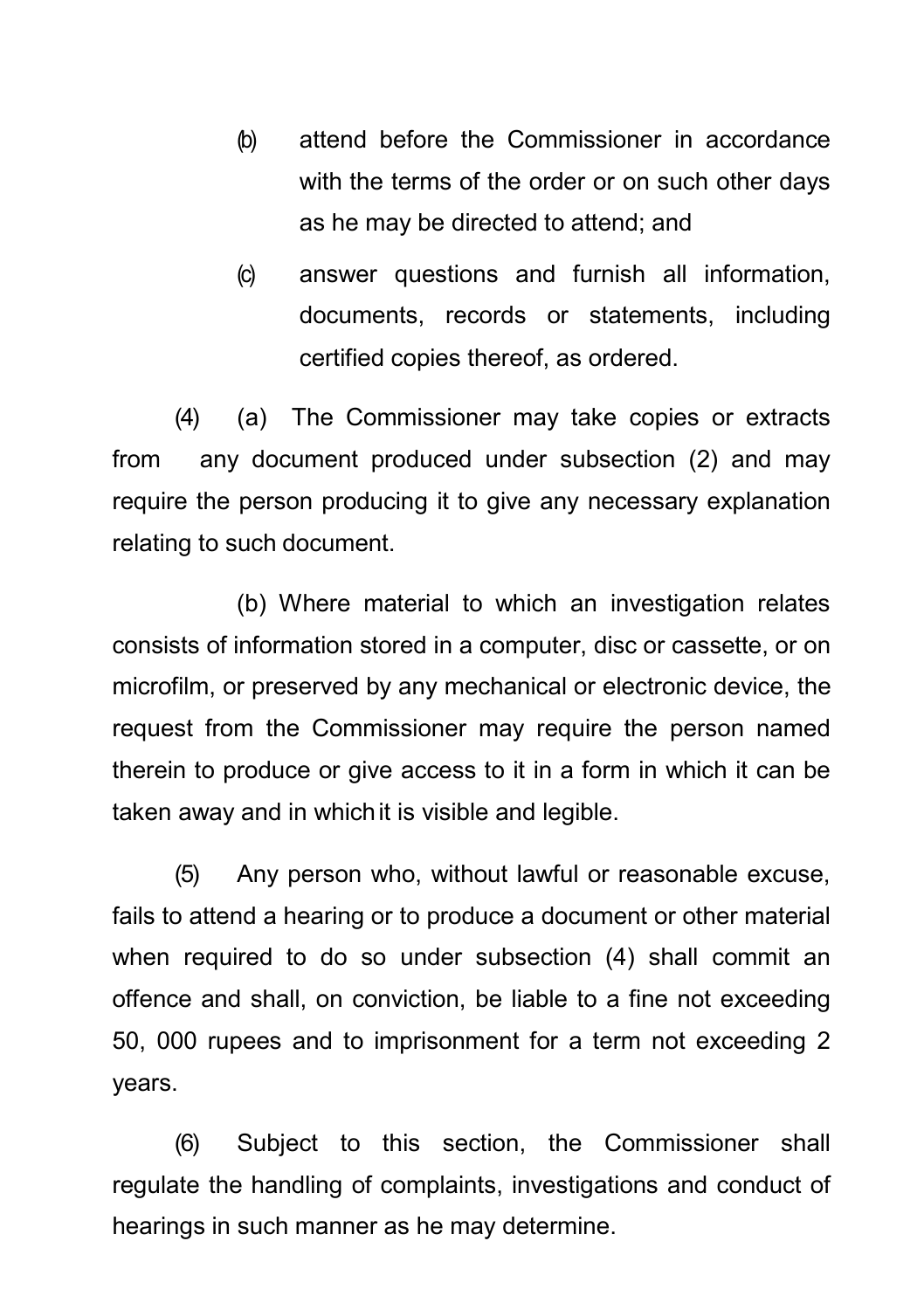(7) No person shall be required under this section to answer any question or to give any evidence tending to incriminate him.

### <span id="page-17-0"></span>**7. Power to require information**

–

(1) Subject to section 26 of the Bank of Mauritius Act, section 64 of the Banking Act, section 83 of the Financial Services Act, section 30 of the Financial Intelligence and Anti-Money Laundering Act and section 81 of the Prevention of Corruption Act

> (a) the Commissioner may, by written notice served on a person, request from that person such information as is necessary or expedient for the discharge of his functions and the exercise of his powers under this Act; and

> (b) where the information requested by the Commissioner is stored in a computer, disc or cassette, or on microfilm, or preserved by any mechanical or electronic device, the person named in the notice shall produce or give access to the information in a form in which it can be taken away and in which it is visible and legible.

(2) Any person who, without reasonable excuse, fails or refuses to comply with a requirement specified in a notice, or who furnishes to the Commissioner any information which he knows to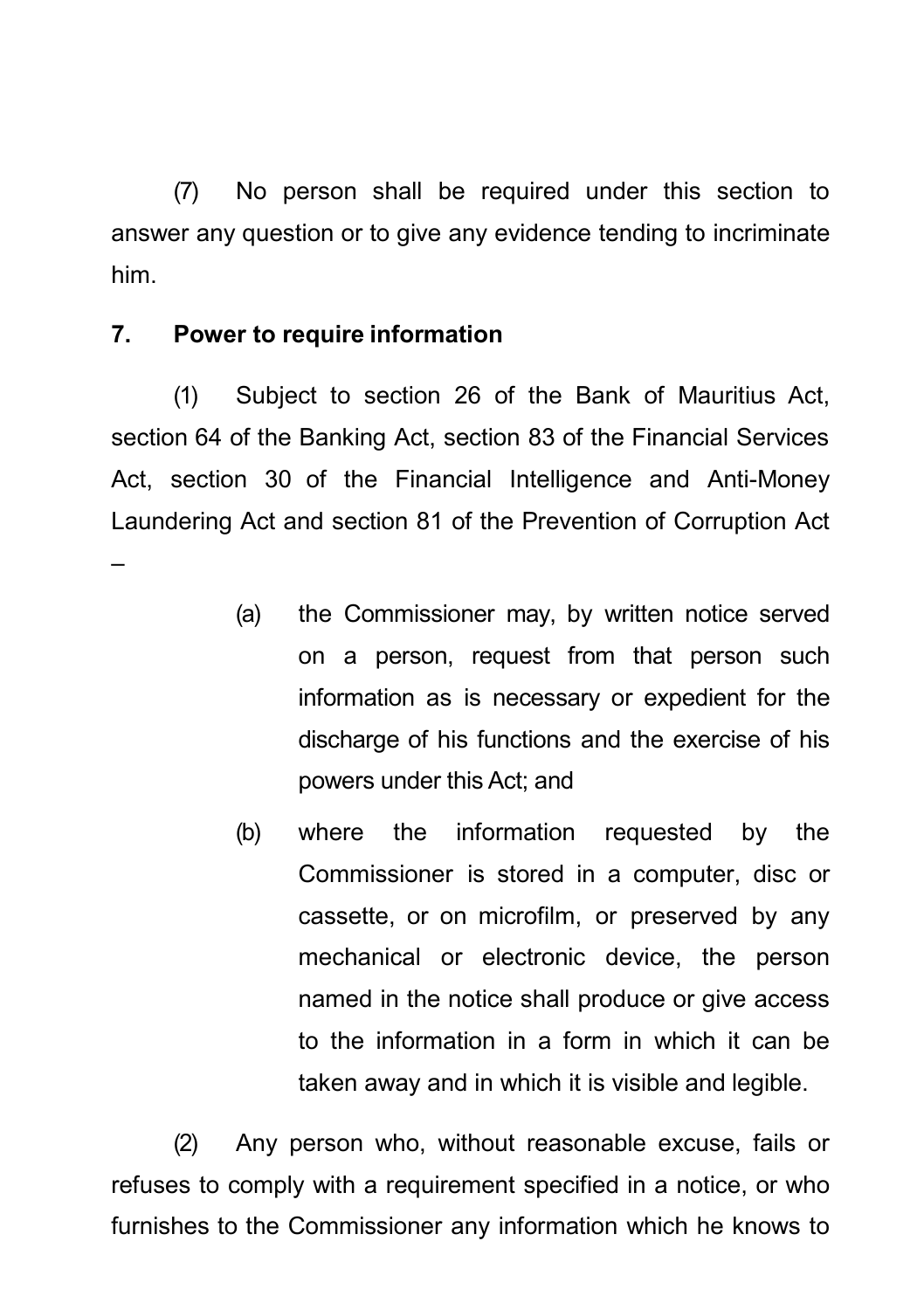be false or misleading in a material particular, shall commit an offence and shall, on conviction, be liable to a fine not exceeding 50, 000 rupees and to imprisonment for a term not exceeding 2 years.

### <span id="page-18-0"></span>**8. Preservation Order**

(1) The Commissioner may apply to a Judge in Chambers for a Preservation Order for the expeditious preservation of data, including traffic data, where he has reasonable ground to believe that the data are vulnerable to loss or modification.

(2) Where the Judge is satisfied that a Preservation Order may be made under subsection (1), he shall issue the Preservation Order specifying a period which shall not be more than 90 days during which the order shall remain in force.

(3) The Judge may, on application made by the Commissioner, extend the period specified in subsection (2) for such period as he thinks fit.

### <span id="page-18-1"></span>**9. Enforcement notice**

(1) Where the Commissioner is of the opinion that a controller or a processor has contravened, is contravening or is about to contravene this Act, the Commissioner may serve an enforcement notice on him requiring him to take such steps within such period as may be specified in the notice.

(2) Notwithstanding subsection (1), where the Commissioner is of the opinion that a person has committed an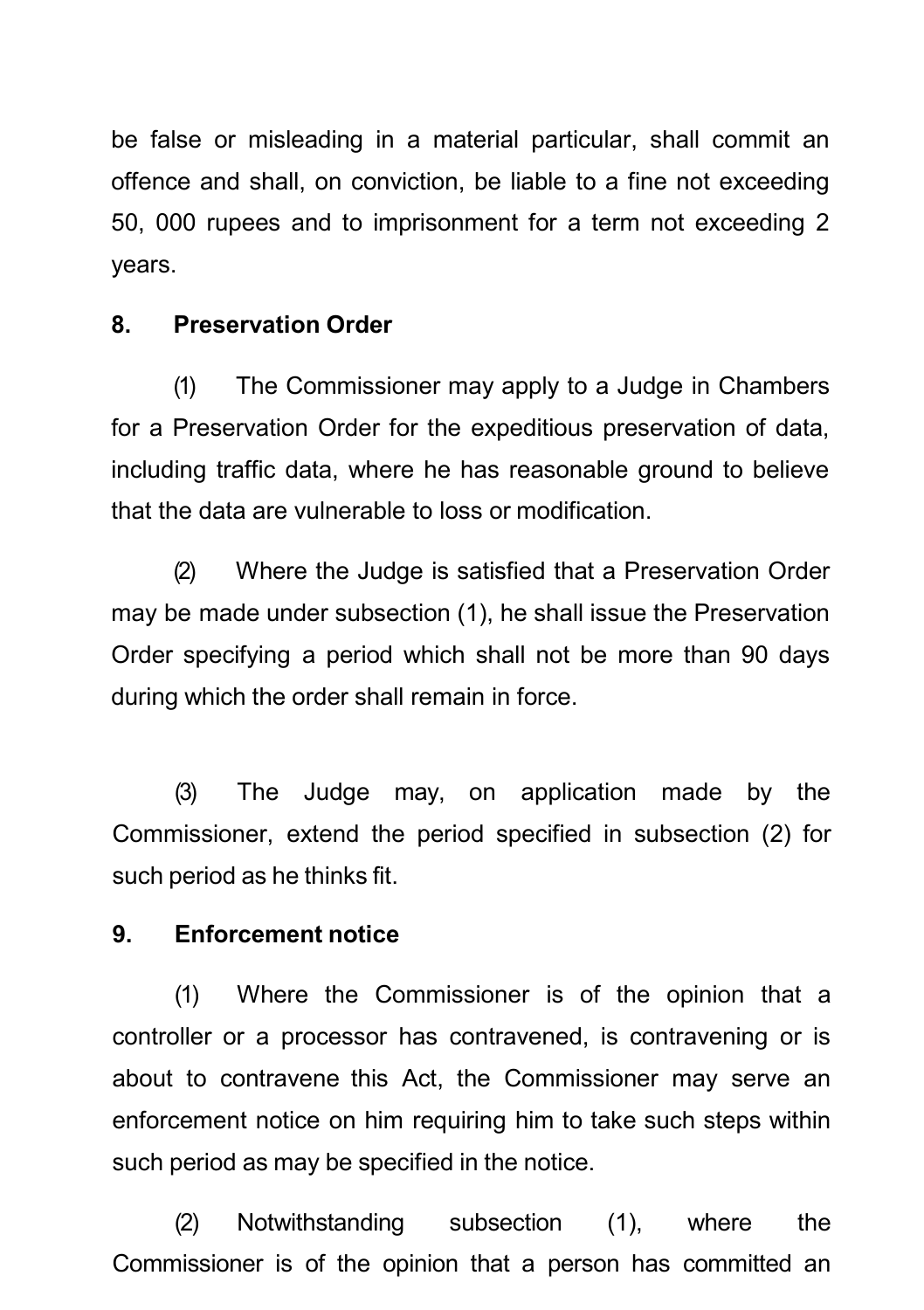offence under this Act, he may investigate the matter or cause it to be investigated by an authorised officer.

- (3) An enforcement notice served under subsection (1) shall –
	- (a) specify the provision of this Act which has been, is being or is likely to be, contravened;
	- (b) specify the measures that shall be taken to remedy or eliminate the situation which makes it likely that a contravention will arise;
	- (c) specify a period which shall not be less than 21 days within which those measures shall be implemented; and
	- (d) state that a right of appeal is available under section 51.

(4) On complying with an enforcement notice, the controller or processor, as the case may be, shall, not later than 21 days after compliance, notify –

- (a) the data subject concerned; and
- (b) where such compliance materially modifies the data concerned, any person to whom the data was disclosed during the period beginning 12 months before the date of the service of the notice and ending immediately before compliance,

of any amendment.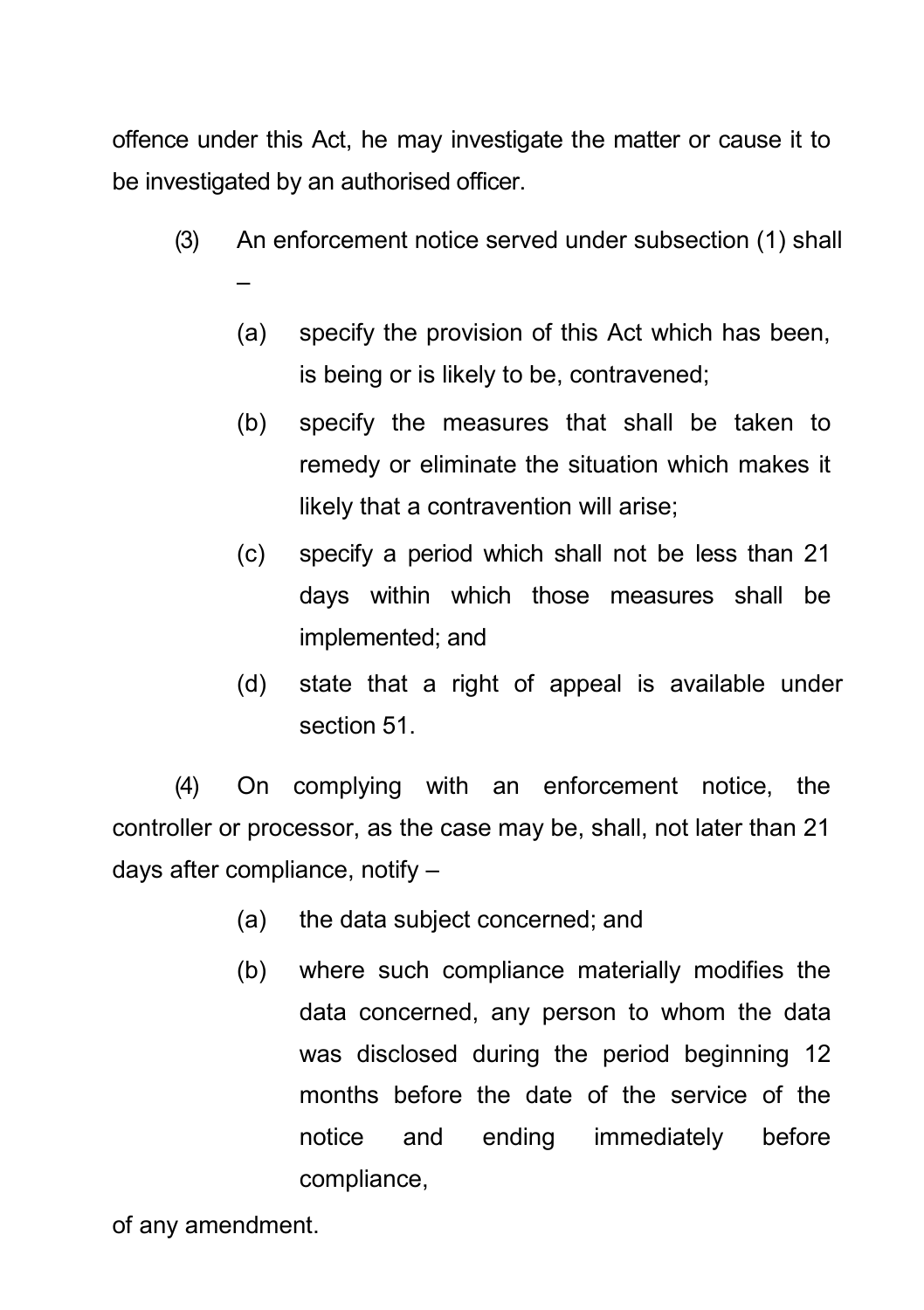(5) Where the Commissioner considers that any provision of the enforcement notice may not be complied with to ensure compliance with this Act, he may vary the notice and, where he does so, he shall give written notice to the person on whom the notice was served.

(6) Any person who, without reasonable excuse, fails or refuses to comply with an enforcement notice shall commit an offence and shall, on conviction, be liable to a fine not exceeding 50, 000 rupees and to imprisonment for a term not exceeding 2 years.

#### <span id="page-20-0"></span>**10. Power to seek assistance**

(1) For the purpose of gathering information or for the proper conduct of any investigation under this Act, the Commissioner may seek the assistance of such person or authority as he thinks fit and that person or authority may do such things as are reasonably necessary to assist the Commissioner in the discharge of his functions.

(2) Any person assisting the Commissioner pursuant to subsection (1) shall, for the purpose of section 49, be considered to be an authorised officer.

#### **Sub-Part C – Powers of Authorised Officers**

#### <span id="page-20-1"></span>**11. Power of entry and search**

(1) Subject to this section, an authorised officer may enter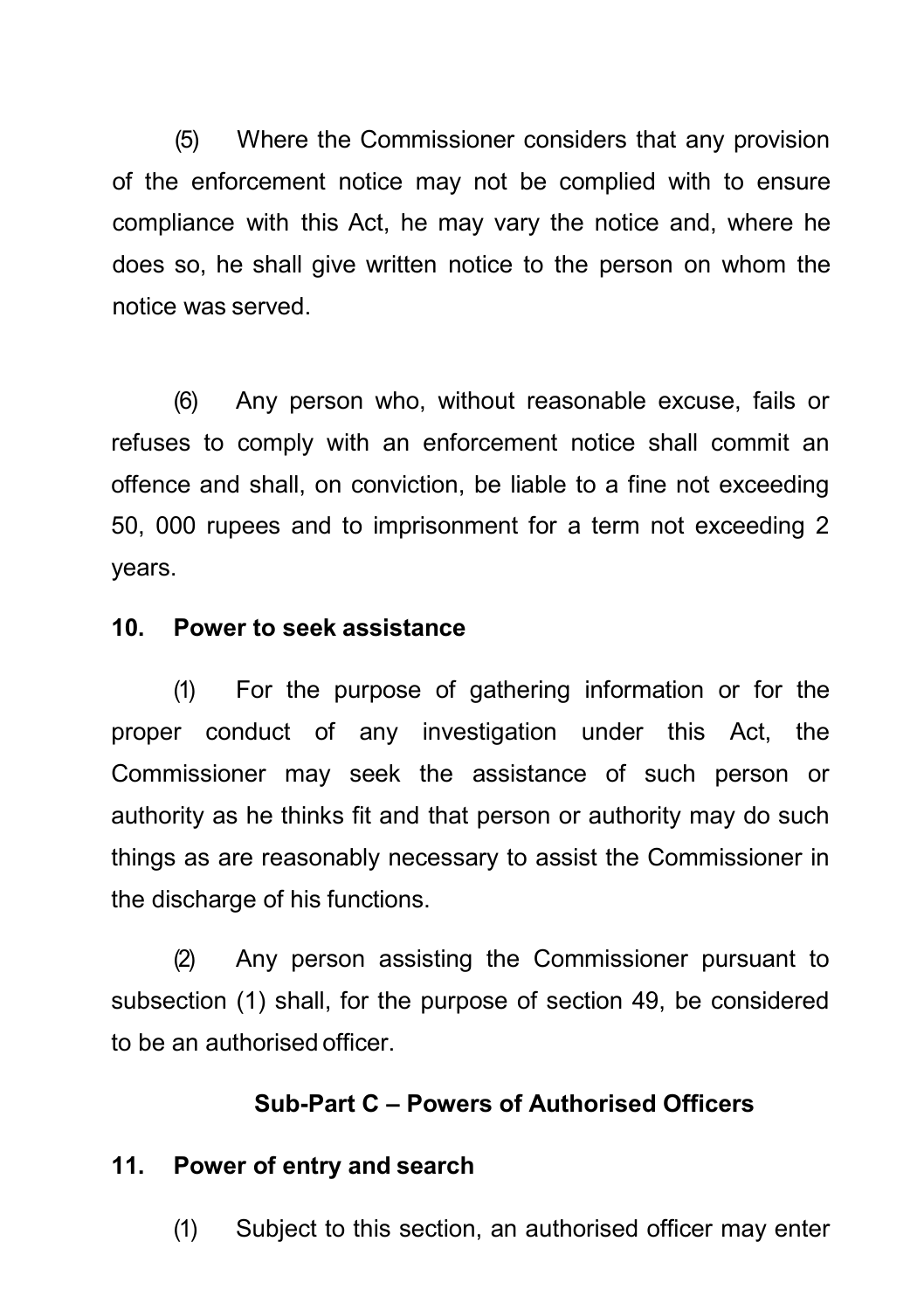and search any premises for the purpose of discharging any function or exercising any power under this Act.

(2) No authorised officer shall enter or search any premises unless he shows to the owner or occupier a warrant issued by a Magistrate for the purpose referred to in subsection (1).

(3) A Magistrate may, on being satisfied on an information upon oath that entry and search into any premises are necessary to enable the authorised officer to discharge any of his functions or exercise any of his powers under this Act, issue a warrant authorising the authorised officer to enter and search the premises.

(4) A warrant issued under subsection (3) shall be valid for the period stated in the warrant and may be subject to such condition as the Magistrate may specify.

(5) Subject to section 26 of the Bank of Mauritius Act, section 64 of the Banking Act, section 83 of the Financial Services Act, section 30 of the Financial Intelligence and Anti-Money Laundering Act and section 81 of the Prevention of Corruption Act, an authorised officer may, on entering any premises –

- (a) request the owner or occupier to produce any document, record or data;
- (b) examine any such document, record or data and take copies or extracts from them;
- (c) request the owner of the premises entered into, any person employed by him, or any other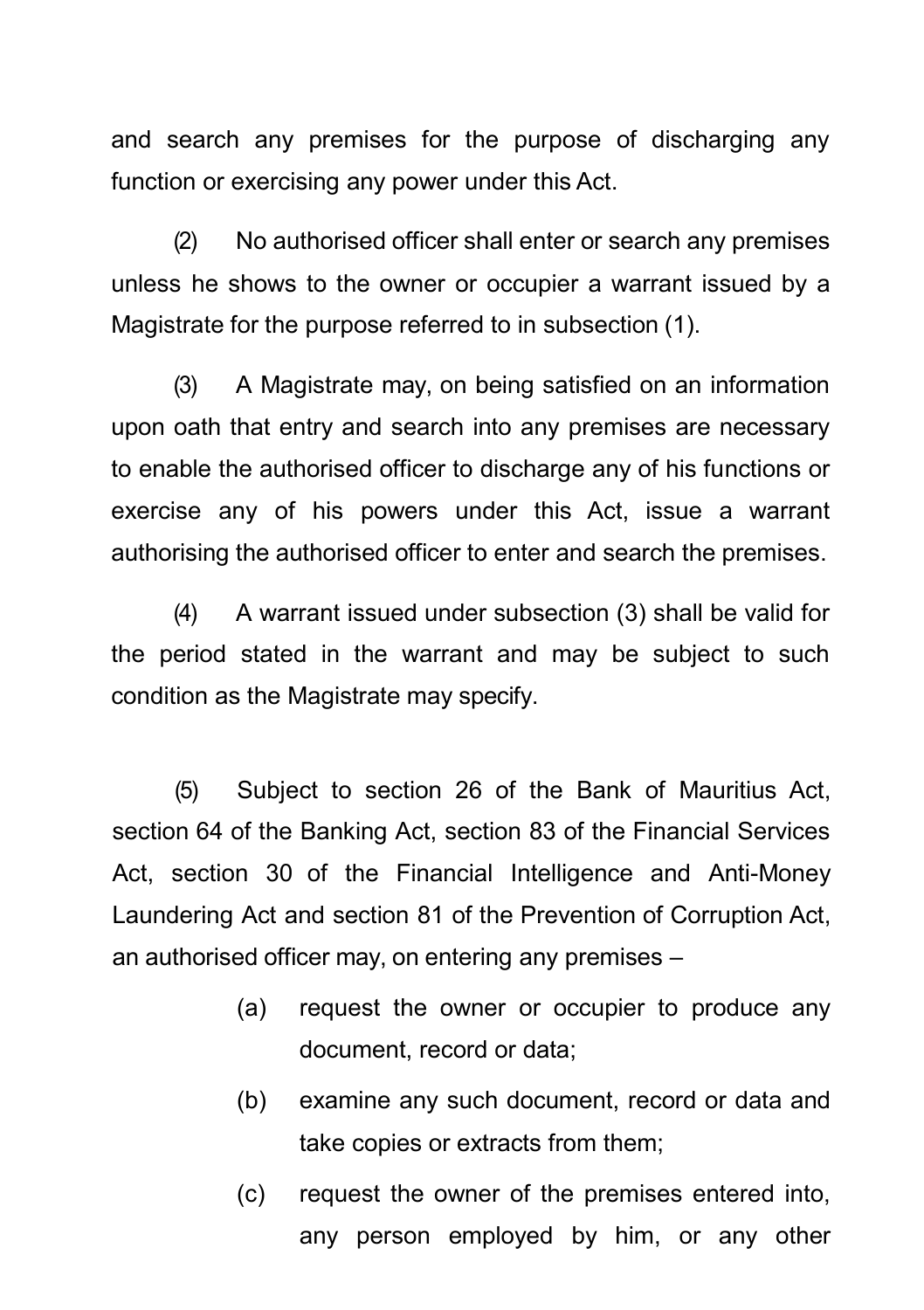person on the premises, to give to the authorised officer all reasonable assistance and to answer all reasonable questions, orally or in writing.

(6) Where any information requested by the authorised officer is stored in a computer, disc or cassette, or on microfilm, or preserved by any mechanical or electronic device, the person to whom the request is made shall be deemed to be required to produce or give access to it in a form in which it can be taken away and in which it is visible and legible.

(7) For the purpose of discharging his functions under this section, the authorised officer may be accompanied by such person as the Commissioner may determine.

#### <span id="page-22-0"></span>**12. Obstruction of Commissioner or authorised officer**

Any person who, in relation to the exercise of a power conferred by section 11 –

- (a) obstructs or impedes the Commissioner or an authorised officer in the exercise of such power;
- (b) fails to provide assistance or information requested by the Commissioner or authorised officer;
- (c) refuses to allow the Commissioner or an authorised officer to enter any premises or to take any person with him in the exercise of his functions;
	- (d) gives to the Commissioner or an authorised officer any information which is false or misleading in a material particular,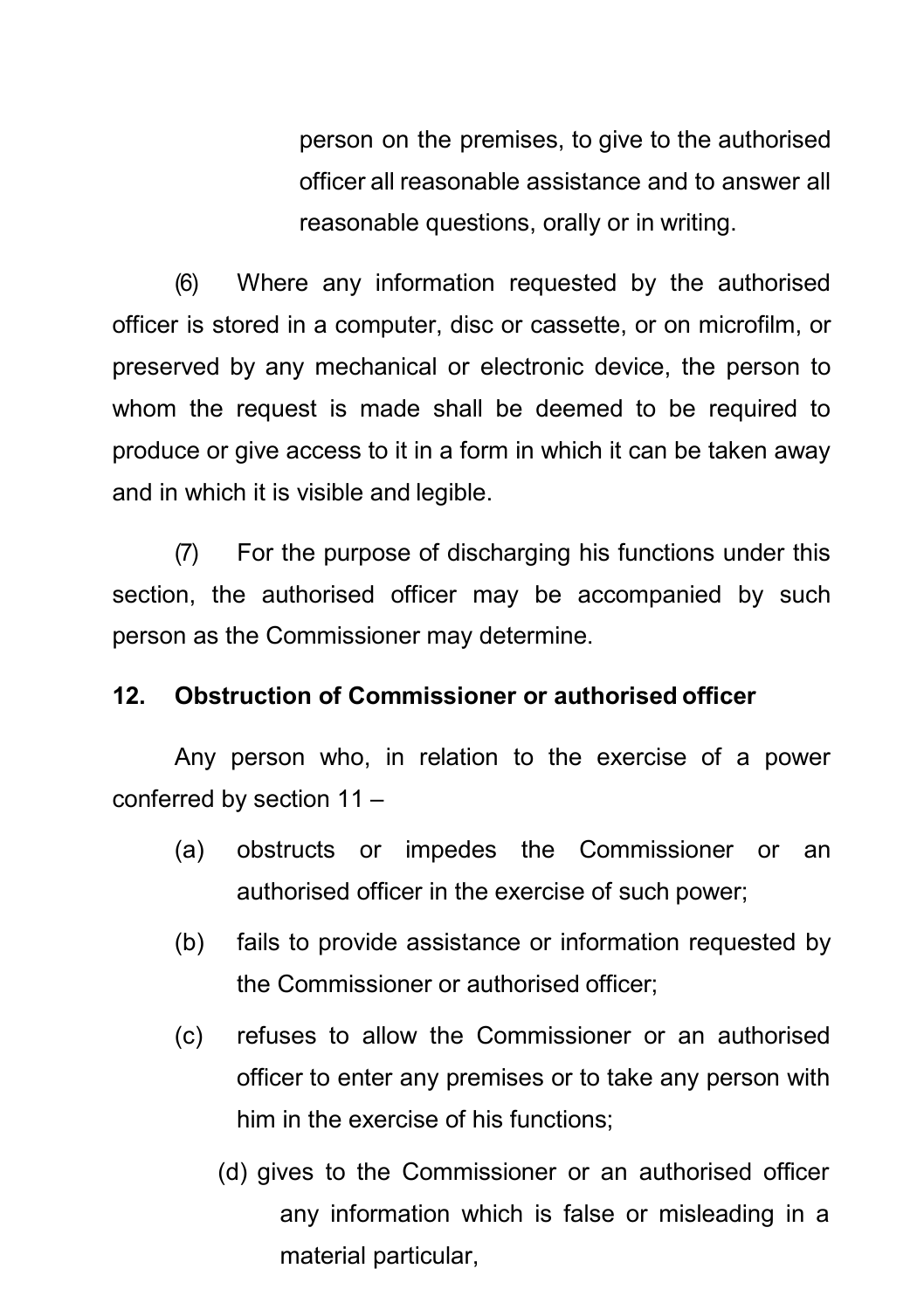shall commit an offence and shall, on conviction, be liable to a fine not exceeding 50, 000 rupees and to imprisonment for a term not exceeding 2 years.

### **Sub-Part D – Delegation of Power**

### <span id="page-23-0"></span>**13. Delegation of power byCommissioner**

The Commissioner may delegate any investigating or enforcement power conferred on him by this Act to an officer of the Office or to a police officer designated for that purpose by the Commissioner of Police.

# **PART III – REGISTRATION OF CONTROLLERS AND PROCESSORS**

### <span id="page-23-1"></span>**14. Controller and Processor**

Subject to section 44, no person shall act as controller or processor unless he or it is registered with the Commissioner.

## <span id="page-23-2"></span>**15. Application forregistration**

(1) Every person who intends to act as a controller or processor shall apply to the Commissioner, in such form as the Commissioner may approve, to be registered as controller or processor.

(2) Every application under subsection (1) shall be accompanied by the following particulars regarding the applicant –

- (a) name and address;
- (b) if he or it has nominated a representative for the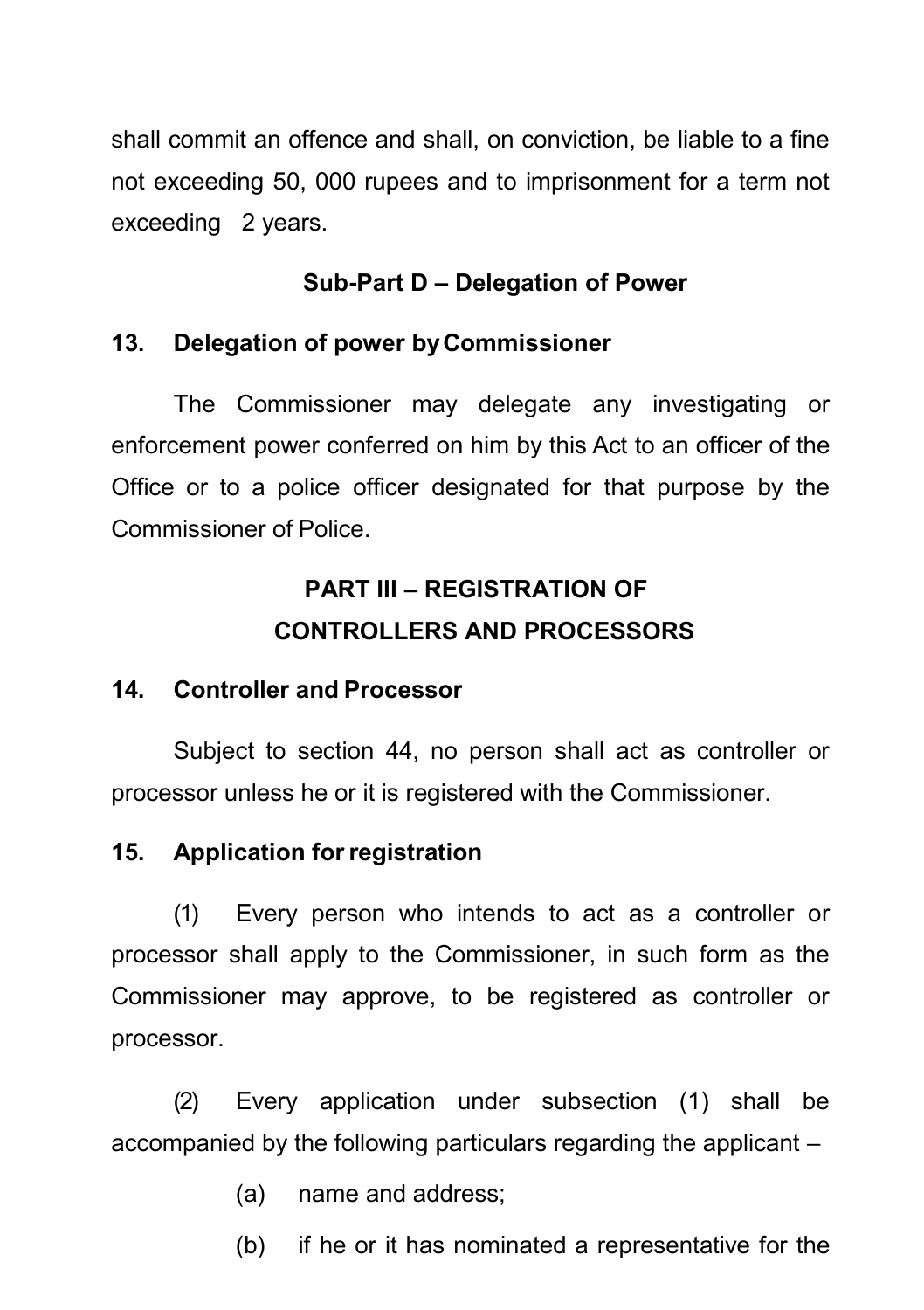purposes of this Act, the name and address of the representative;

- (c) a description of the personal data to be processed by the controller or processor, and of the category of data subjects, to which the personal data relate;
- (d) a statement as to whether or not he or it holds, or is likely to hold, special categories of personal data;
- (e) a description of the purpose for which the personal data are to be processed;
- (f) a description of any recipient to whom the controller intends or may wish to disclose the personal data;
- (g) the name, or a description of, any country to which the proposed controller intends or may wish, directly or indirectly, to transfer the data; and
- (h) a general description of the risks, safeguards, security measures and mechanisms to ensure the protection of the personal data.

(3) Any controller or processor who knowingly supplies any information under subsection (1) which is false or misleading in a material particular shall commit an offence and shall, on conviction, be liable to a fine not exceeding 100, 000 rupees and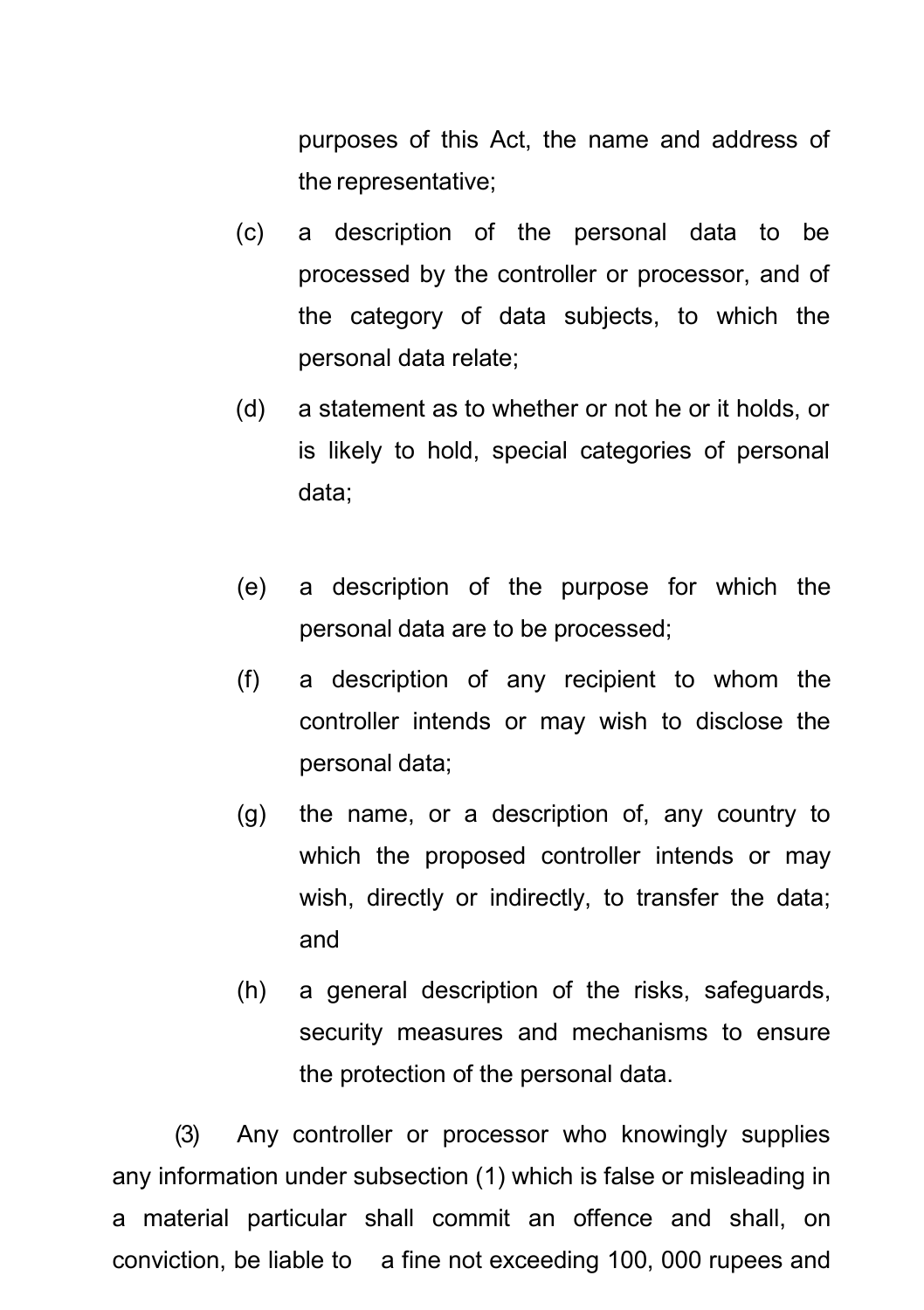to imprisonment for a term not exceeding 5 years.

#### <span id="page-25-0"></span>**16. Issue of registration certificate**

(1) Where the Commissioner considers that an applicant meets the criteria to be registered as a controller or processor, as the case may be, he shall grant the application.

(2) Where the Commissioner grants an application for registration as a controller or processor, he shall, on such terms and conditions as he may determine, register the applicant as a controller or processor, as the case may be, and issue the applicant, on payment of such fee as may be prescribed, with a registration certificate in such form and manner as the Commissioner may determine.

(3) A registration certificate issued under subsection (2) shall be valid for a period of 3 years.

#### <span id="page-25-1"></span>**17. Change in particulars**

(1) Where, following the grant of an application, there is a change in any of the particulars referred to in section 15(2), the controller or processor, shall, within 14 days of the date of the change, notify the Commissioner in writing of the nature and date of the change.

(2) On receipt of a notification under subsection (1), the Commissioner, on being satisfied that there is a change in particulars, shall amend the appropriate entry in the register.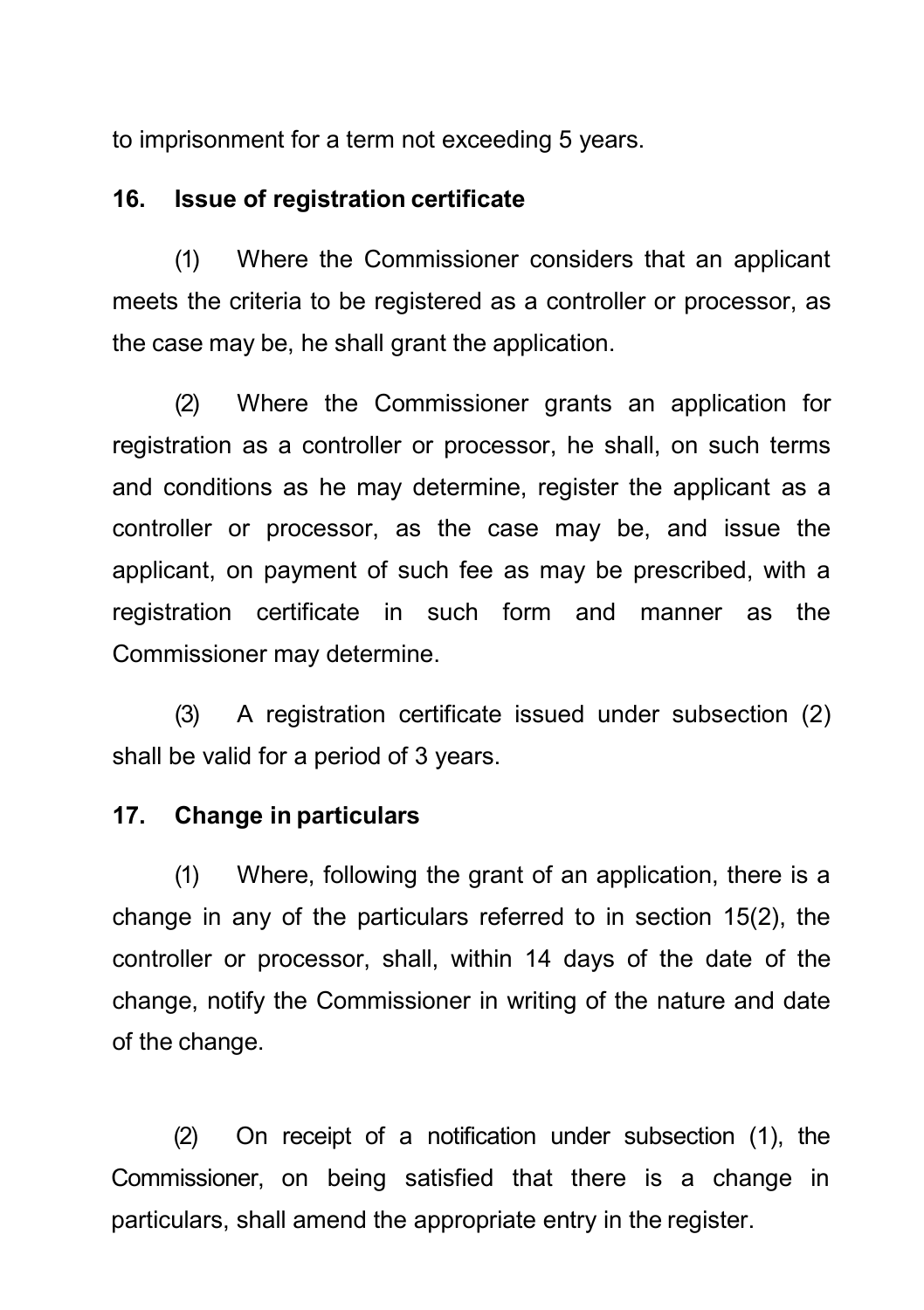(3) Any controller or processor who fails to comply with subsection (1) shall commit an offence and shall, on conviction, be liable to a fine not exceeding 50, 000 rupees.

#### <span id="page-26-0"></span>**18. Renewal of registration certificate**

(1) The holder of a registration certificate may apply for the renewal of the certificate not later than 3 months before the date of its expiry.

(2) Where the Commissioner grants an application under subsection (1), he shall, on such terms and conditions as he may determine and on payment of such fee as may be prescribed, issue a new registration certificate.

# <span id="page-26-1"></span>**19. Cancellation or variation of terms and conditions of registration certificate**

(1) Subject to this section, the Commissioner may cancel a registration certificate or vary its terms and conditions where –

- (a) any information given to him by the applicant is false or misleading in any material particular;
- (b) the holder of the registration certificate fails, without lawful excuse, to comply with –
	- (i) any requirement of this Act; or
	- (ii) any term or condition specified in the certificate.
- (2) The Commissioner shall, before cancelling or varying the terms and conditions of a registration certificate,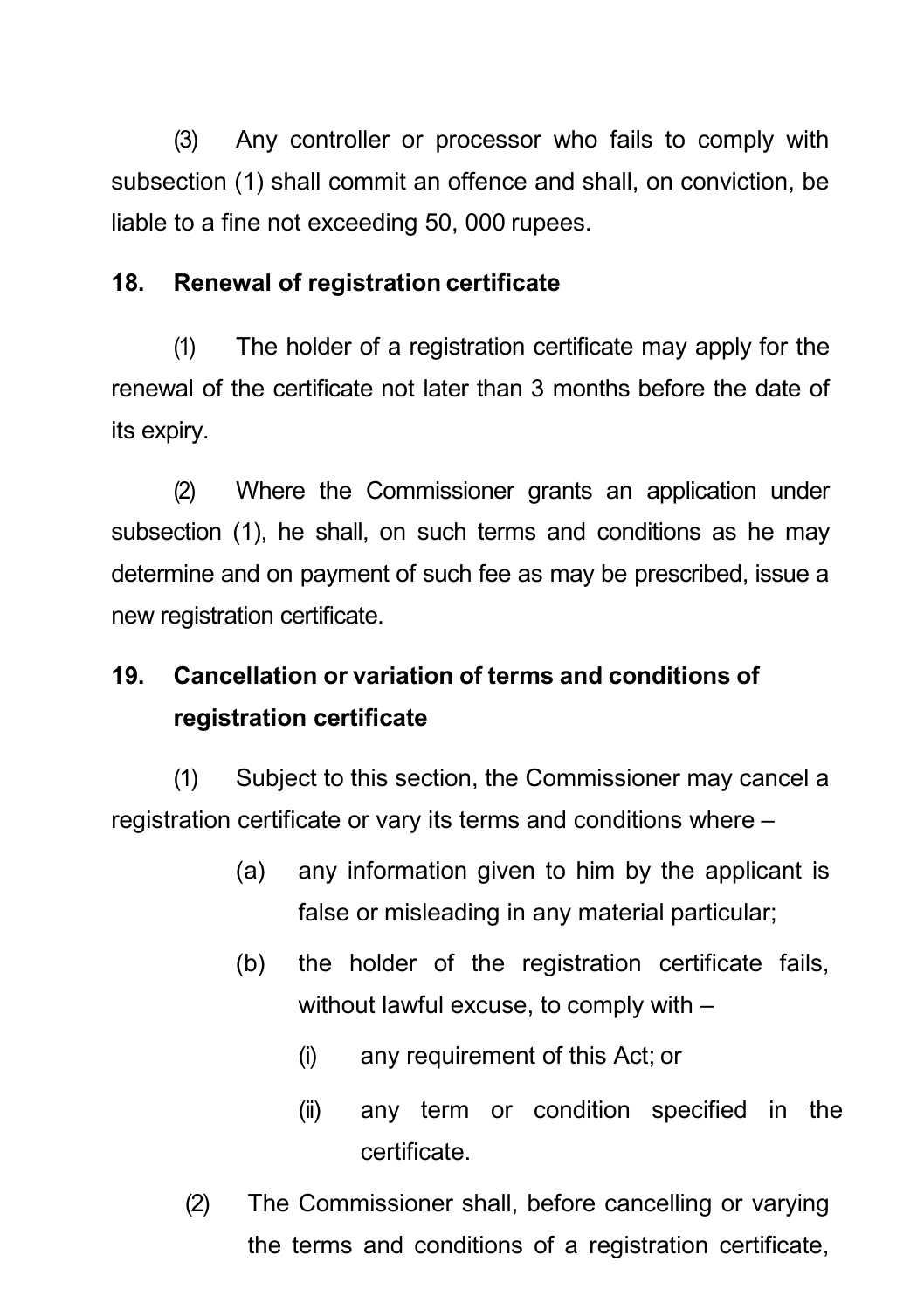require, by notice in writing, the holder of the certificate to show cause, within 14 days of the notice, why the registration certificate should not be cancelled or its terms and conditions should not be varied

## **20. Register of controllers and processors**

(1) There shall be a register of controllers and processors to be known as the Data Protection Register, which shall be kept and maintained by the Commissioner in such form and manner as he may determine.

(2) The Commissioner may, at any time, at the request of a controller or processor, in respect of which there is an entry in the register and which has ceased to exist, remove its details from the register.

(3) (a) The register shall, at all reasonable times, be available for inspection by any person free of charge.

(b) Any person may, on payment of such fee as may be prescribed, obtain from the Commissioner a certified copy of, or of an extract from, any entry in the register.

# **PART IV – OBLIGATIONS ON CONTROLLERS AND PROCESSORS**

# <span id="page-27-0"></span>**21. Principles relating to processing of personal data**

Every controller or processor shall ensure that personal data are –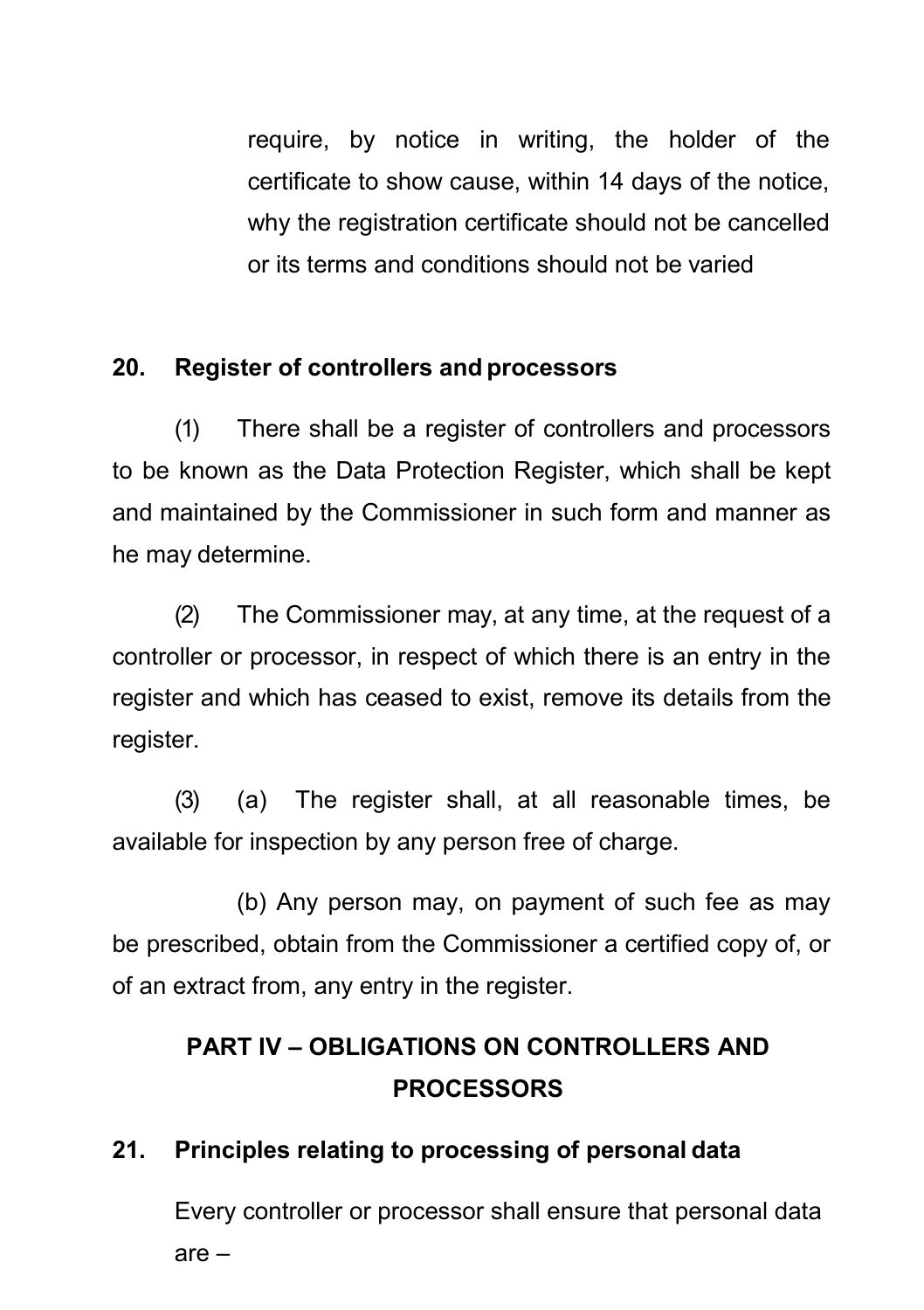- (a) processed lawfully, fairly and in a transparent manner in relation to any data subject;
- (b) collected for explicit, specified and legitimate purposes and not further processed in a manner incompatible with those purposes;
- (c) adequate, relevant and limited to what is necessary in relation to the purposes for which they are processed;
- (d) accurate and, where necessary, kept up to date, with every reasonable step being taken to ensure that any inaccurate personal data are erased or rectified without delay;
- (e) kept in a form which permits identification of data subjects for no longer than is necessary for the purposes for which the personal data are processed; and
- (f) processed in accordance with the rights of data subjects.

## <span id="page-28-0"></span>**22. Duties of controller**

(1) Every controller shall adopt policies and implement appropriate technical and organisational measures so as to ensure and be able to demonstrate that the processing of personal data is performed in accordance with this Act.

(2) The measures referred to in subsection (1) shall include –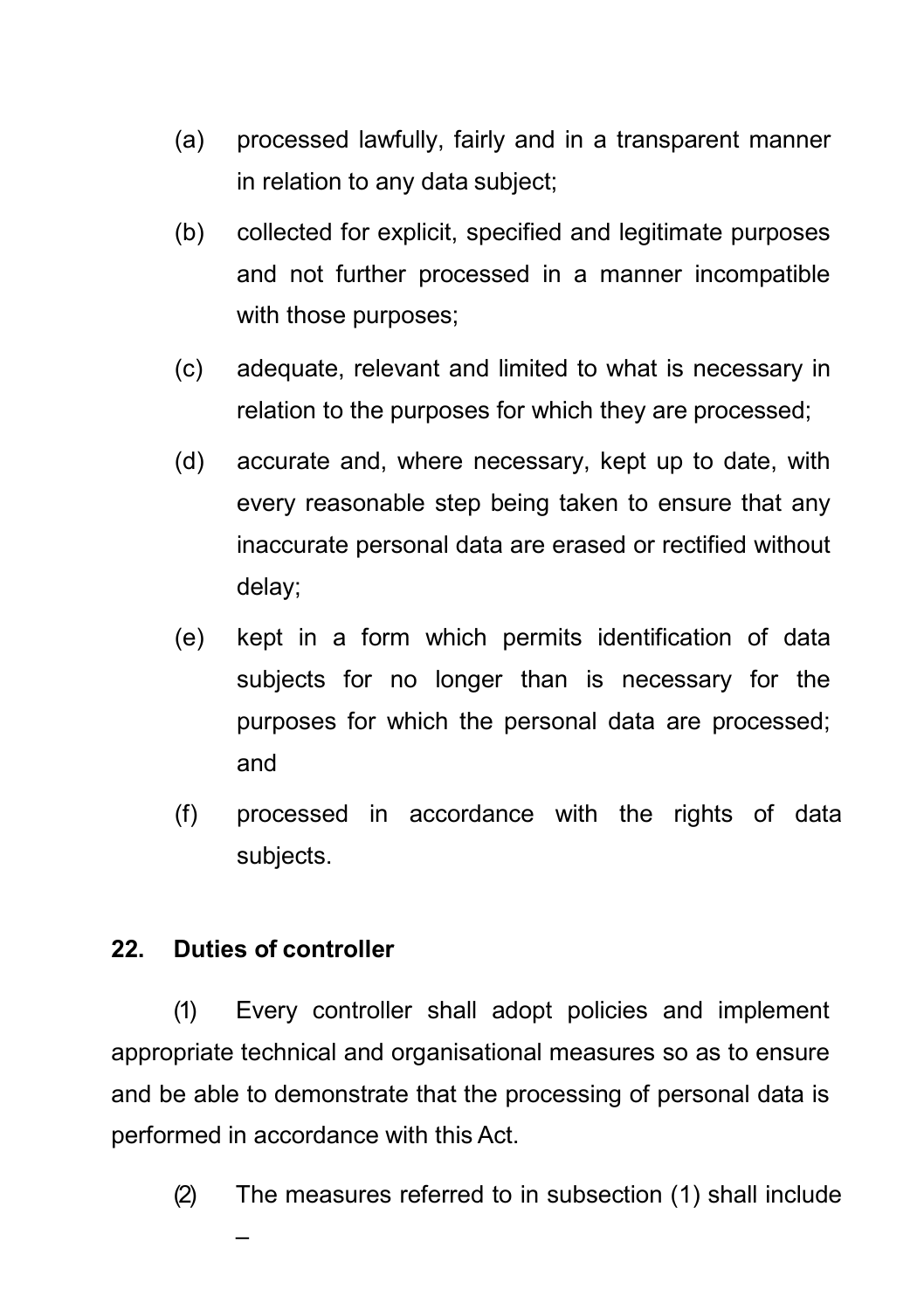- (a) implementing appropriate data security and organisational measures in accordance with section 31;
- (b) keeping a record of all processing operations in accordance with section 33;
- (c) performing a data protection impact assessment in accordance with section 34;
- (d) complying with the requirements for prior authorisation from, or consultation with the Commissioner pursuant to section 35; and
- (e) designating an officer responsible for data protection compliance issues.

(3) Every controller shall implement such policies and mechanisms as may be required to ensure verification of the effectiveness of the measures referred to in this section.

### <span id="page-29-0"></span>**23. Collection of personal data**

(1) Subject to section 44, a controller shall not collect personal data unless –

- (a) it is done for a lawful purpose connected with a function or activity of the controller; and
- (b) the collection of the data is necessary for that purpose.

(2) Subject to subsection (3), where a controller collects personal data directly from a data subject, the controller shall, at the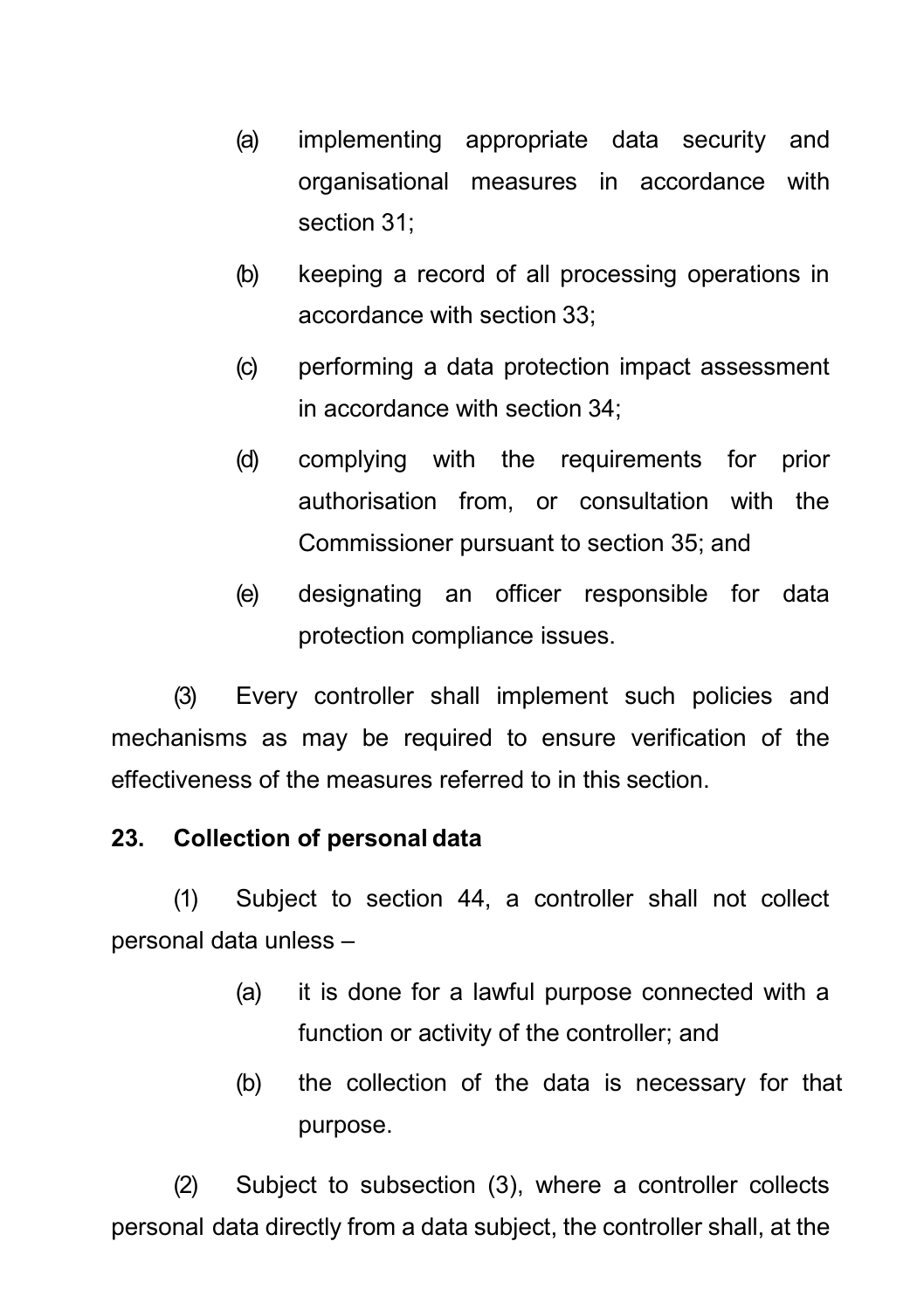time of collecting the personal data, ensure that the data subject concerned is informed of –

- (a) the identity and contact details of the controller and, where applicable, its representative and any data protection officer;
- (b) the purpose for which the data are being collected;
- (c) the intended recipients of the data;
- (d) whether or not the supply of the data by that data subject is voluntary or mandatory:
- (e) the existence of the right to withdraw consent at any time, without affecting the lawfulness of processing based on consent before its withdrawal;
- (f) the existence of the right to request from the controller access to and rectification, restriction or erasure of personal data concerning the data subject or to object to the processing;
- (g) the existence of automated decision making, including profiling, and information about the logic involved, as well as the significance and the envisaged consequences of such processing for the data subject;
- (h) the period for which the personal data shall be stored;
- (i) the right to lodge a complaint with the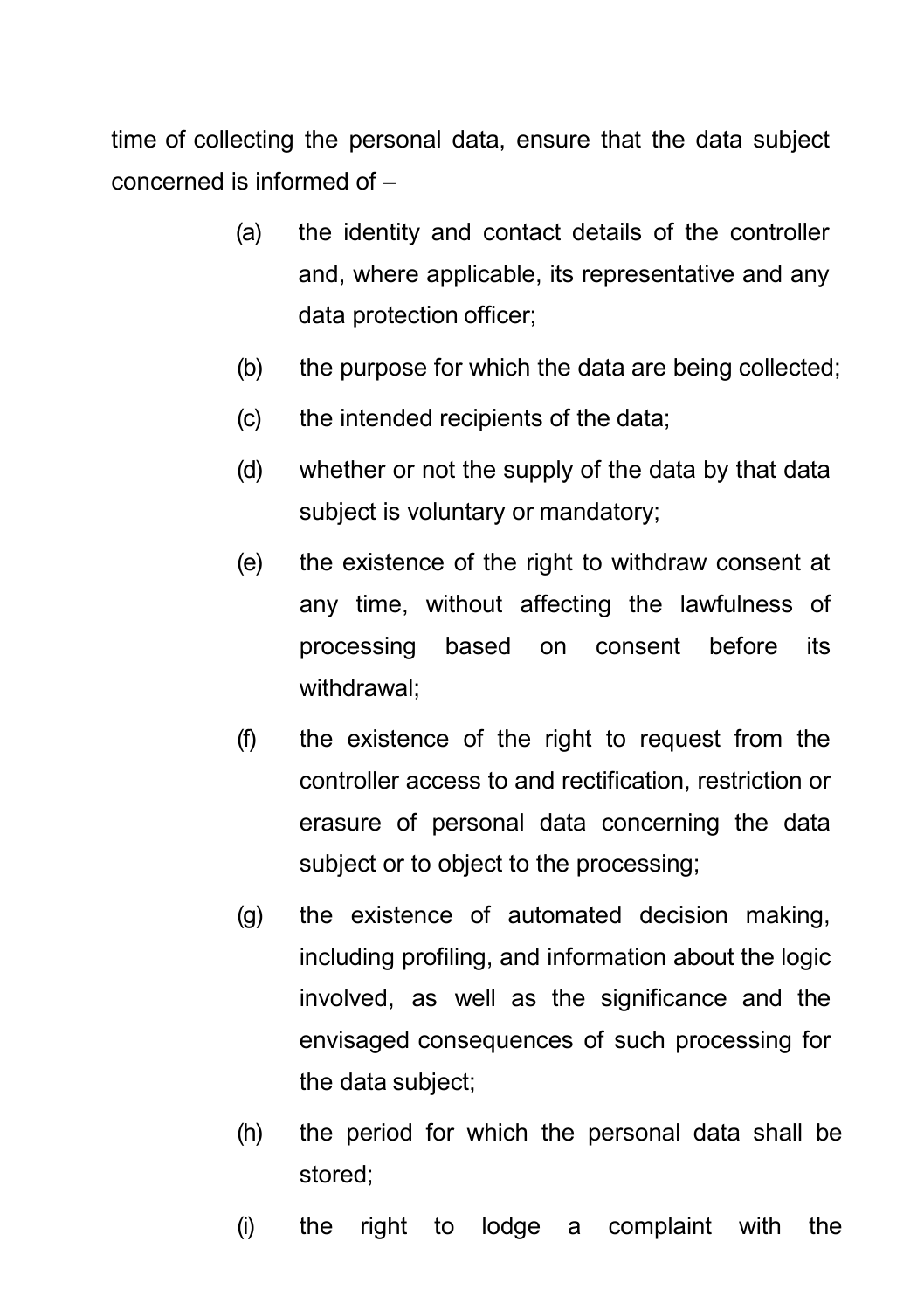Commissioner;

- (j) where applicable, that the controller intends to transfer personal data to another country and on the level of suitable protection afforded by that country; and
- (k) any further information necessary to guarantee fair processing in respect of the data subject's personal data, having regard to the specific circumstances in which the data are collected.

(3) A controller shall not be required to comply with subsection  $(2)$  where  $-$ 

- (a) the data subject already has the information referred to in subsections (1) and (2); or
- (b) the data are not collected from the data subject and –
	- (i) the provision of such information proves impossible or would involve a disproportionate effort; or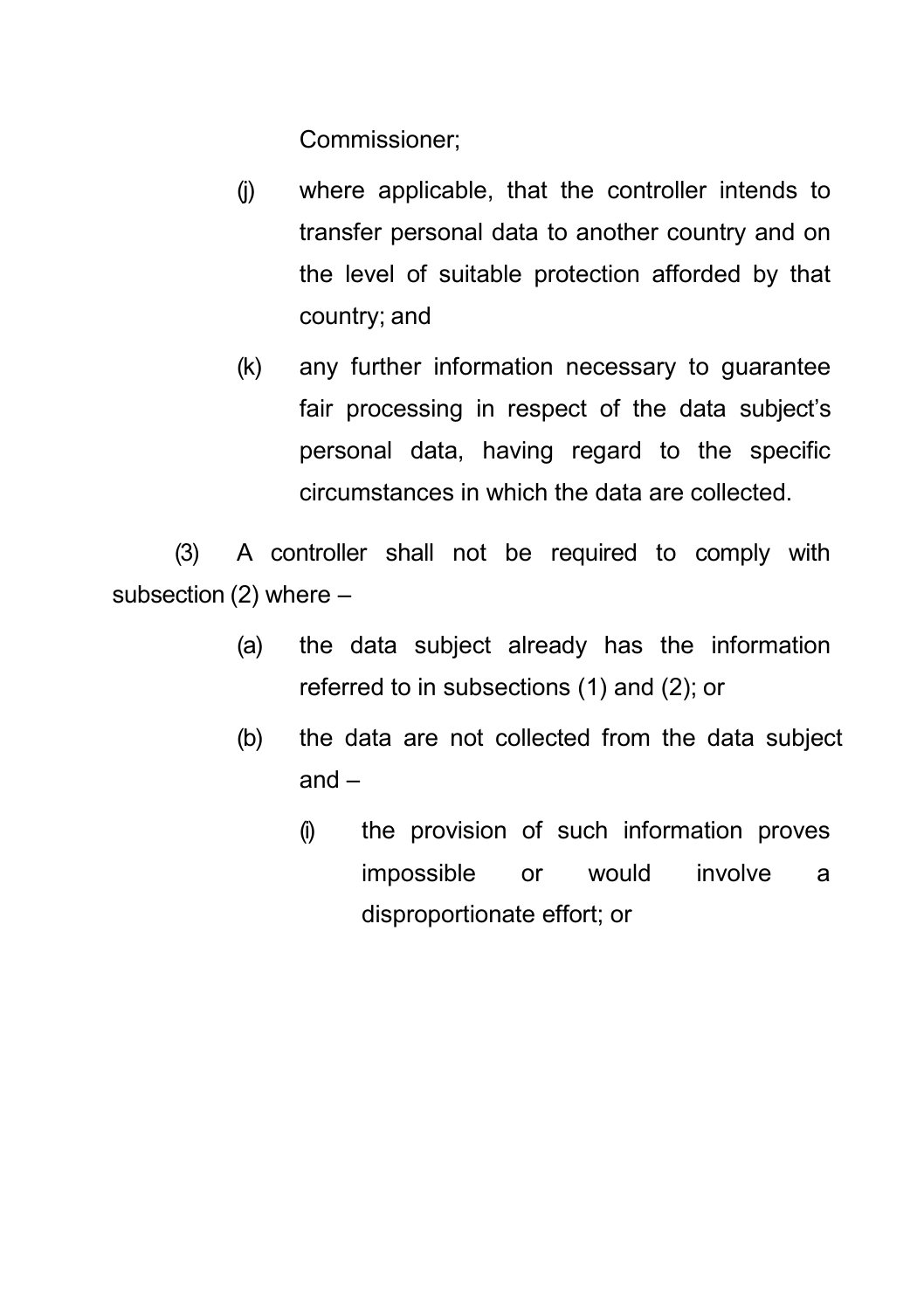(ii) the recording or disclosure of the data is laid down by law.

(4) Where data are not collected directly from the data subject concerned, the controller or any person acting on his or its behalf shall ensure that the data subject is informed of the matters specified in subsection (2).

#### <span id="page-32-0"></span>**24. Conditions for consent**

(1) The controller shall bear the burden of proof for establishing a data subject's consent to the processing of his personal data for a specified purpose.

(2) The data subject shall have the right to withdraw his consent at any time.

(3) In determining whether consent was freely given, account shall be taken of whether, inter alia, the performance of a contract, including the provision of a service, is conditional on consent to the processing of personal data that is not necessary for the performance of that contract.

#### <span id="page-32-1"></span>**25. Notification of personal data breach**

(1) (a) In the case of a personal data breach, the controller shall without undue delay and, where feasible, not later than 72 hours after having become aware of it, notify the personal data breach to the Commissioner.

(b) Where the controller fails to notify the personal data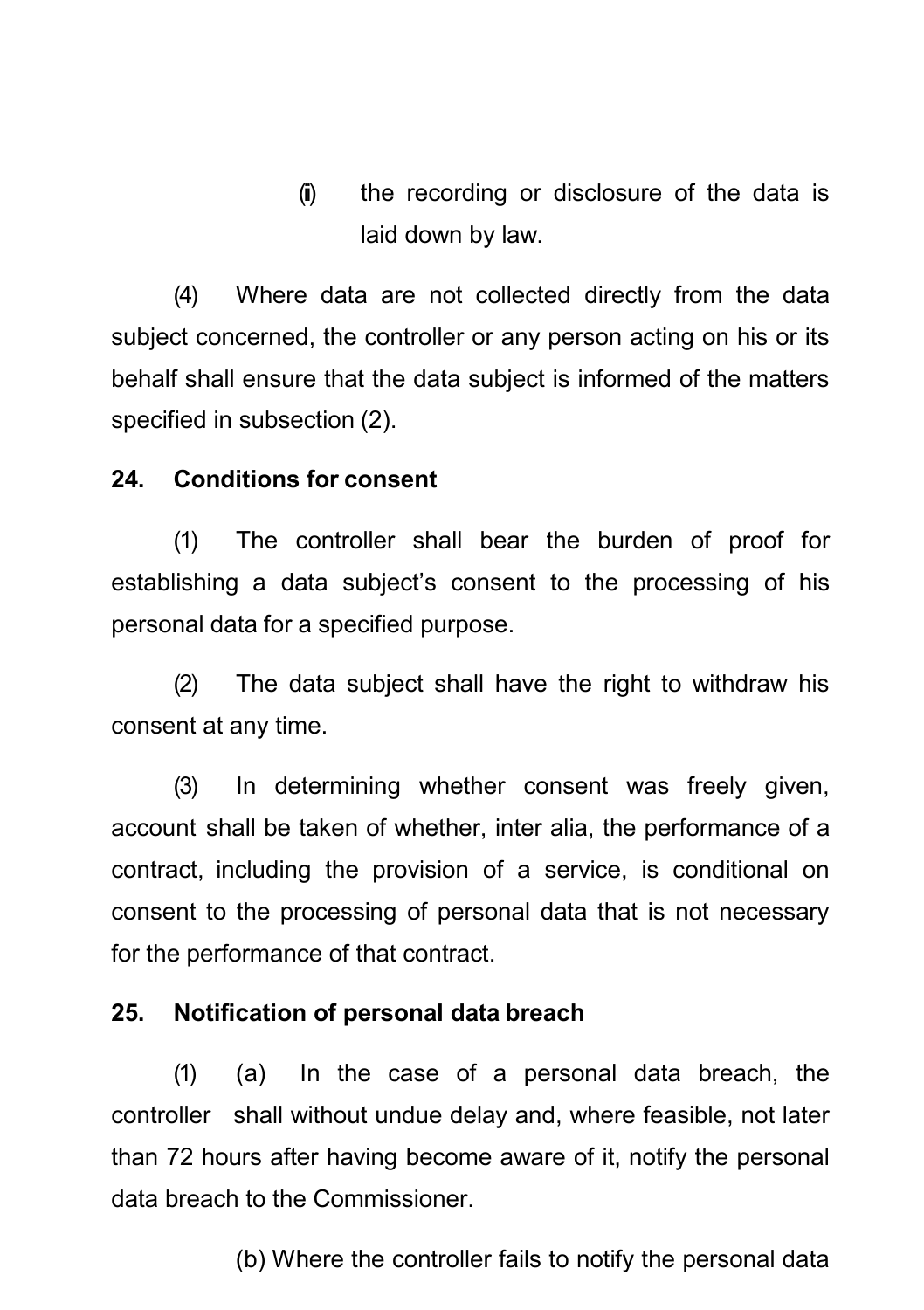breach within the time limit specified in paragraph (a), he shall provide the Commissioner with the reasons for the delay.

(2) Where a processor becomes aware of a personal data breach, he shall notify the controller without any undue delay.

- (3) The notification referred to in subsection (1) shall
	- (a) describe the nature of the personal data breach, including where possible, the categories and approximate number of data subjects and the categories and approximate number of personal data records concerned;
	- (b) communicate the name and contact details of any appropriate data protection officer or other contact point where more information may be obtained; and
	- (c) recommend measures to address the personal data breach, including, where appropriate, measures to mitigate the possible adverse effects of the breach.

(4) The controller shall specify the facts relating to the personal data breach, its effects and the remedial action taken so as to enable the Commissioner to verify compliance with this section.

### **26. Communication of personal data breach to datasubject**

(1) Subject to subsection (3), where a personal data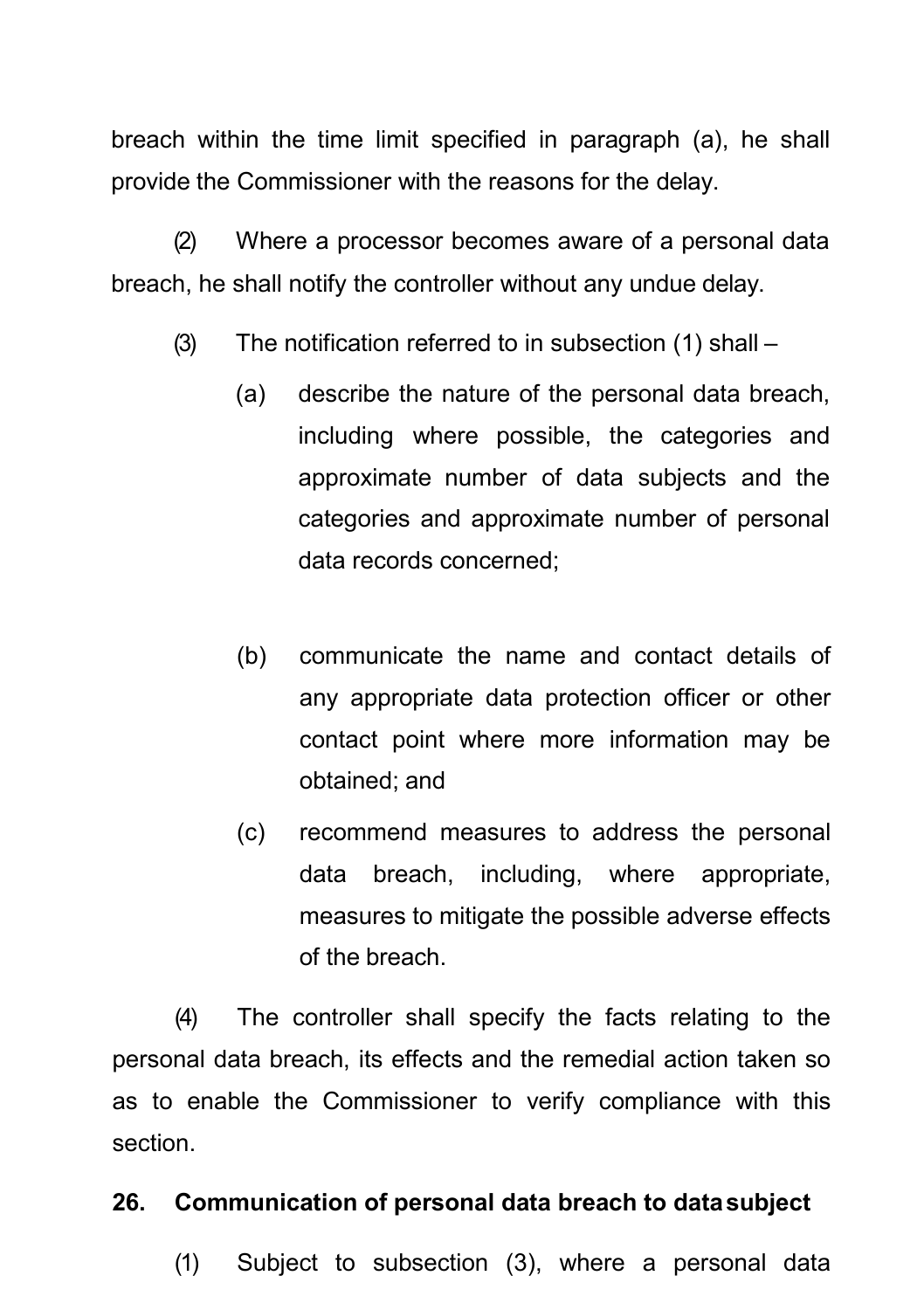breach is likely to result in a high risk to the rights and freedoms of a data subject, the controller shall, after the notification referred to in section 25, communicate the personal data breach to the data subject without undue delay.

(2) The communication to the data subject shall describe in clear language the nature of the personal data breach and set out the information and the recommendations provided for in section 25.

(3) The communication of a personal data breach to the data subject shall not be required where –

- (a) the controller has implemented appropriate technical and organisational protection measures, and those measures were applied to the personal data affected by the breach, in particular, those that render the data unintelligible to any person who is not authorised to access it, such as encryption;
- (b) the controller has taken subsequent measures to ensure that the high risk to the rights and freedoms of the data subject referred to in subsection (1) is no longer likely to materialise; or
- (c) it would involve disproportionate effort and the controller has made a public communication or similar measure whereby data subject is informed in an equally effective manner.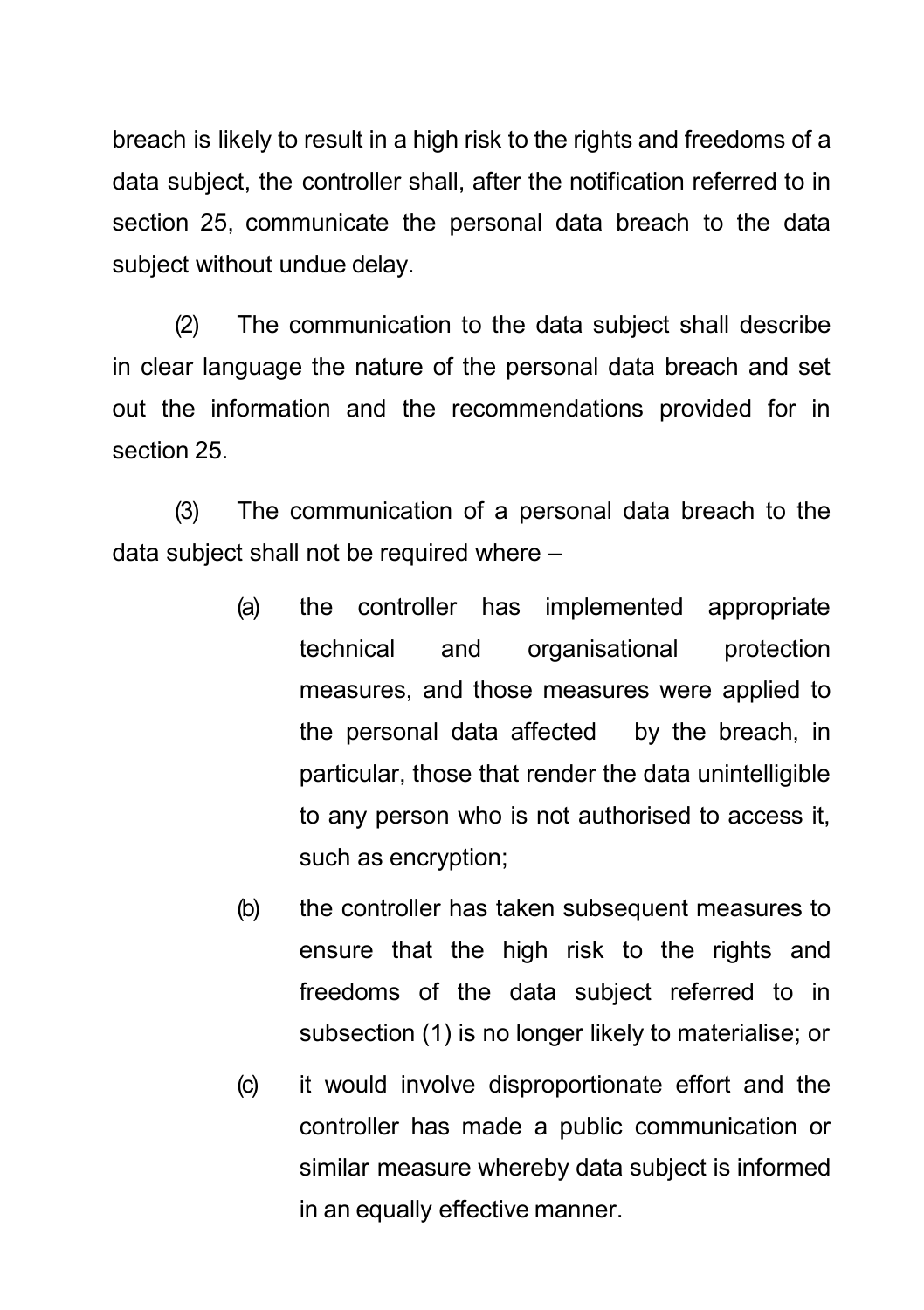(4) Where the controller has not already communicated the personal data breach to the data subject, the Commissioner may, after having considered the likelihood of the personal data breach resulting in a high risk, require it to do so.

## <span id="page-35-0"></span>**27. Duty to destroy personal data**

(1) Where the purpose for keeping personal data has lapsed, every controller shall –

- (a) destroy the data as soon as is reasonably practicable; and
- (b) notify any processor holding the data.

(2) Any processor who receives a notification under subsection (1)(b) shall, as soon as is reasonably practicable, destroy the data specified by the controller.

# <span id="page-35-1"></span>**28. Lawful processing**

- (1) No person shall process personal data unless
	- (a) the data subject consents to the processing for one or more specified purposes;
	- (b) the processing is necessary  $-$ 
		- (i) for the performance of a contract to which the data subject is a party or in order to take steps at the request of the data subject before entering into a contract;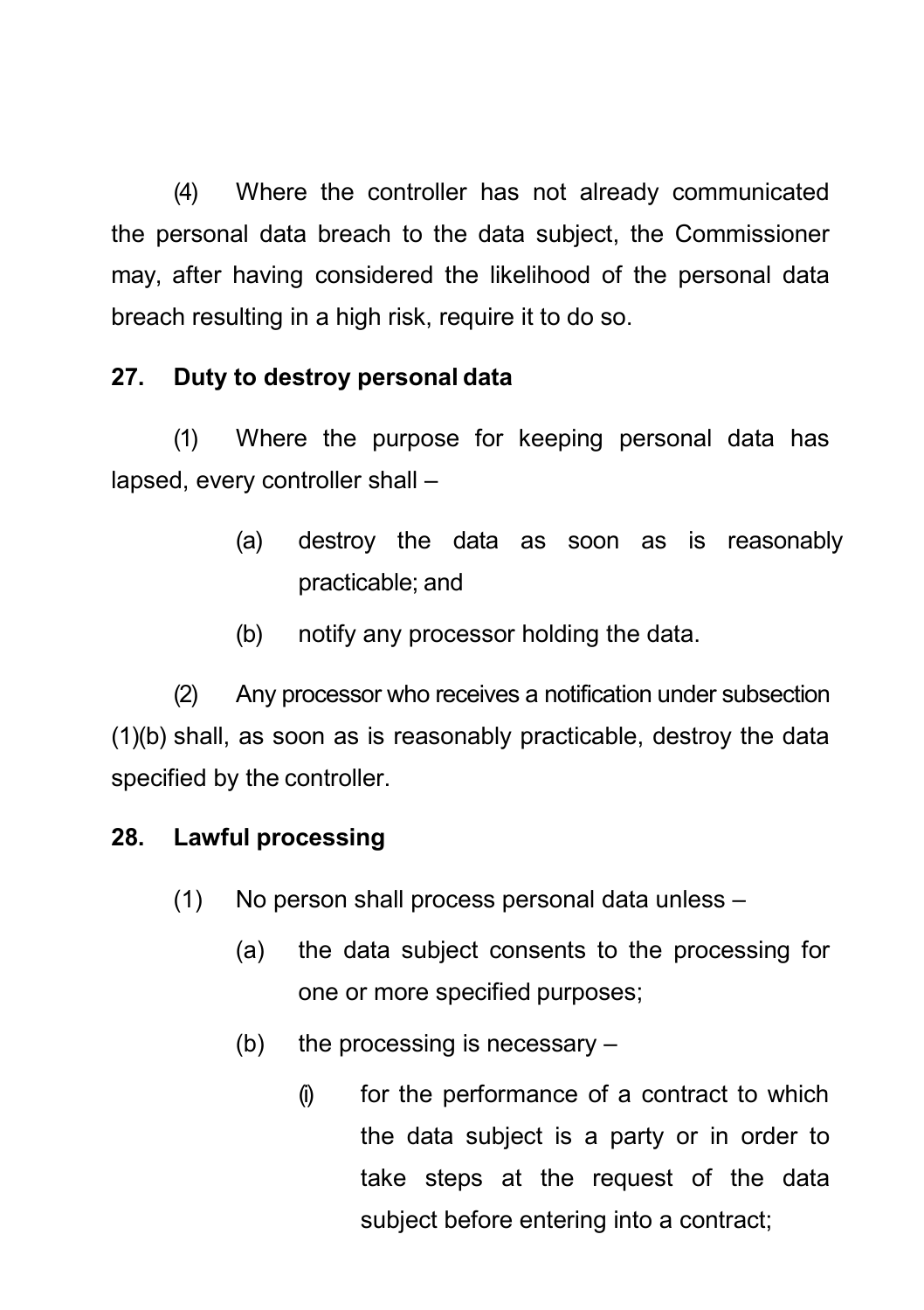- (ii) for compliance with any legal obligation to which the controller is subject;
- (iii) in order to protect the vital interests of the data subject or another person;
- (iv) for the performance of a task carried out in the public interest or in the exercise of official authority vested in the controller;
- (v) the performance of any task carried out by a public authority;
- (vi) the exercise, by any person in the public interest, of any other functions of a public nature;
- (vii) for the legitimate interests pursued by the controller or by a third party to whom the data are disclosed, except if the processing is unwarranted in any particular case having regard to the harm and prejudice to the rights and freedoms or legitimate interests of the data subject; or
- (viii) for the purpose of historical, statistical or scientific research.

(2) Any person who contravenes subsection (1) shall commit an offence and shall, on conviction, be liable to a fine not exceeding 100, 000 rupees and to imprisonment for a term not exceeding 5 years.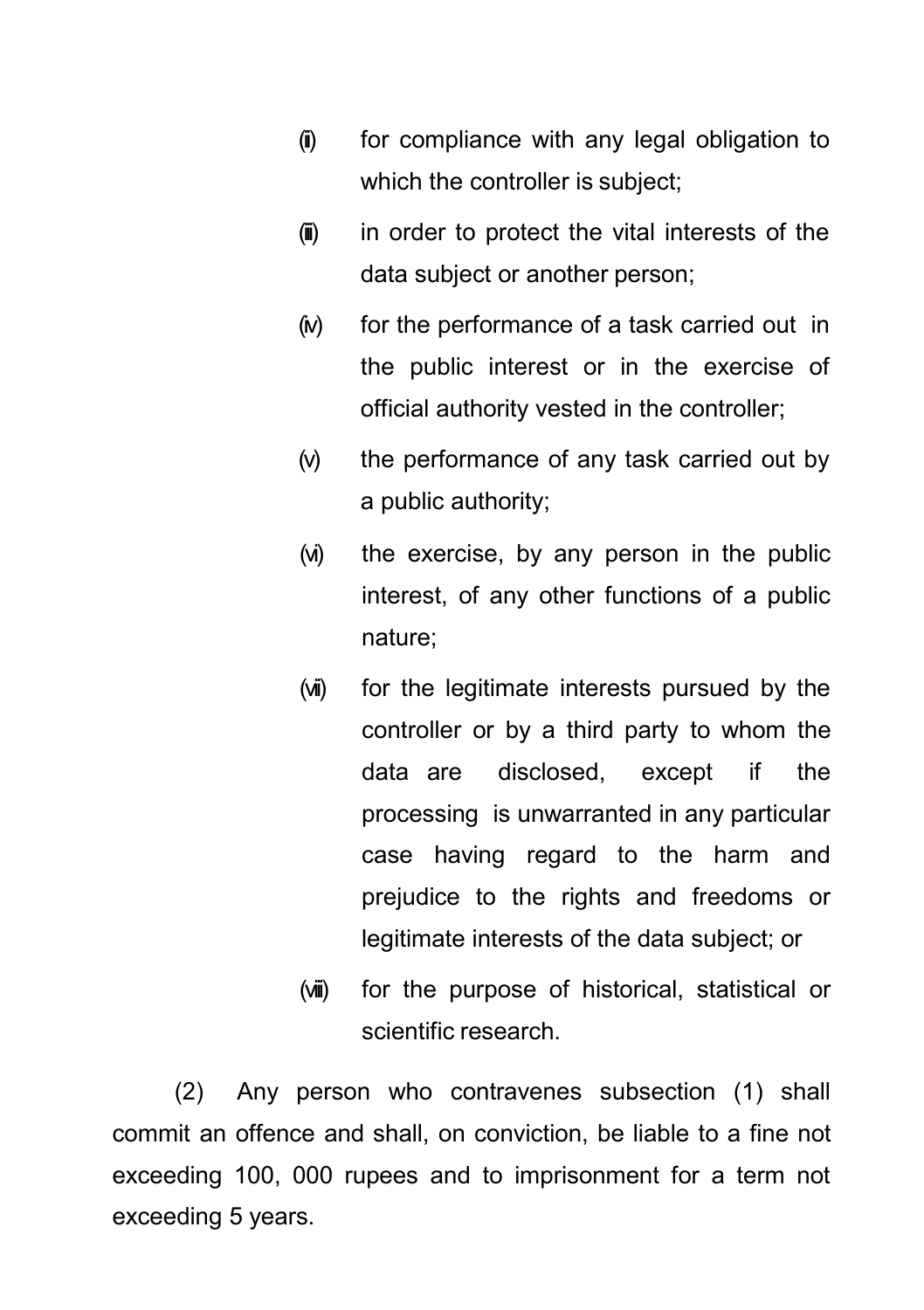# **29. Special categories of personal data**

(1) Special categories of personal data shall not be processed unless –

- (a) section 28 applies to the processing; and
- (b) the processing is carried out in the course of its legitimate activities with appropriate safeguards by a foundation, association or any other not-forprofit body with a political, philosophical, religious or trade union aim and on condition that the processing relates solely to the members or to former members of the body or to persons who have regular contact with it in connection with its purposes and that the personal data are not disclosed outside that body without the consent of the data subjects;
- (c) the processing relates to personal data which are manifestly made public by the data subject; or
- (d) the processing is necessary for  $-$ 
	- (i) the establishment, exercise or defence of a legal claim;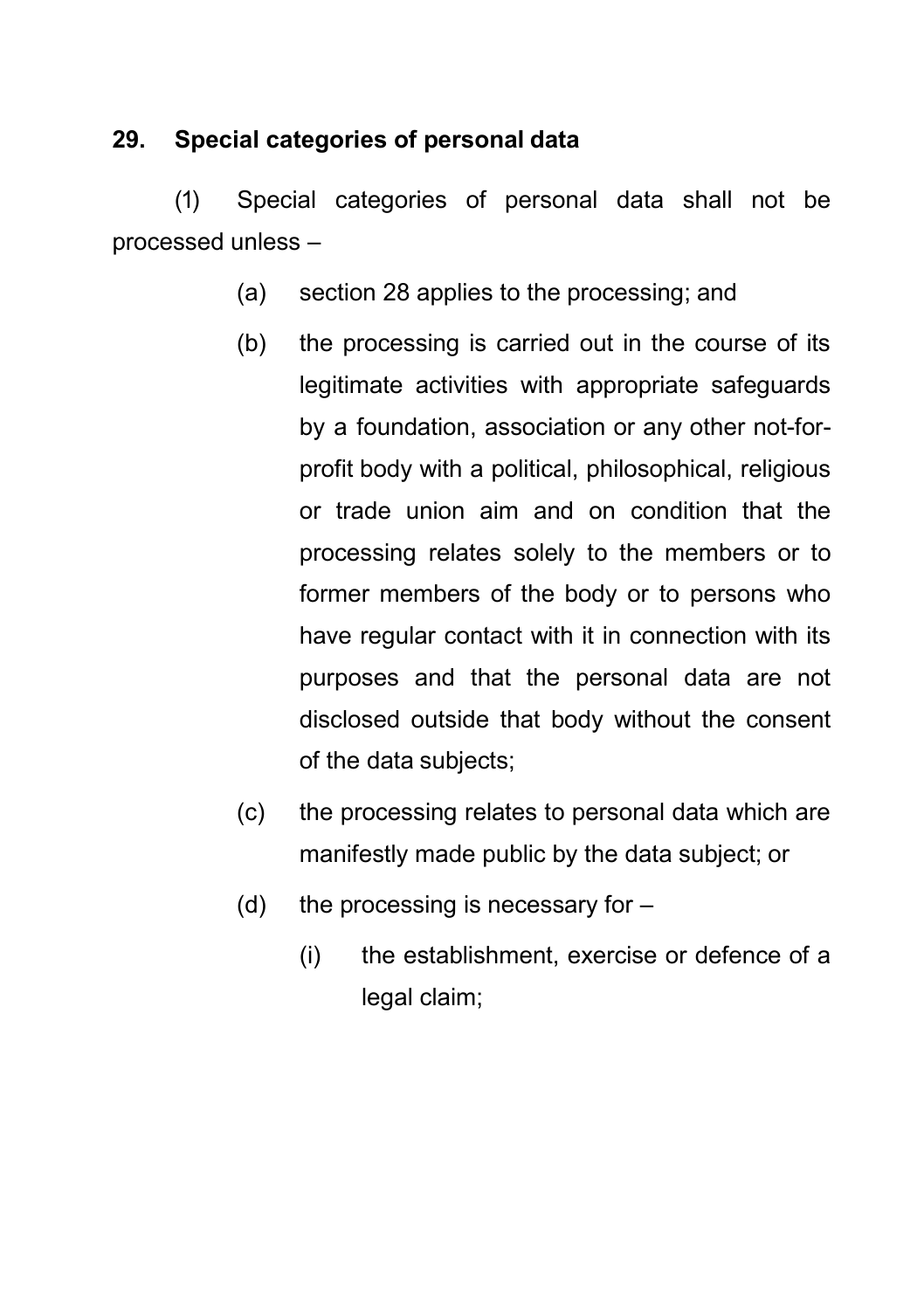- (ii) the purpose of preventive or occupational medicine, for the assessment of the working capacity of an employee, medical diagnosis, the provision of health or social care or treatment or the management of health or social care systems and services or pursuant to a contract with a health professional and subject to the conditions and safeguards referred to in subsection  $(2)$ ;
- (iii) the purpose of carrying out the obligations and exercising specific rights of the controller or of the data subject; or
- (iv) protecting the vital interests of the data subject or of another person where the data subject is physically or legally incapable of giving consent.

(2) The personal data referred to in subsection (1) may be processed for the purposes referred to in subsection (1)(d)(ii) where the data are processed by or under the responsibility of a professional or other person subject to the obligation of professional secrecy under anyenactment.

(3) Any person who contravenes subsection (1) shall commit an offence and shall, on conviction, be liable to a fine not exceeding 100, 000 rupees and to imprisonment for a term not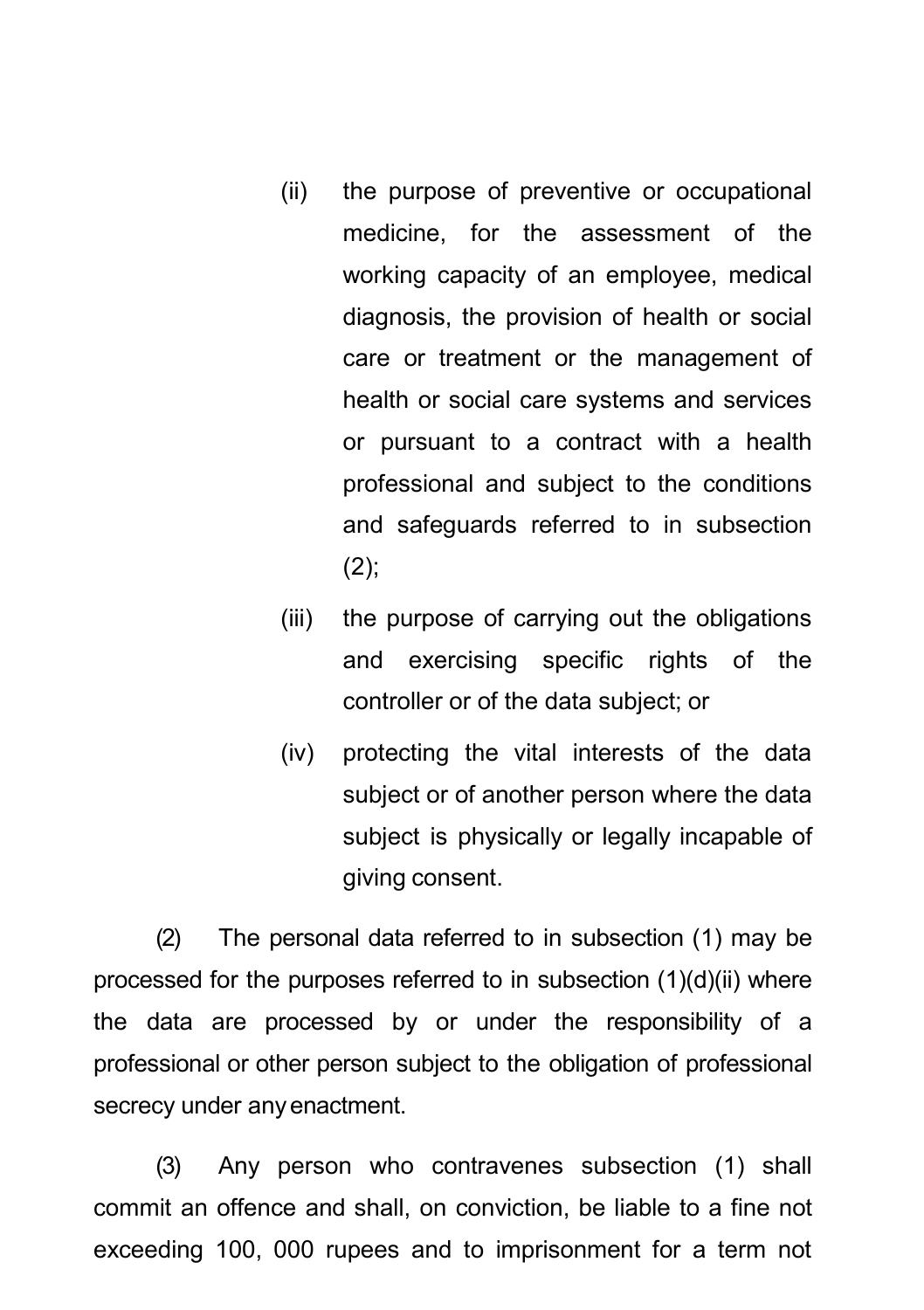exceeding 5 years.

# **30. Personal data of child**

(1) No person shall process the personal data of a child below the age of 16 years unless consent is given by the child's parent or guardian.

(2) Where the personal data of a child below the age of 16 years is involved, a controller shall make every reasonable effort to verify that consent has been given or authorised, taking into account available technology.

# **31. Security of processing**

(1) A controller or processor shall, at the time of the determination of the means for processing and at the time of the processing –

- (a) implement appropriate security and organisational measures for –
	- (i) the prevention of unauthorised access to;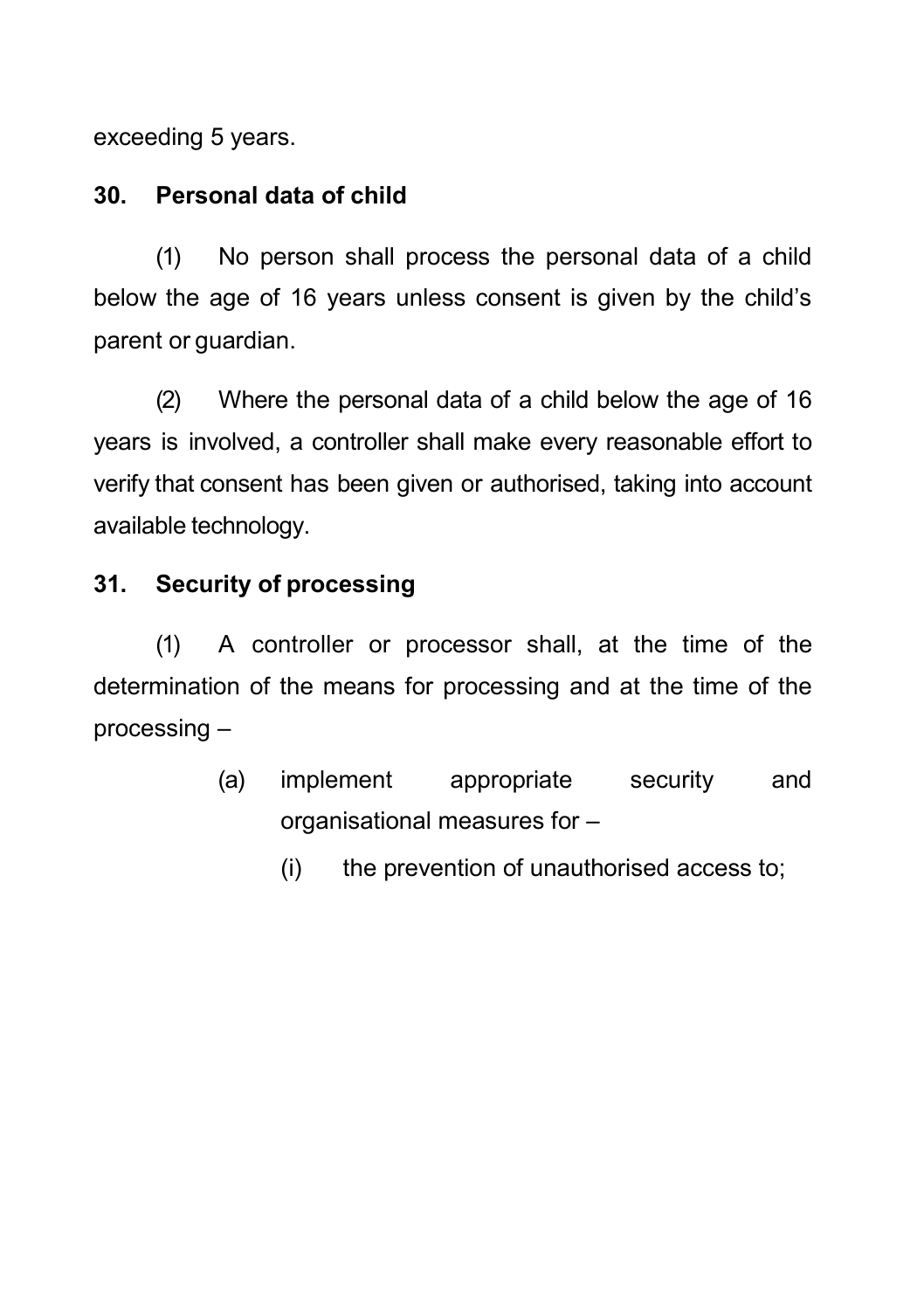- (ii) the alteration of;
- (iii) the disclosure of;
- (iv) the accidental loss of; and
- (v) the destruction of,

the data in his control;

and

- (b) ensure that the measures provide a level of security appropriate for –
	- (i) the harm that might result from  $-$ 
		- (A) the unauthorised access to;
		- (B) the alteration of;
		- (C) the disclosure of;
		- (D) the destruction of,

the data and its accidental loss; and

- (ii) the nature of the data concerned.
- (2) (a) The measures referred to in subsection (1) shall include –
	- (i) the pseudonymisation and encryption of personal data;
	- (ii) the ability to ensure the ongoing confidentiality, integrity, availability and resilience of processing systems and services;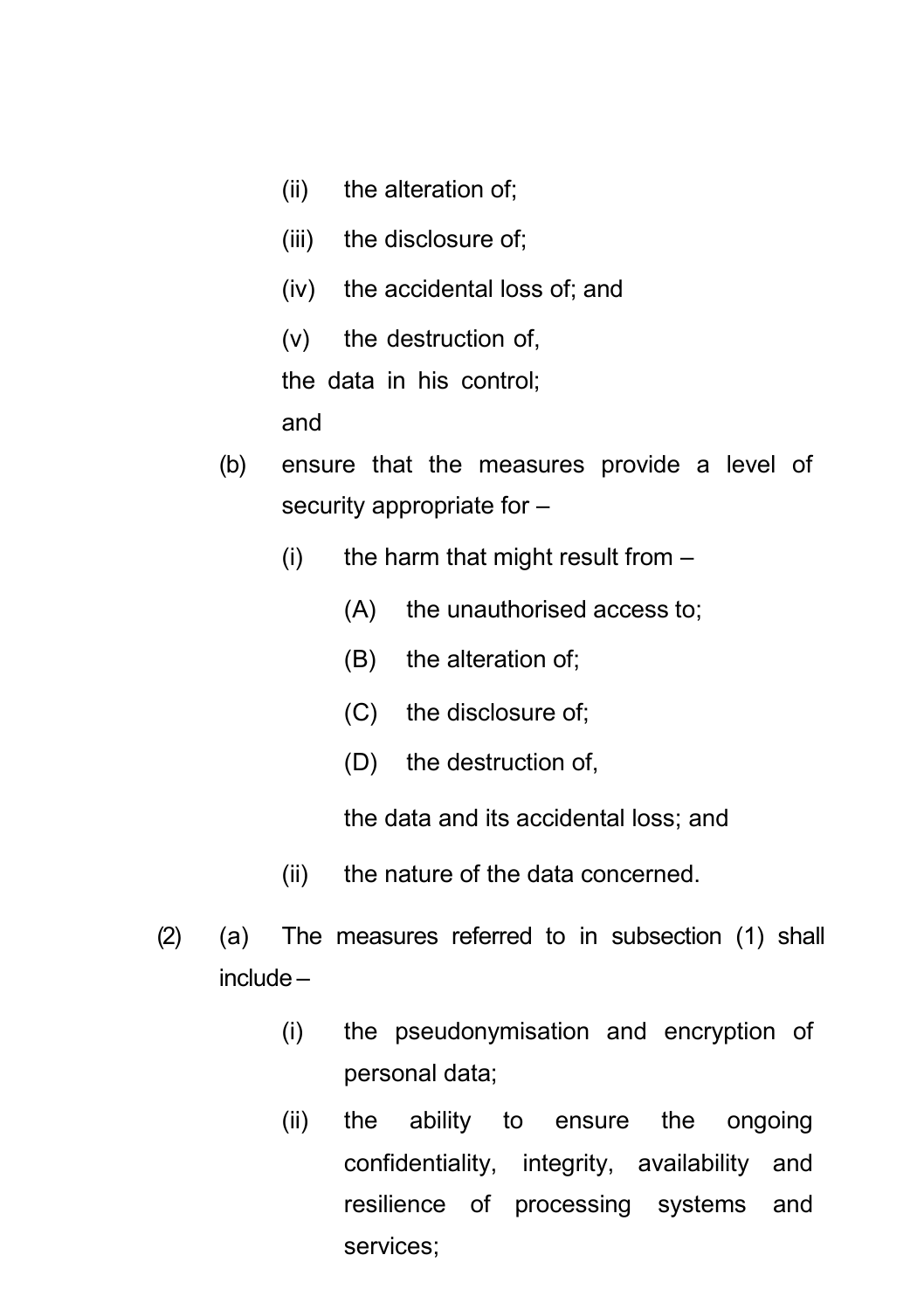- (iii) the ability to restore the availability and access to personal data in a timely manner in the event of a physical or technical incident; and
- (iv) a process for regularly testing, assessing and evaluating the effectiveness of technical and organisational measures for ensuring the security of the processing.

(b) The Office may lay down technical standards for the requirements specified in paragraph (a).

(3) In determining the appropriate security measures referred to in subsection (1), in particular, where the processing involves the transmission of data over an information and communication network, a controller shall have regard to –

- (a) the state of technological development available;
- (b) the cost of implementing any of the security measures;
- (c) the special risks that exist in the processing of the data; and
- (d) the nature of the data being processed.
- (4) Where a controller is using the services of a processor
	- (a) he or it shall choose a processor providing sufficient guarantees in respect of security and organisational measures for the purpose of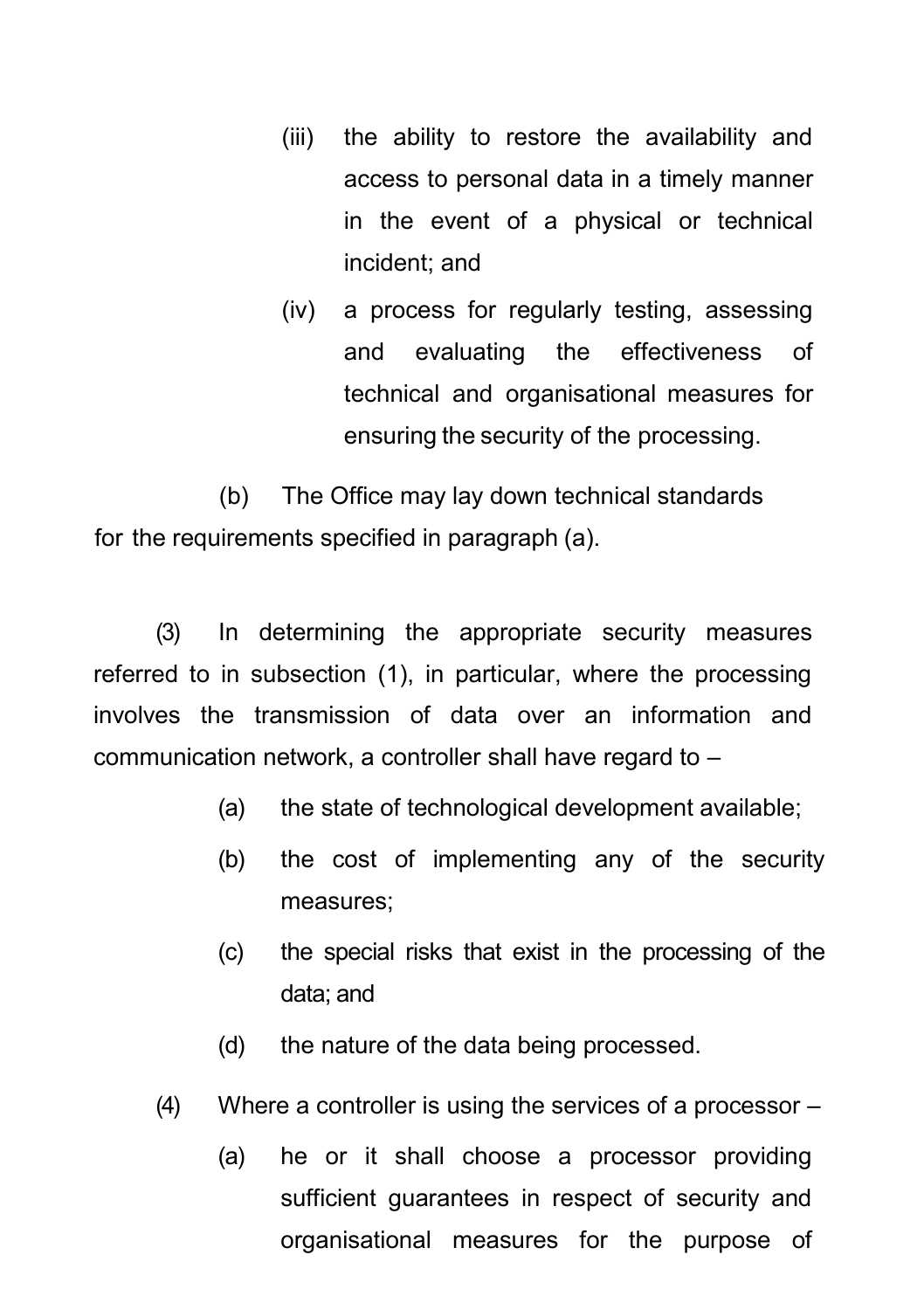complying with subsection (1); and

- (b) the controller and the processor shall enter into a written contract which shall provide that –
	- (i) the processor shall act only on instructions received from the controller; and
	- (ii) the processor shall be bound by obligations devolving on the controller under subsection  $(1).$

(5) Where a processor processes personal data other than as instructed by the controller, the processor shall be considered to be a controller in respect of that processing.

(6) Every controller or processor shall take all reasonable steps to ensure that any person employed by him or it is aware of, and complies with, the relevant security measures.

### **32. Prior security check**

(1) Where the Commissioner is of the opinion that the processing or transfer of data by a controller or processor may entail a specific risk to the privacy rights of data subjects, he may inspect and assess the security measures taken under section 31 prior to the beginning of the processing or transfer.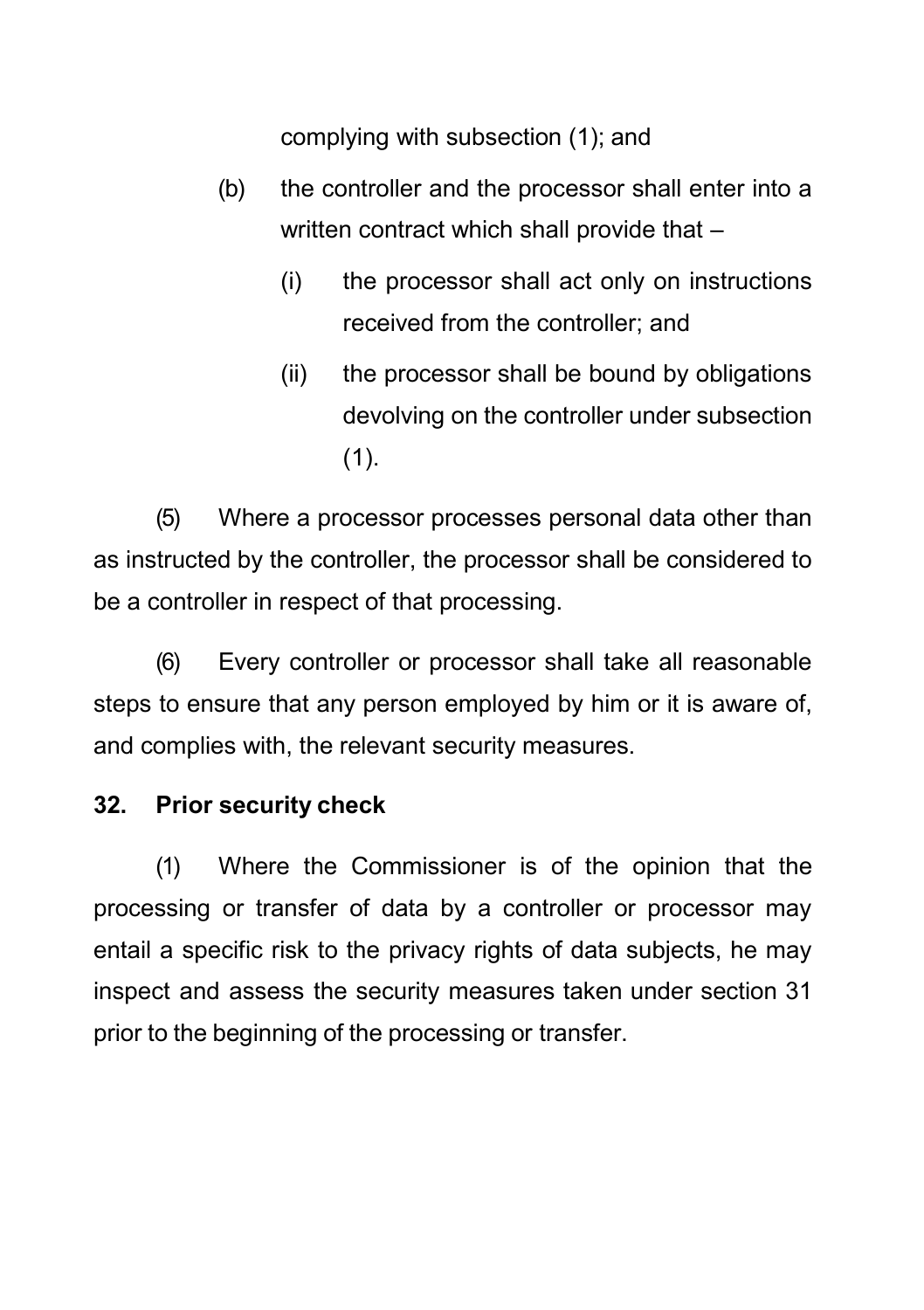(2) The Commissioner may, at any reasonable time during working hours, carry out further inspection and assessment of the security measures imposed on a controller or processor under section 31.

# **33. Record of processing operations**

(1) Every controller or processor shall maintain a record of all processing operations under his or its responsibility.

- (2) The record shall set out
	- (a) the name and contact details of the controller or processor, and, where applicable, his or its representative and any data protection officer;
	- (b) the purpose of the processing;
	- (c) a description of the categories of data subjects and of personal data;
	- (d) a description of the categories of recipients to whom personal data have been or will be disclosed, including recipients in other countries;
	- (e) any transfers of data to another country, and, in the case of a transfer referred to in section 36, the suitable safeguards;
	- (f) where possible, the envisaged time limits for the erasure of the different categories of data; and
	- (g) the description of the mechanisms referred to in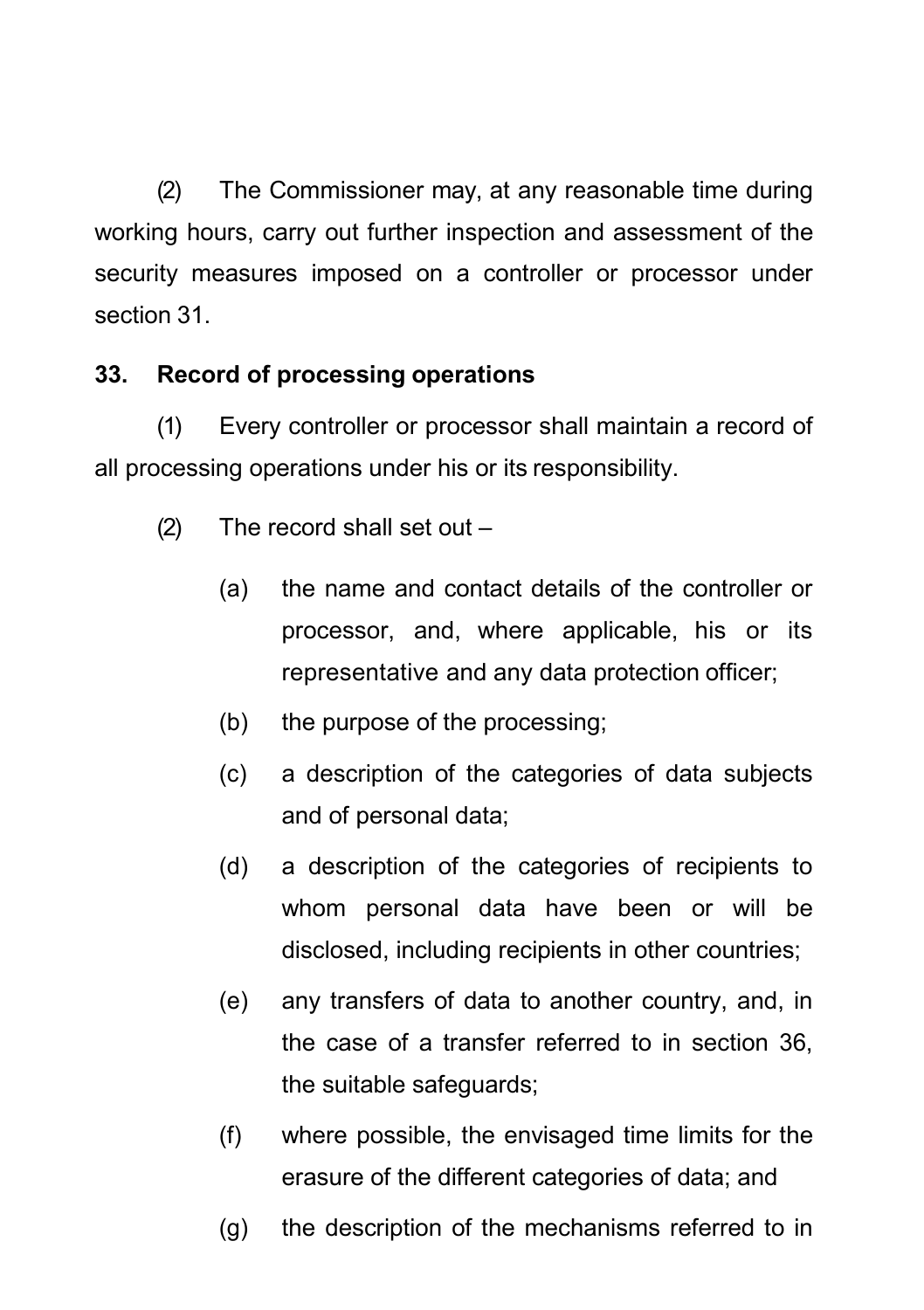### section 22 (3).

(3) The controller or processor shall, on request, make the record available to the Office.

# **PART V – PROCESSING OPERATIONS LIKELY TO PRESENT RISK**

### **34. Data protection impact assessment**

(1) Where processing operations are likely to result in a high risk to the rights and freedoms of data subjects by virtue of their nature, scope, context and purposes, every controller or processor shall, prior to the processing, carry out an assessment of the impact of the envisaged processing operations on the protection of personal data.

- (2) The processing operations referred to in subsection (1) are –
	- (a) a systematic and extensive evaluation of personal aspects relating to individuals which is based on automated processing, including profiling, and on which decisions are based that produce legal effects concerning the individual or significantly affect the individual;
	- (b) processing on a large scale of special categories of data referred to in section 29;
	- (c) a systematic monitoring of a publicly accessible area on a large scale;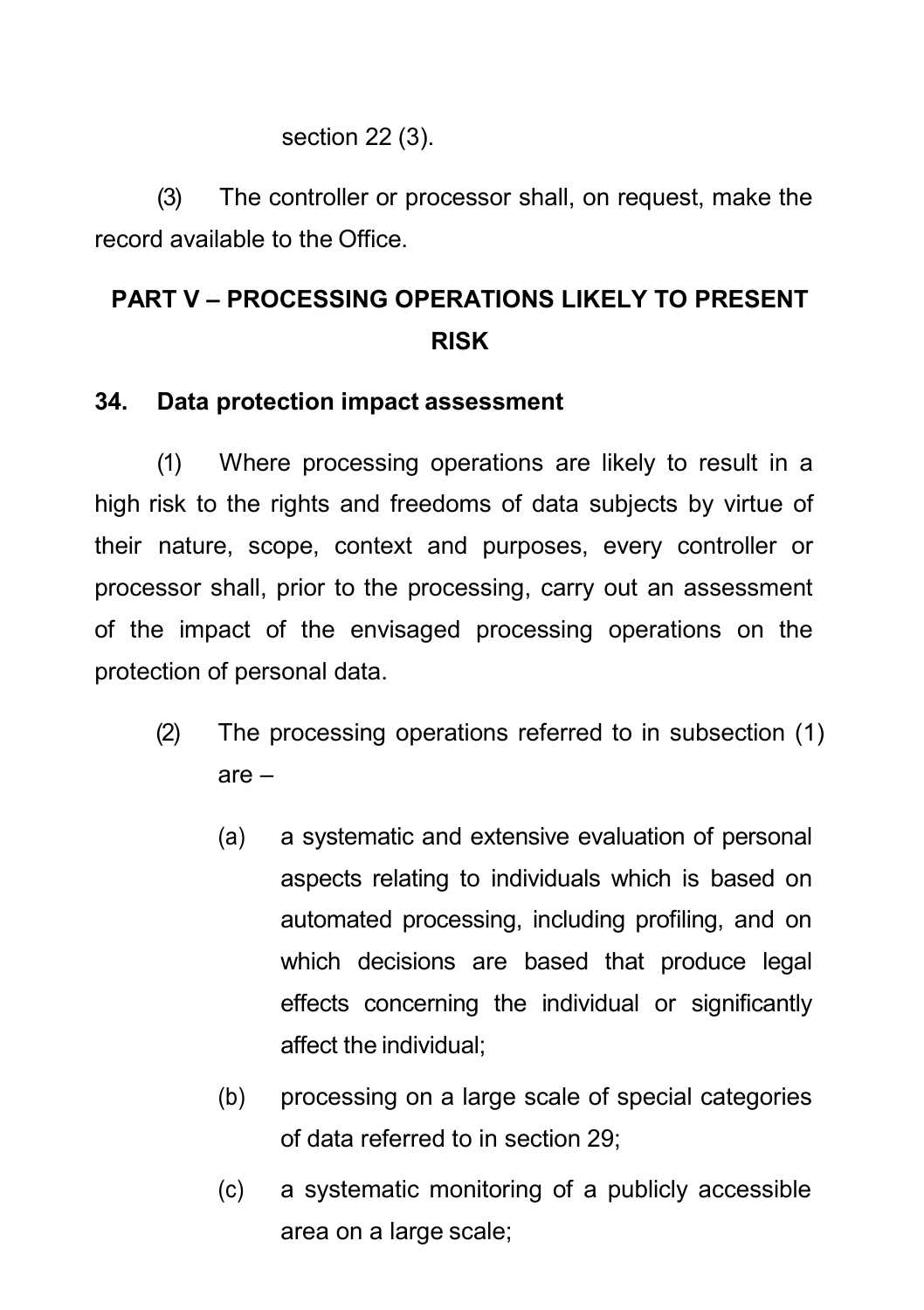- (d) any other processing operations for which consultation with the Office is required.
- (3) An assessment shall include
	- (a) a systematic description of the envisaged processing operations and the purposes of the processing, including, where applicable, the legitimate interest pursued by the controller or processor;
	- (b) an assessment of the necessity and proportionality of the processing operations in relation to the purposes;
	- (c) an assessment of the risks to the rights and freedoms of data subjects;
	- (d) the measures envisaged to address the risks and the safeguards, security measures and mechanisms to ensure the protection of personal data and to demonstrate compliance with this Act, taking into account the rights and legitimate interests of data subjects and other persons concerned.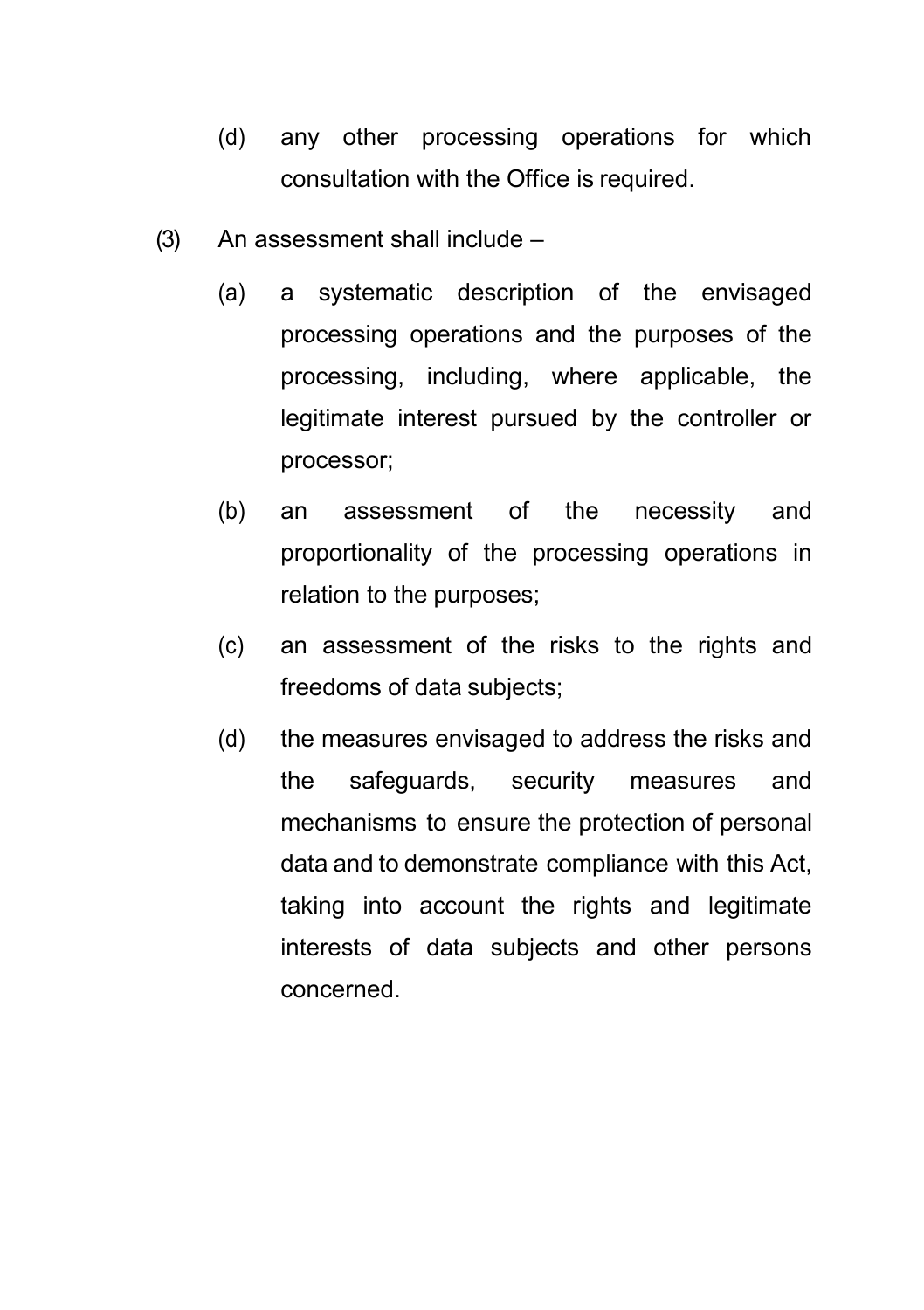(4) Where appropriate, the controller or processor shall seek the views of data subjects on the intended processing, without prejudice to the protection of commercial or public interests or the security of the processing operations.

#### **35. Prior authorisation and consultation**

(1) Every controller or processor shall obtain authorisation from the Office prior to processing personal data in order to ensure compliance of the intended processing with this Act and in particular to mitigate the risks involved for the data subjects where a controller or processor cannot provide for the appropriate safeguards referred to in section 36 in relation to the transfer of personal data to another country.

(2) The controller or processor shall consult the Office prior to processing personal data in order to ensure compliance of the intended processing with this Act and in particular to mitigate the risks involved for the data subjects where –

- (a) a data protection impact assessment as provided for in section 34 indicates that processing operations are by virtue of their nature, scope or purposes, likely to present a high risk; or
- (b) the Office considers it necessary to carry out a prior consultation on processing operations that are likely to present a high risk to the rights and freedoms of data subjects by virtue of their nature, scope or purposes.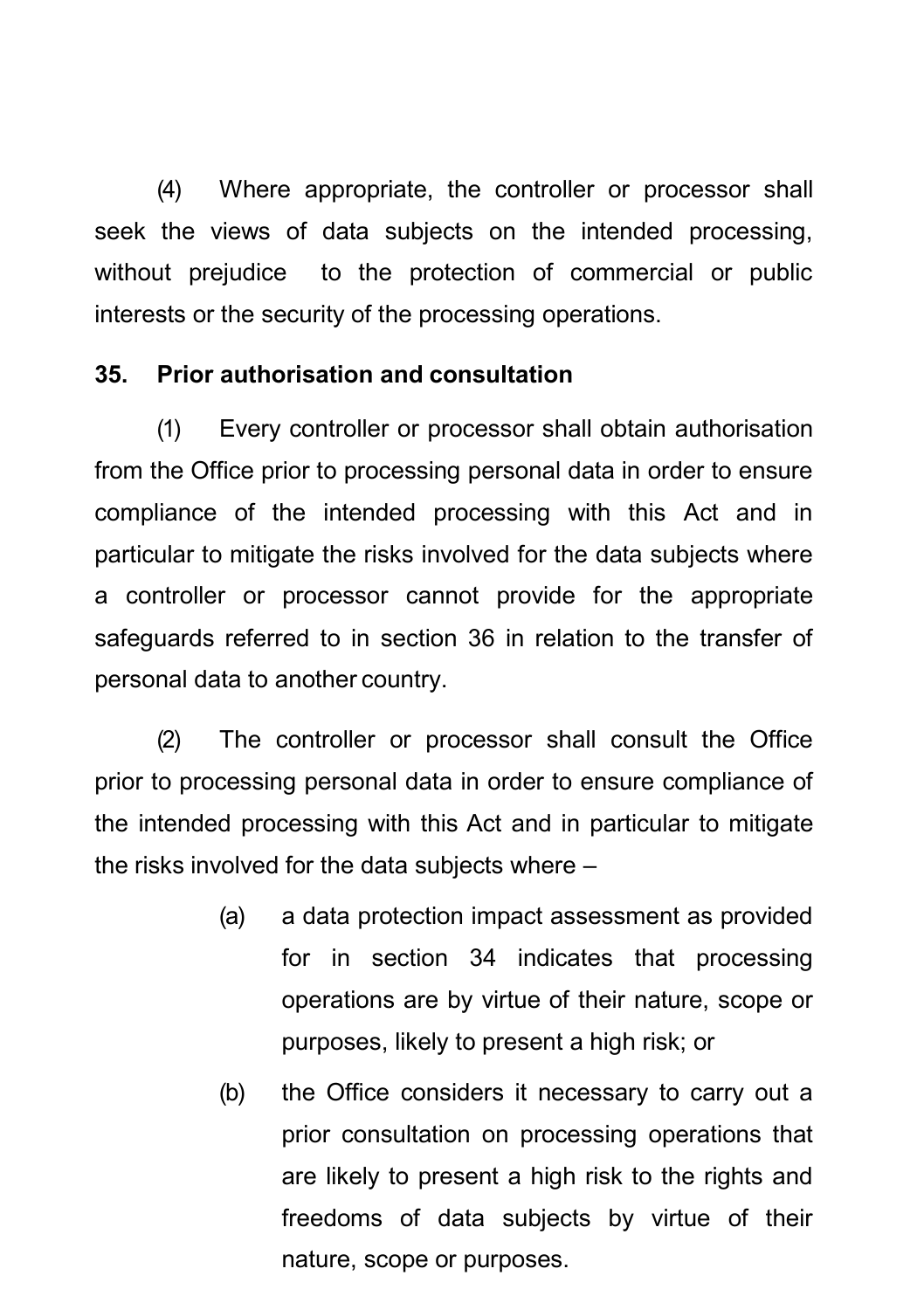(3) Where the Office is of the opinion that the intended processing does not comply with this Act, in particular where risks are insufficiently identified or mitigated, it shall prohibit the intended processing and make appropriate proposals to remedy such noncompliance.

(4) The Office shall make public a list of the processing operations which are subject to prior consultation in accordance with subsection (2)(b).

(5) The controller or processor shall provide the Office with the data protection impact assessment provided for in section 34 and, on request, with any other information, so as to allow the Office to make an assessment of the compliance of the processing and in particular of the risks for the protection of personal data of the data subject and of the related safeguards.

# **PART VI – TRANSFER OF PERSONAL DATA OUTSIDE MAURITIUS**

### **36. Transfer of personal data outside Mauritius**

(1) A controller or processor may transfer personal data to another country where –

- (a) he or it has provided to the Commissioner proof of appropriate safeguards with respect to the protection of the personal data;
- (b) the data subject has given explicit consent to the proposed transfer, after having been informed of the possible risks of the transfer owing to the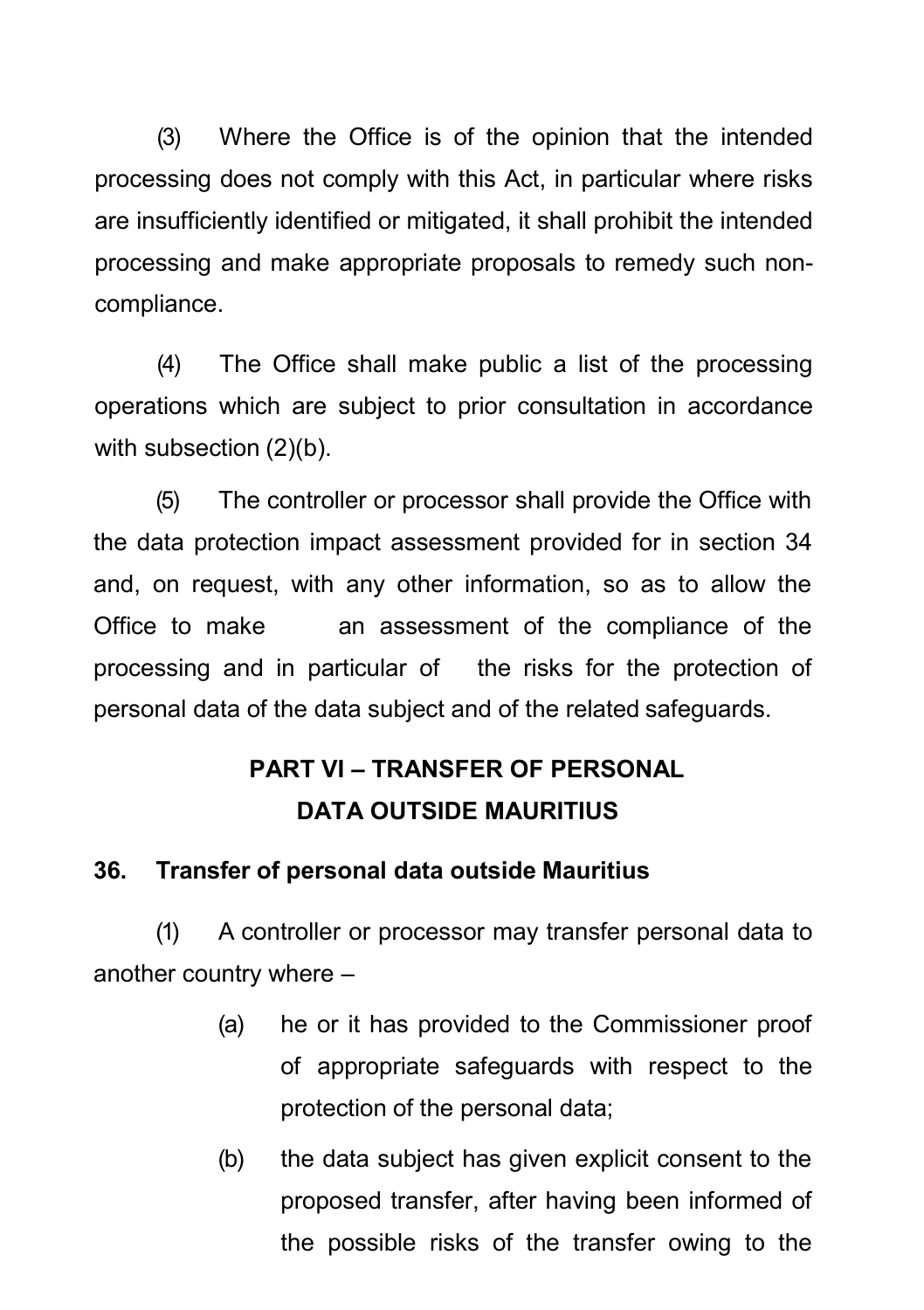absence of appropriate safeguards;

- (c) the transfer is necessary
	- (i) for the performance of a contract between the data subject and the controller or the implementation of pre-contractual measures taken at the data subject's request;
	- (ii) for the conclusion or performance of a contract concluded in the interest of the data subject between the controller and another person;
	- (iii) for reasons of public interest as provided by law;
	- (iv) for the establishment, exercise or defence of a legal claim; or
	- (v) in order to protect the vital interests of the data subject or of other persons, where the data subject is physically or legally incapable of giving consent; or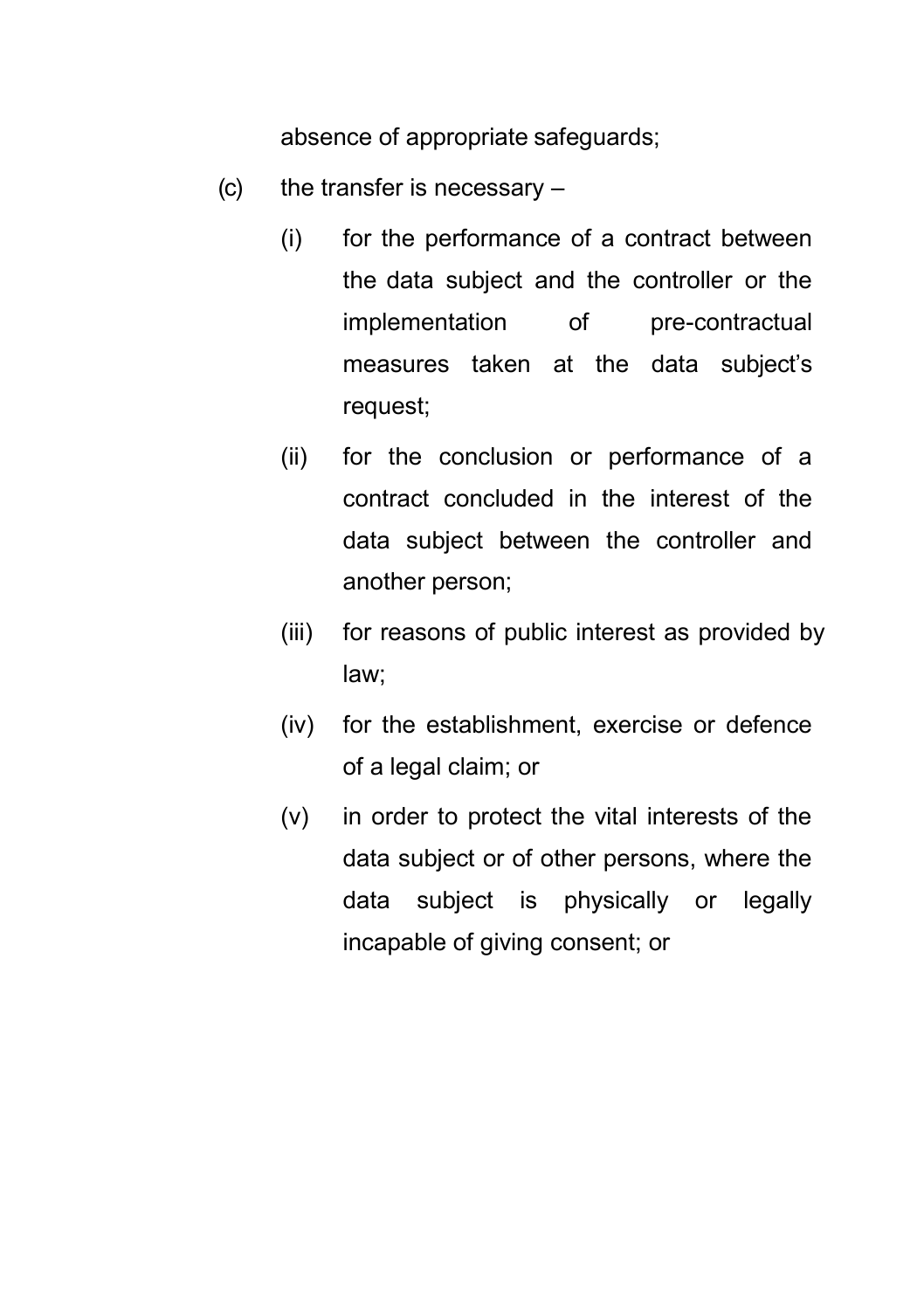- (vi) for the purpose of compelling legitimate interests pursued by the controller or the processor which are not overridden by the interests, rights and freedoms of the data subjects involved and where -
	- (A) the transfer is not repetitive and concerns a limited number of data subjects; and
	- (B) the controller or processor has assessed all the circumstances surrounding the data transfer operation and has, based on such assessment, provided to the Commissioner proof of appropriate safeguards with respect to the protection of the personal data; or
- (d) the transfer is made from a register which, according to law, is intended to provide information to the public and which is open for consultation by the public or by any person who can demonstrate a legitimate interest, to the extent that the conditions laid down by law for consultation are fulfilled in the particular case.

(2) A transfer pursuant to subsection (1)(d) shall not involve the entirety of the personal data or entire categories of the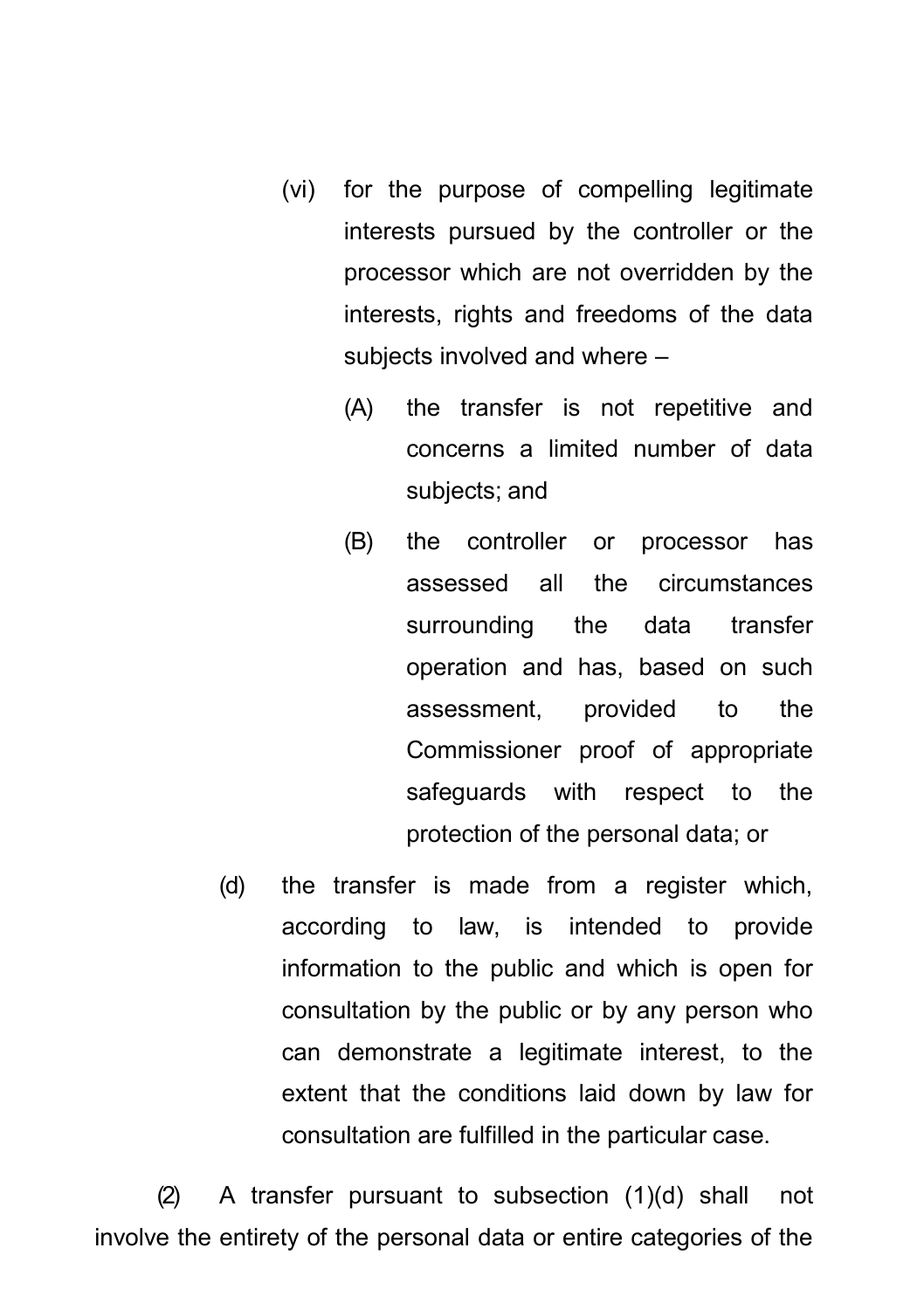personal data contained in the register and, where the register is intended for consultation by persons having a legitimate interest, the transfer shall be made only at the request of those persons or in case they are to be the recipients.

(3) Subsection  $(1)(a)$  and  $(c)(i)$ ,  $(ii)$  and  $(vi)$  shall not apply to activities carried out by a public authority in the exercise of its functions.

(4) The Commissioner may request a person who transfers data to another country to demonstrate the effectiveness of the safeguards or the existence of compelling legitimate interests and may, in order to protect the rights and fundamental freedoms of data subjects, prohibit, suspend or subject the transfer to such conditions as he may determine.

#### **PART VII – RIGHTS OF DATA SUBJECTS**

#### **37. Right of access**

(1) (a) Every controller shall, on the written request of a data subject provide, at reasonable intervals, without excessive delay and, subject to subsection (7), free of charge, confirmation as to whether or not personal data relating to the data subject are being processed and forward to him a copy of the data.

(b) Where a controller has a reasonable doubt concerning the identity of a person making a request under paragraph (a), he or it may request the provision of additional information to confirm the identity of the data subject.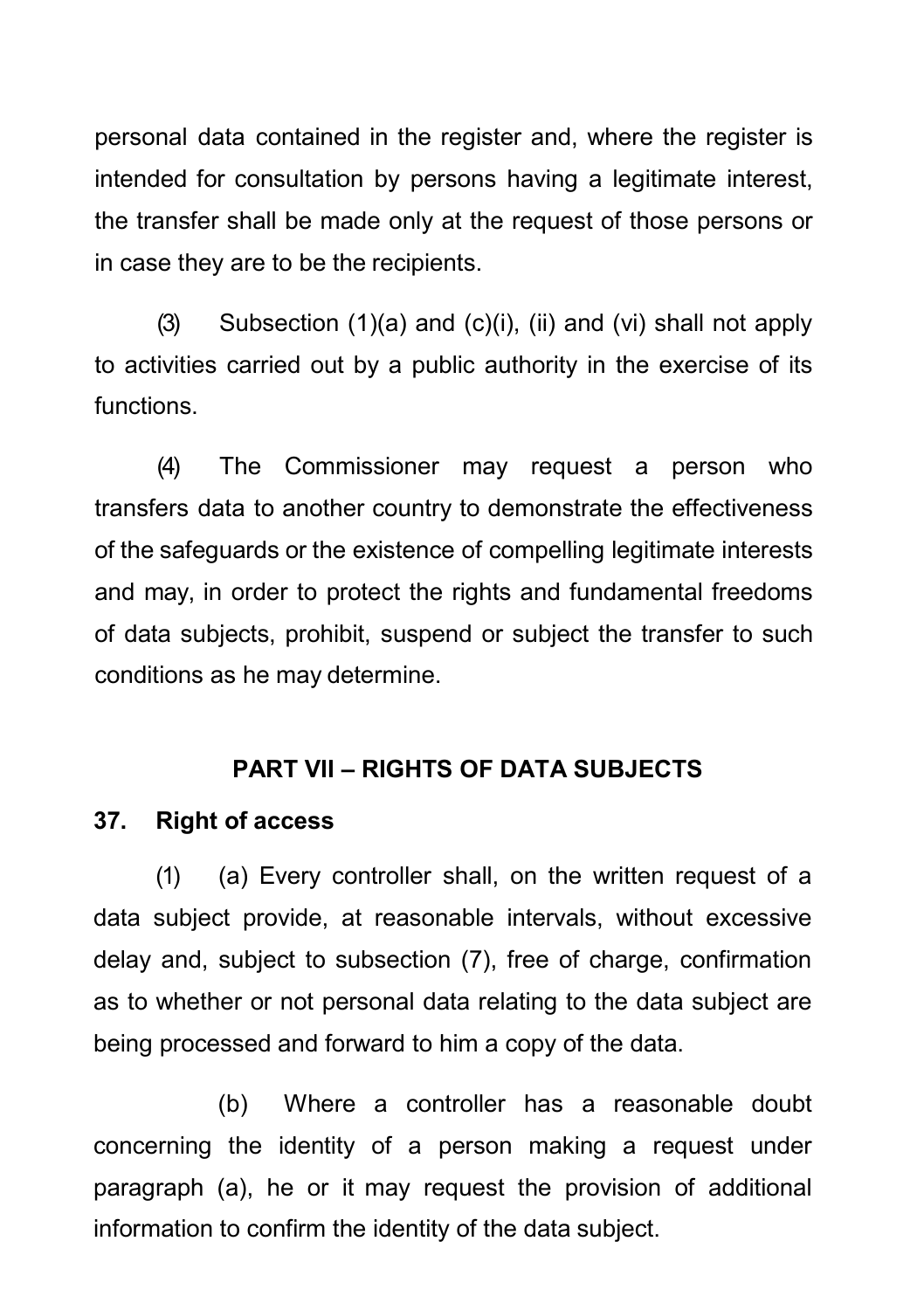(2) Where personal data are being processed, the controller shall provide to the data subject information relating to –

- (a) the purpose of the processing;
- (b) the categories of personal data concerned;
- (c) the recipients or categories of recipient to whom the data have been or will be disclosed;
- (d) the period for which the data will be stored or, if this is not possible, the criteria used to determine that period;
- (e) the existence of the right to request from the controller rectification or erasure of personal data or restriction of processing of personal data concerning the data subject or to object to the processing of the data;
- (f) the right to lodge a complaint with the Commissioner;
- (g) where the personal data are not collected from the data subject, any available information as to their source;
- (h) the existence of automated decision making, including profiling, and information about the logic involved, as well as the significance and envisaged consequences of such processing for the data subject; and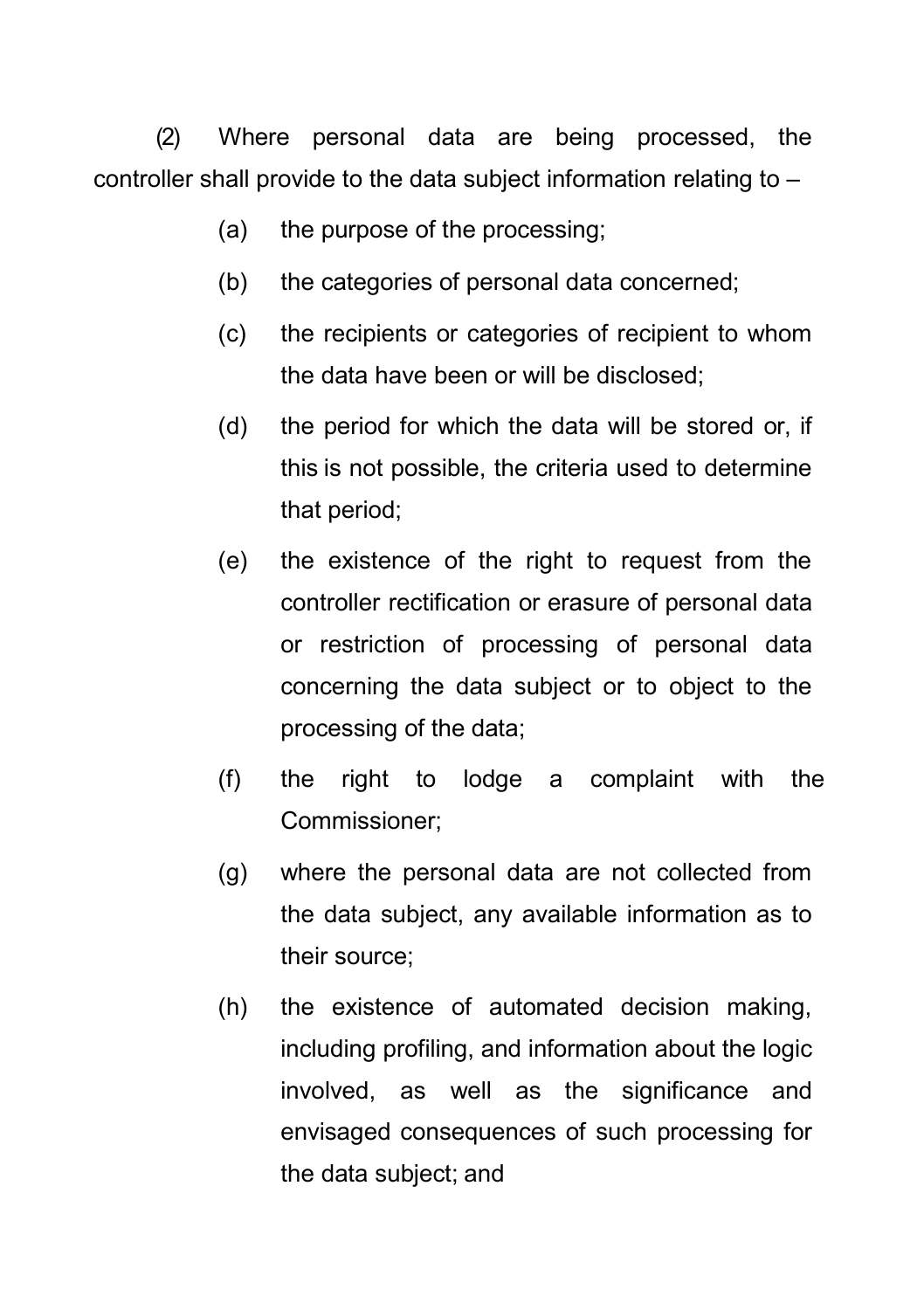(i) appropriate safeguards taken under section 36, in case the personal data are transferred or intended to be transferred to another country.

(3) The controller shall provide the information referred to in subsection (2) in an intelligible form, using clear and plain language.

(4) Where the personal data are not or have not been collected from the data subject, the controller shall not be required to provide information where the processing is expressly prescribed by law or this proves to be impossible or involves a disproportionate effort.

(5) (a) The controller shall, within one month of the receipt of a request, inform the data subject in writing, whether or not any action has been taken pursuant to subsection (1).

(b) The period specified in paragraph (a) may be extended by a further month where necessary, taking into account the complexity and the number of requests made.

(6) Where a controller refuses to take action on the request of a data subject, he or it shall, within one month of the receipt of the request, inform the data subject in writing of the reason for the refusal and on the possibility of lodging a complaint with the Commissioner.

(7) (a) Where the request is manifestly excessive, the controller may charge a fee for providing the information or taking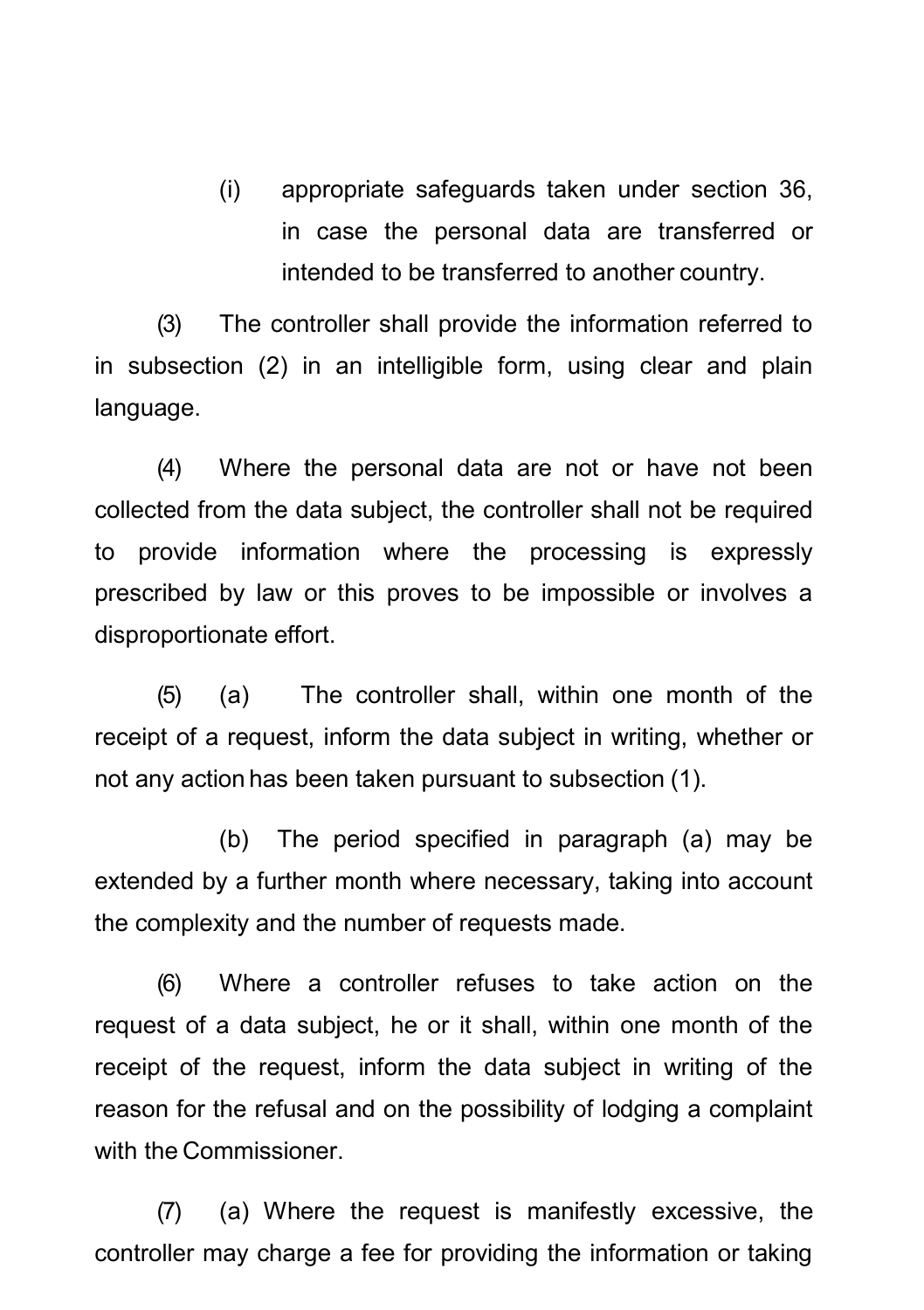the action requested, or he or it may not take the action requested.

(b) Where the controller takes a decision under paragraph (a), he or it shall bear the burden of proving the manifestly excessive character of the request.

### **38. Automated individual decision making**

(1) Every data subject shall have the right not to be subject to a decision based solely on automated processing, including profiling, which produces legal effects concerning him or significantly affects him.

- (2) Subsection (1) shall not apply where the decision is  $-$ 
	- (a) necessary for entering into, or performing, a contract between the data subject and a controller;
	- (b) authorised by a law to which the controller is subject and which lays down suitable measures to safeguard the data subject's rights, freedoms and legitimate interests; or
	- (c) based on the data subject's explicit consent.

(3) Any automated processing of personal data intended to evaluate certain personal aspects relating to an individual shall not be based on special categories of personal data.

(4) In the cases referred to in subsection (2), the information to be provided by the controller under section 23 shall include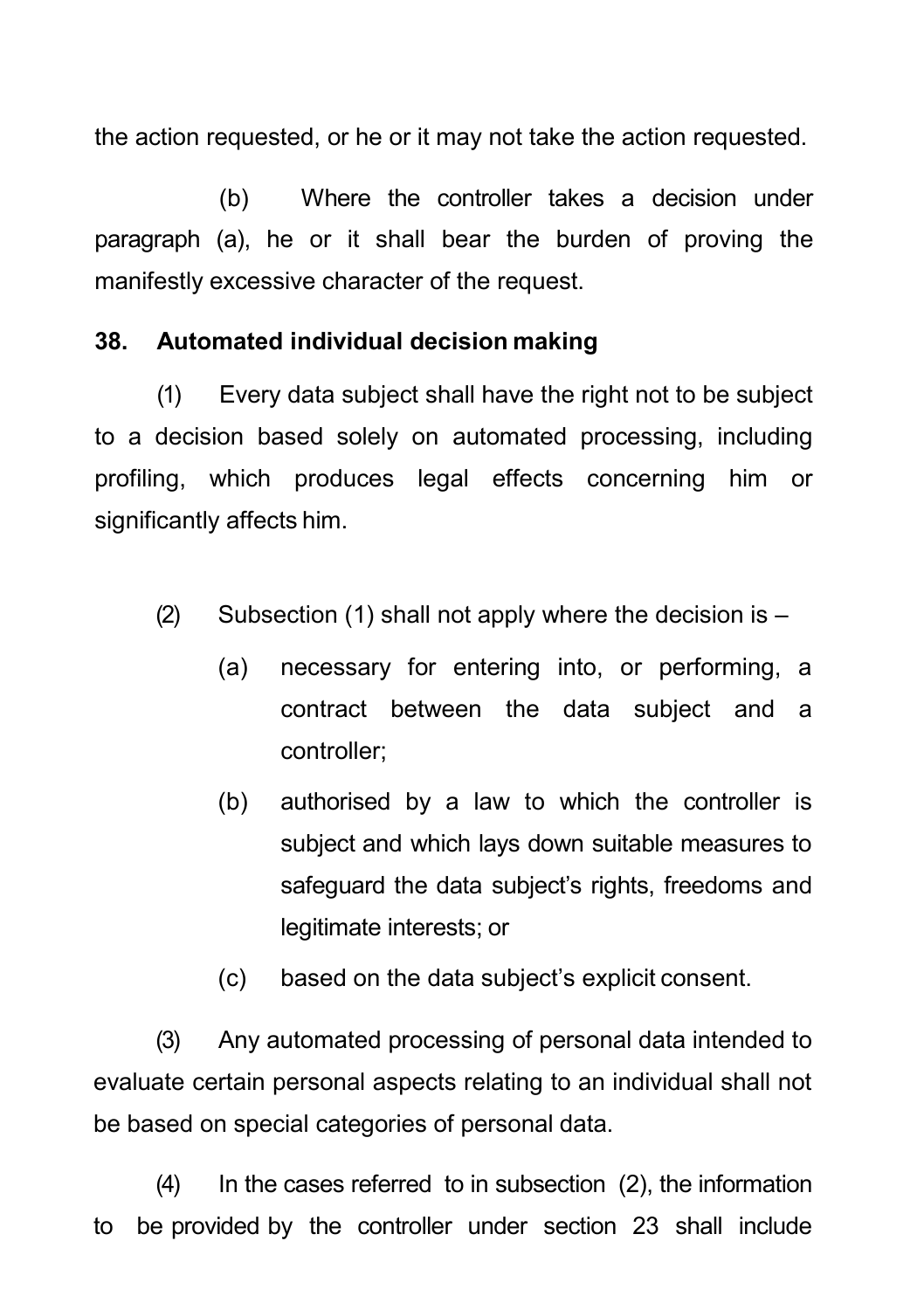information as to the existence of processing for a decision of the kind referred to in subsection (1) and the envisaged effects of such processing on the data subject.

 $(5)$  In the cases referred to in subsection  $(2)(a)$  or  $(c)$ , the controller shall implement suitable measures to safeguard the data subject's rights, freedoms and legitimate interests.

#### **39. Rectification, erasure or restriction of processing**

(1) (a) A controller shall, on being informed of the inaccuracy of personal data by a data subject to whom such data pertains, cause the data to be rectified without undue delay.

(b) A right to rectification under paragraph (a) shall include the right of a data subject to have incomplete personal data completed, having regard to the purpose of the processing.

(2) A controller shall erase personal data without undue delay where –

> (a) the data are no longer necessary in relation to the purpose for which they were collected or otherwise processed;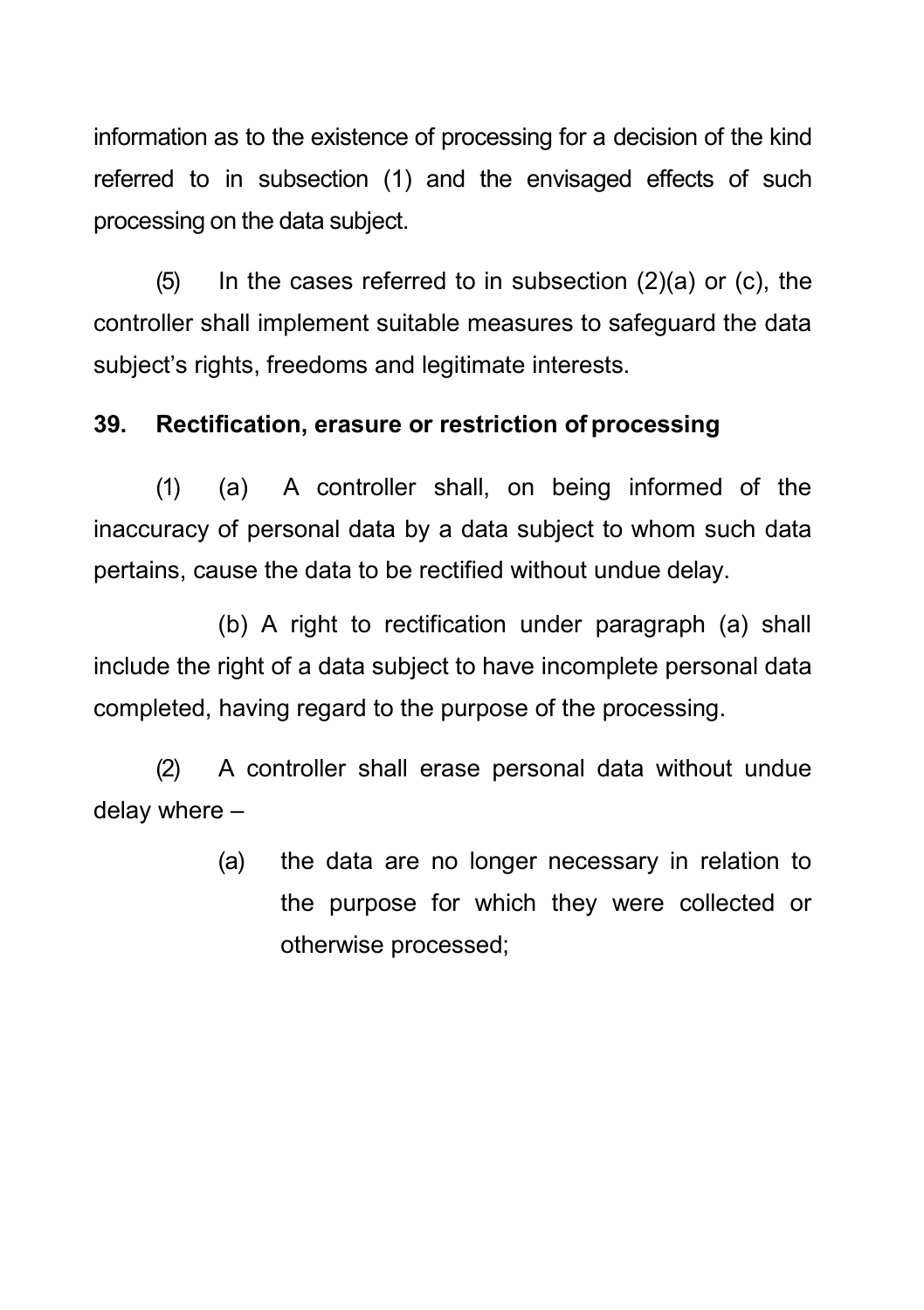- (b) the data subject withdraws consent on which the processing is based and where there is no other legal ground for the processing;
- (c) the data subject objects to the processing of personal data and there are no overriding legitimate grounds for the processing; or
- (d) the personal data have been unlawfully processed.

(3) Where the controller has made the personal data public, he shall take all reasonable steps to inform third parties processing such data, that the data subject has requested the erasure of any links to, or copy or replication of, that personal data.

(4) Subsections (2) and (3) shall not apply where the processing of the personal data is necessary –

- (a) for reasons of public interest in the field of public health;
- (b) for the purpose of historical, statistical or scientific research;
- (c) for compliance with a legal obligation to process the personal data to which the controller is subject or for the performance of a task carried out in the public interest or in the exercise of official authority vested in the controller; or
- (d) for the establishment, exercise or defence of a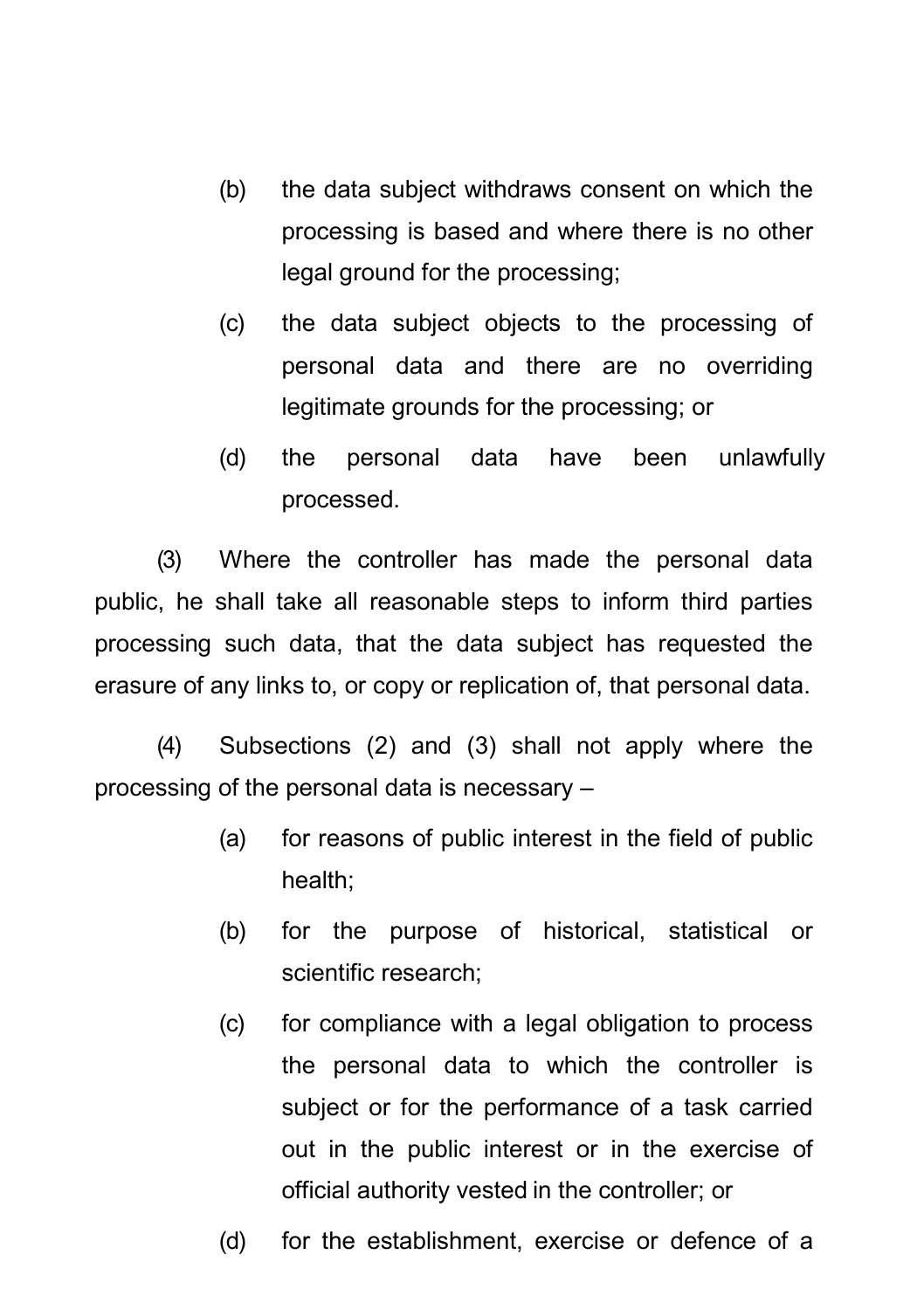legal claim.

(5) A controller may, at the request of a data subject, restrict the processing of personal data where –

- (a) the accuracy of the personal data is contested by the data subject, for a period enabling the controller to verify the accuracy of the data;
- (b) the controller no longer needs the personal data for the purpose of the processing, but the data subject requires them for the establishment, exercise or defence of a legal claim;
- (c) the processing is unlawful and the data subject opposes the erasure of the personal data and requests the restriction of their use instead; or
- (d) the data subject has objected to the processing pursuant to section 41 pending verification as to whether the legitimate grounds of the controller override those of the data subject.

(6) Where processing of personal data is restricted under subsection  $(4)$  –

- (a) the personal data shall, with the exception of storage, only be processed with the data subject's consent or for the establishment, exercise or defence of a legal claim, the protection of the rights of another person or for reasons of public interest; and
- (b) the controller shall inform the data subject before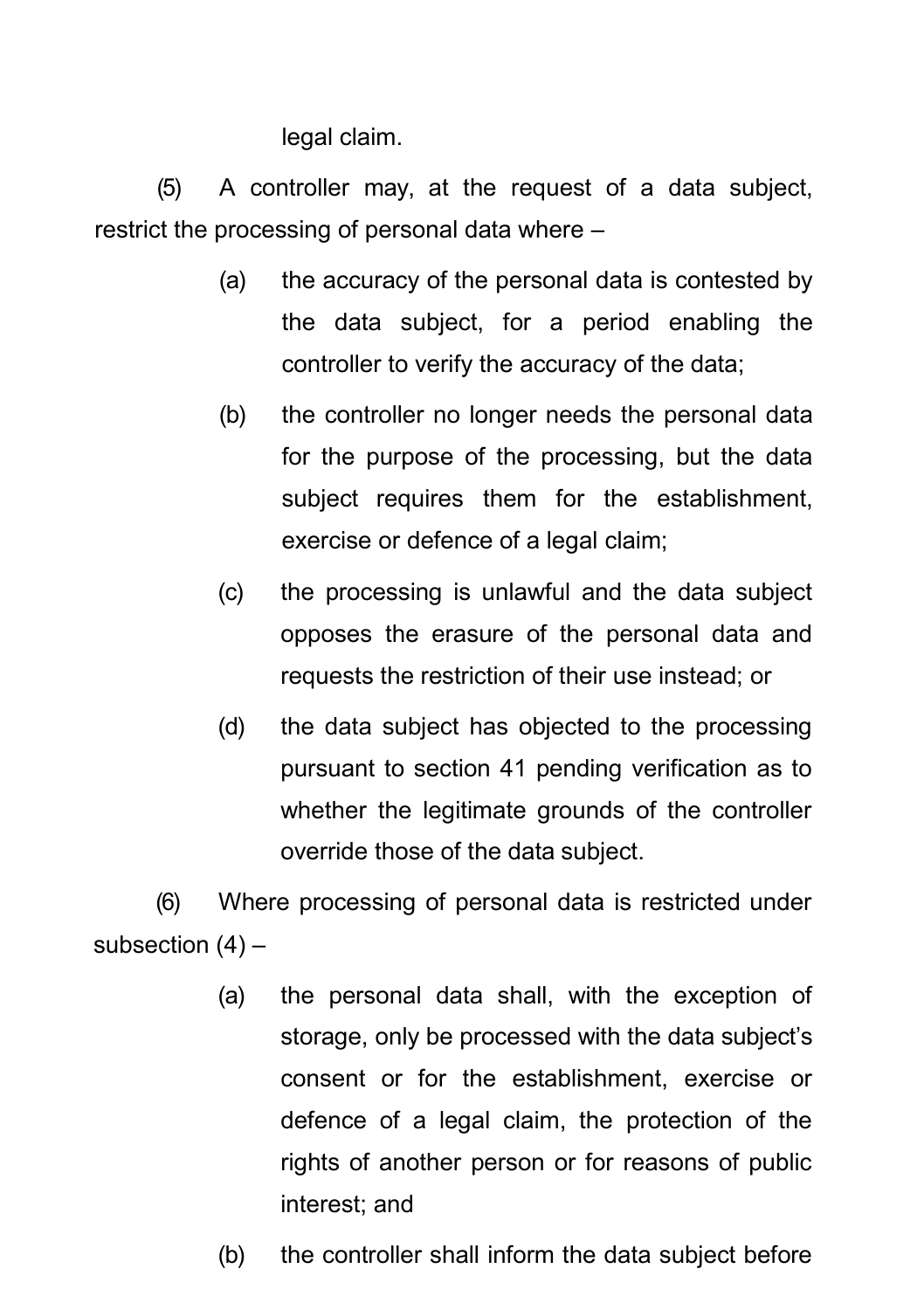lifting the restriction on processing of the personal data.

(7) The controller shall implement mechanisms to ensure that the time limits established for the rectification, erasure or restriction of processing of personal data, or for a periodic review of the need for the storage of the personal data, are observed.

#### **40. Right to object**

(1) The data subject shall have the right to object in writing at any time to the processing of personal data concerning him unless the controller demonstrates compelling legitimate grounds for the processing which override the data subject's interests, rights and freedoms or for the establishment, exercise or defence of a legal claim.

(2) Where personal data are processed for the purpose of direct marketing, the data subject may object to processing of personal data concerning him for such marketing, which includes profiling to the extent that it is related to such direct marketing.

(3) Where a data subject objects to processing of personal data for the purpose of direct marketing, the personal data shall no longer be processed for that purpose.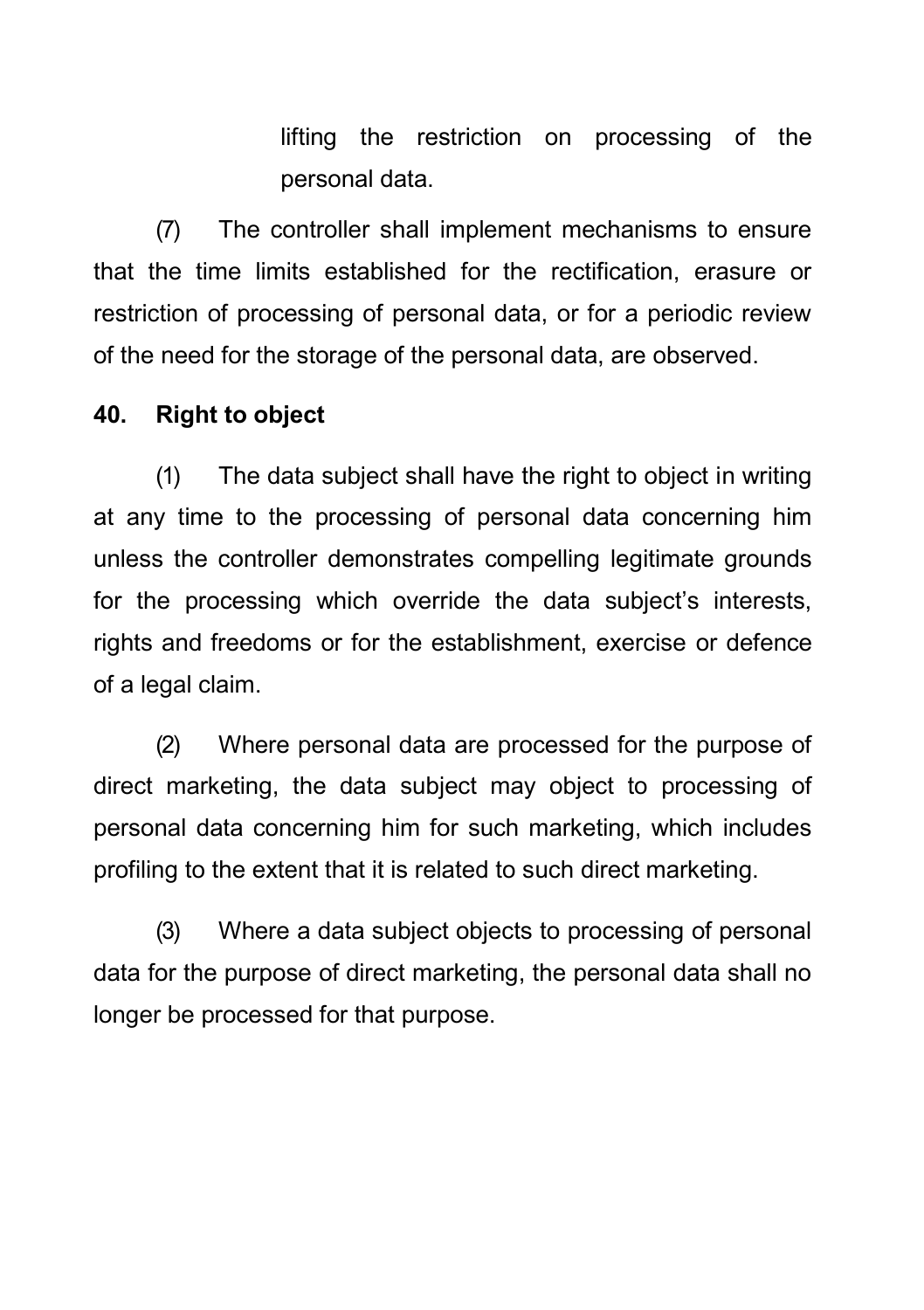(4) The rights referred to in subsections (1) and (2) shall be explicitly brought to the attention of the data subject.

 $(5)$  In this section  $-$ 

"direct marketing" means the communication of any advertising or marketing material which is directed to any particular individual.

# **41. Exercise of rights**

Any right conferred on an individual in this Act may be exercised –

- (a) where the data subject is a minor, by a person who has parental authority over the minor or has been appointed as his guardian;
- (b) where the data subject is physically or mentally unfit, by a person who has been appointed as his guardian or legal administrator by a Court; or
- (c) in any other case, by a person duly authorised in writing by the data subject to make a request under this Part.

# **PART VIII – OTHER OFFENCES AND PENALTIES**

# **42. Unlawful disclosure of personaldata**

(1) Any controller who, without lawful excuse, discloses personal data in any manner that is incompatible with the purpose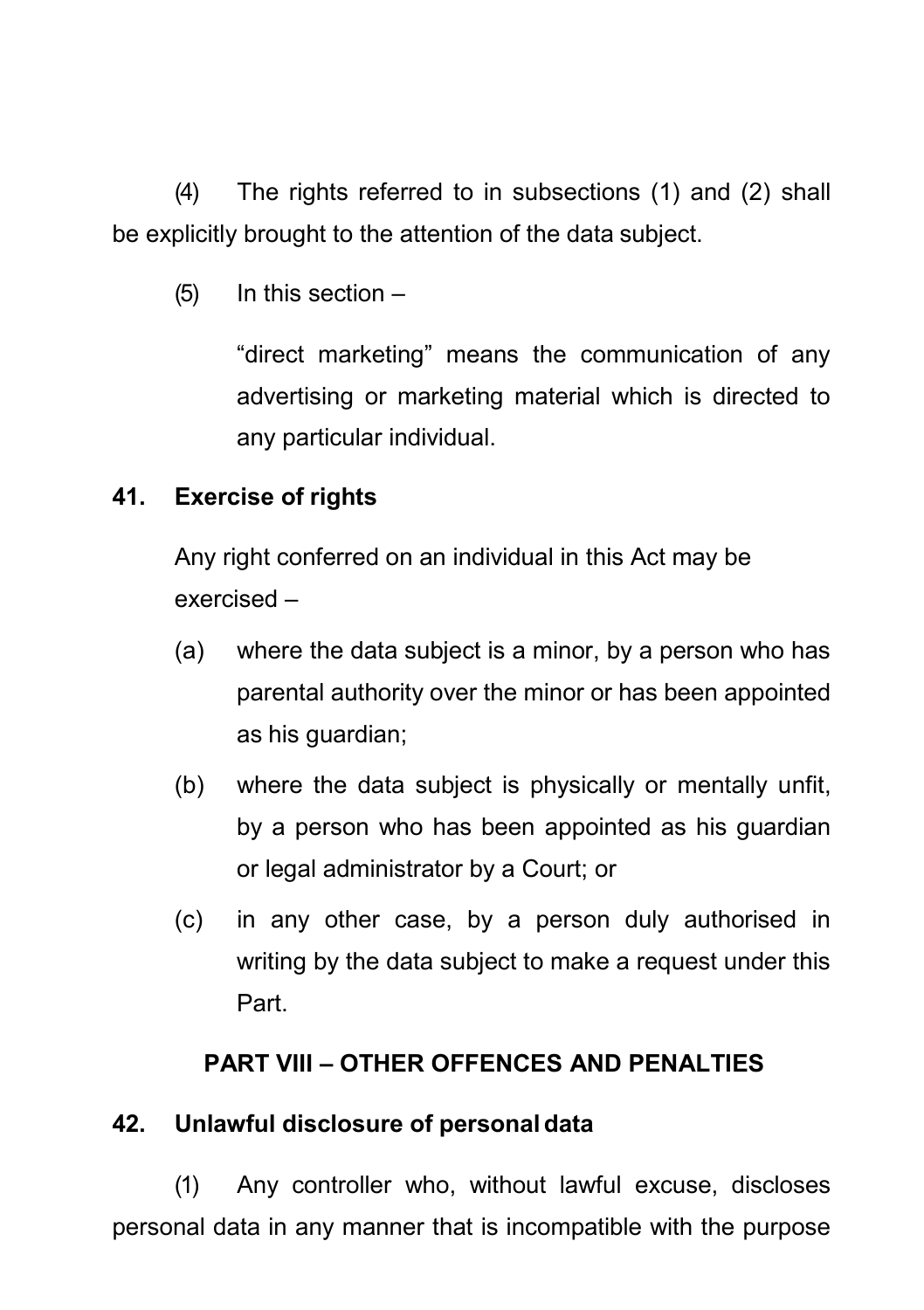for which such data has been collected shall commit an offence.

(2) Any processor who, without lawful excuse, discloses personal data processed by him without the prior authority of the controller on whose behalf the data are being or have been processed shall commit an offence.

(3) Subject to subsection  $(4)$ , any person who –

(a) obtains access to personal data, or obtains any information constituting such data, without the prior authority of the controller or processor by whom the data are kept; and

(b) discloses the data or information to another person, shall commit an offence.

(4) Subsection (3) shall not apply to a person who is an employee or agent of a controller or processor and is acting within his mandate.

(5) Any person who offers to sell personal data where such personal data has been obtained in breach of subsection (1) shall commit an offence.

(6) For the purpose of subsection (5), an advertisement indicating that personal data is or may be for sale constitutes an offer to sell the personal data.

#### **43. Offence for which no specific penalty provided**

(1) Any person who commits an offence under this Act for which no specific penalty is provided or who otherwise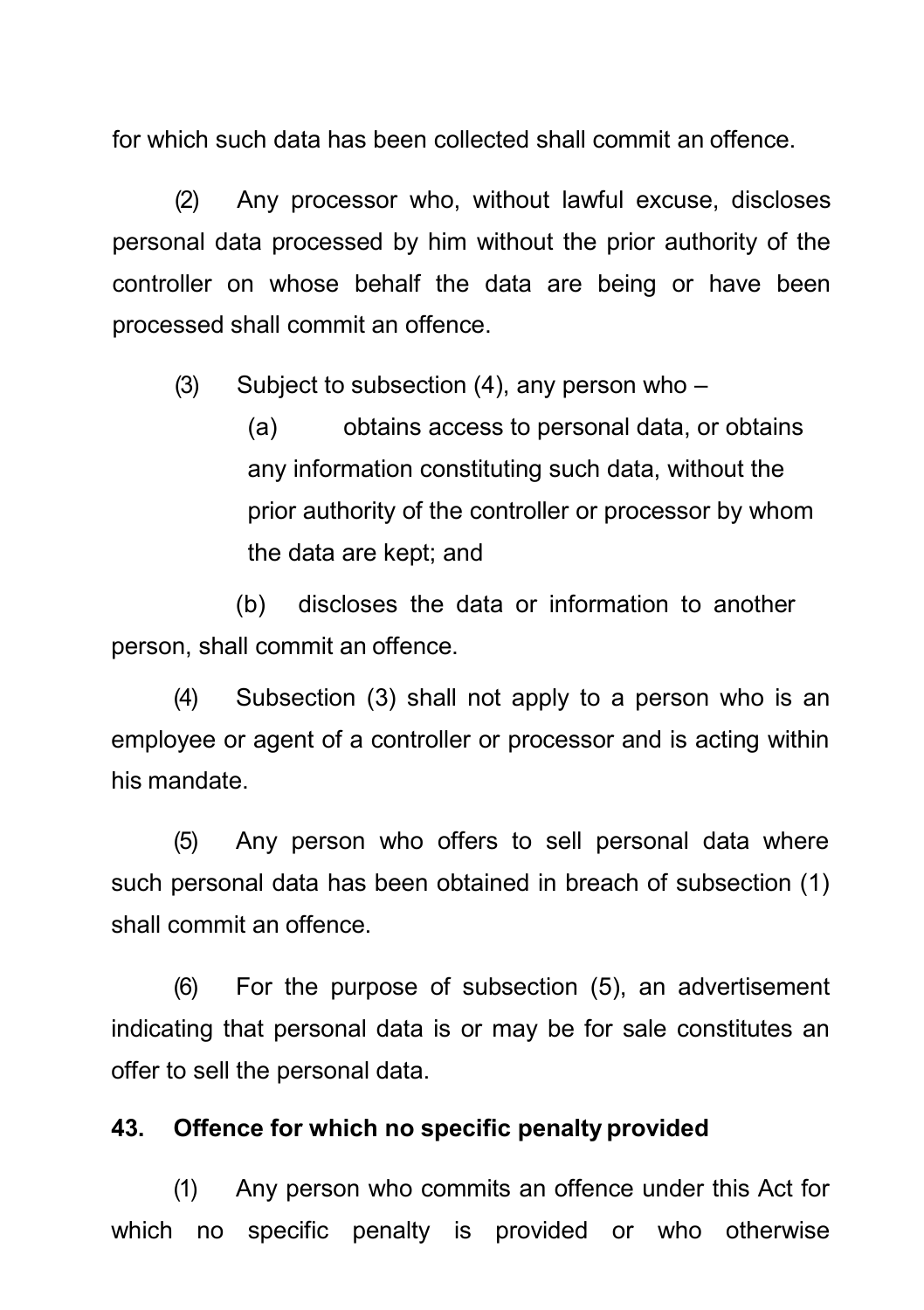contravenes this Act shall, on conviction, be liable to a fine not exceeding 200, 000 rupees and to imprisonment for a term not exceeding 5 years.

(2) In addition to any penalty referred to in subsection (1), the Court may –

- (a) order the forfeiture of any equipment or any article used or connected in any way with the commission of an offence;
- (b) order or prohibit the doing of any act to stop a continuing contravention.

# **PART IX – MISCELLANEOUS**

### **44. Exceptions and restrictions**

(1) No exception to this Act shall be allowed except where it constitutes a necessary and proportionate measure in a democratic society for –

- (a) subject to subsection (4), the protection of national security, defence or public security;
- (b) the prevention, investigation, detection or prosecution of an offence, including the execution of a penalty;
- (c) an objective of general public interest, including an economic or financial interest of the State;
- (d) the protection of judicial independence and judicial proceedings;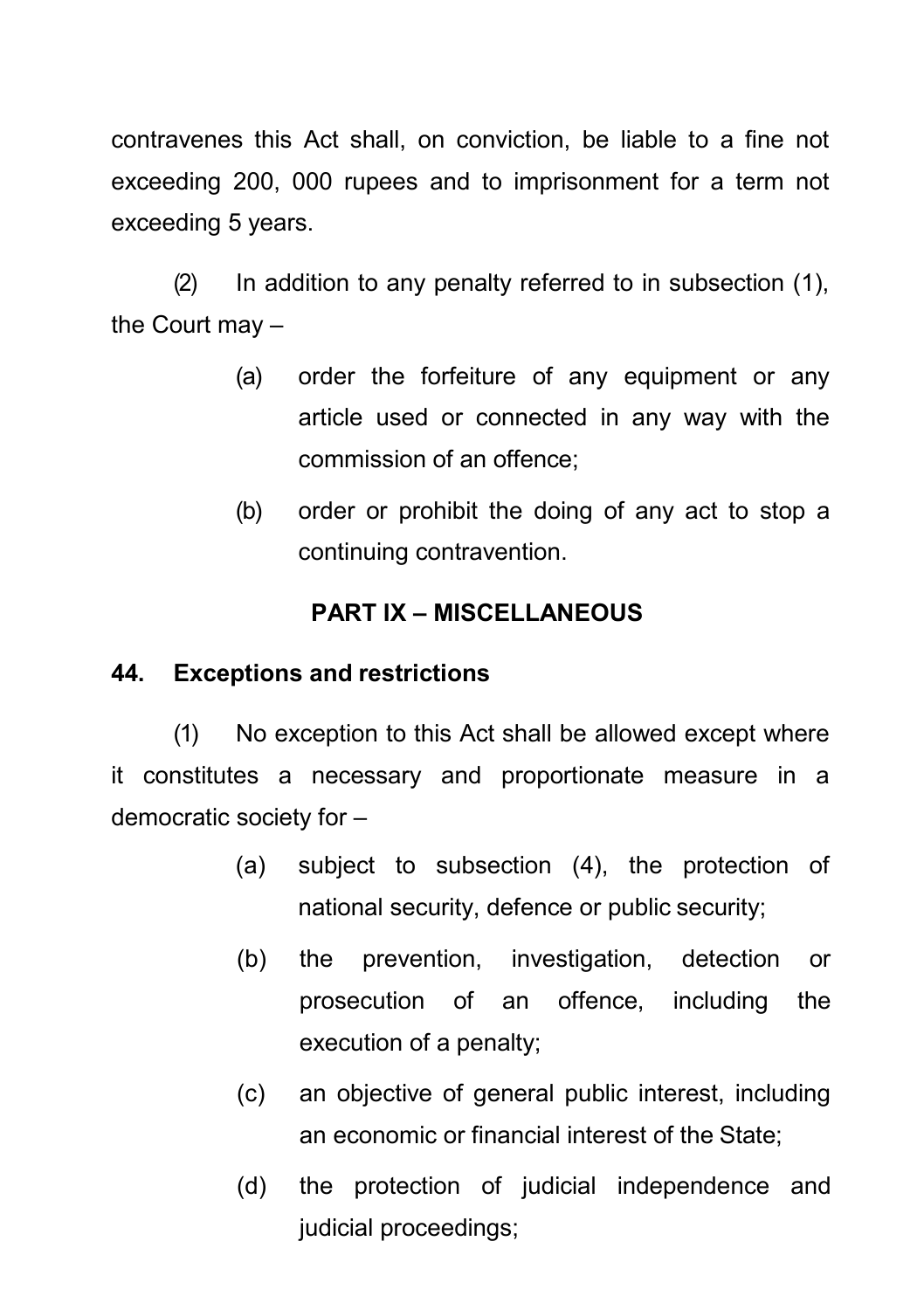- (e) the protection of a data subject or the rights and freedoms of others; or
- (f) issue of any licence, permit or authorisation during the COVID-19 period.

(2) The processing of personal data for the purpose of historical, statistical or scientific research may be exempt from the provisions of this Act where the security and organisational measures specified in section 31 are implemented to protect the rights and freedoms of data subjects involved.

(3) Where this section has been breached, a data subject or the Commissioner may apply for a Judge's order to protect the rights of individuals.

(4) (a) Personal data shall be exempt from any provision of this Act where the non-application of such provision would, in the opinion of the Prime Minister, be required for the purpose of safeguarding national security, defence or public security.

(b) In any proceedings in which the non-application of any provision of this Act on grounds of national security, defence or public security is in question, a certificate under the hand of the Prime Minister certifying that the non-application of the provision is required for the purpose of safeguarding national security, defence or public security shall be conclusive evidence of that fact.

## **Amended by** [\[Act No. 1 of 2020\]](https://supremecourt.govmu.org/get-doc-link/Act_No._1_of_2020)

### **45. Annual report**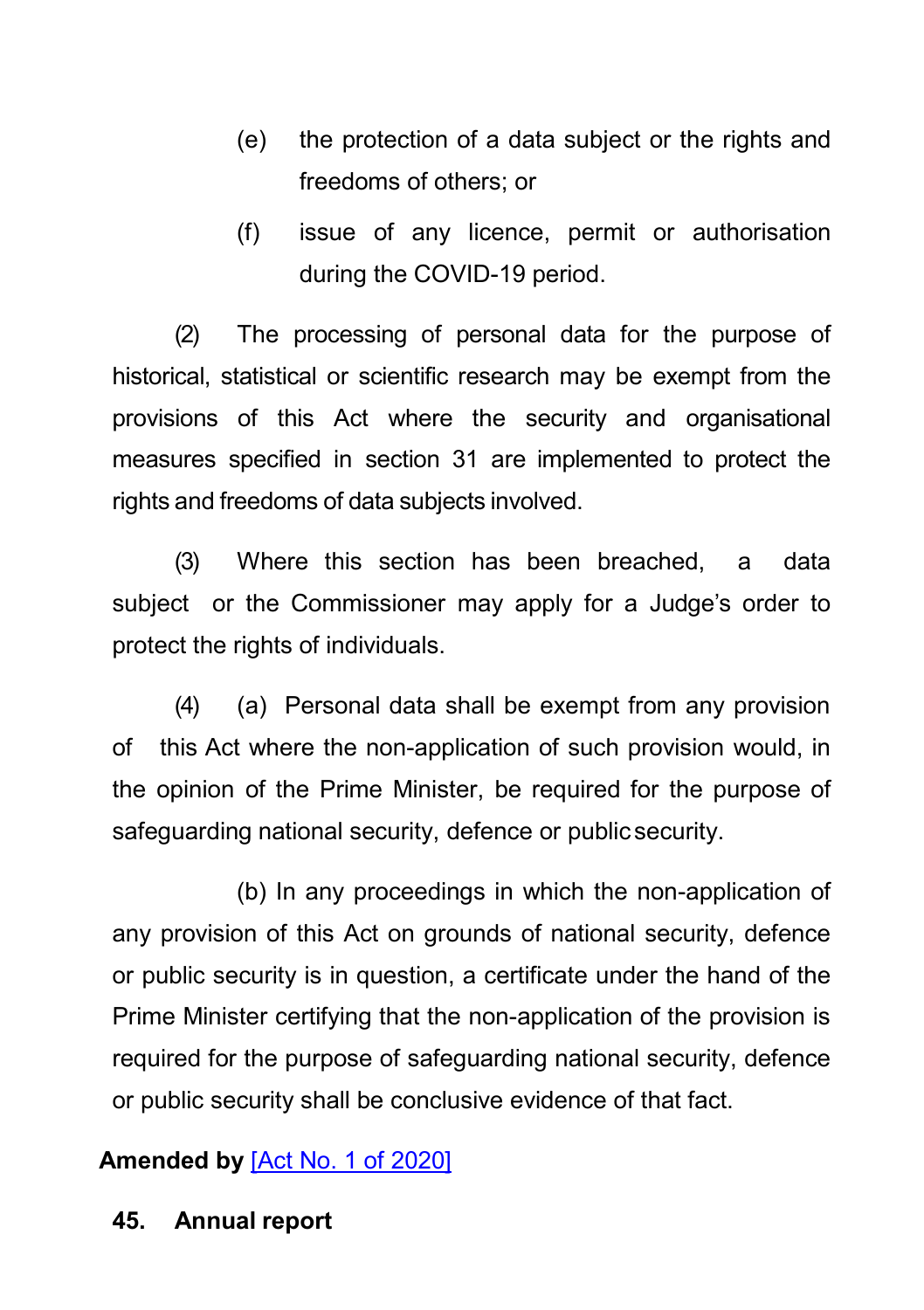(1) The Commissioner shall, not later than 3 months after the end of every year, lay an annual report of the activities of the Office before the National Assembly.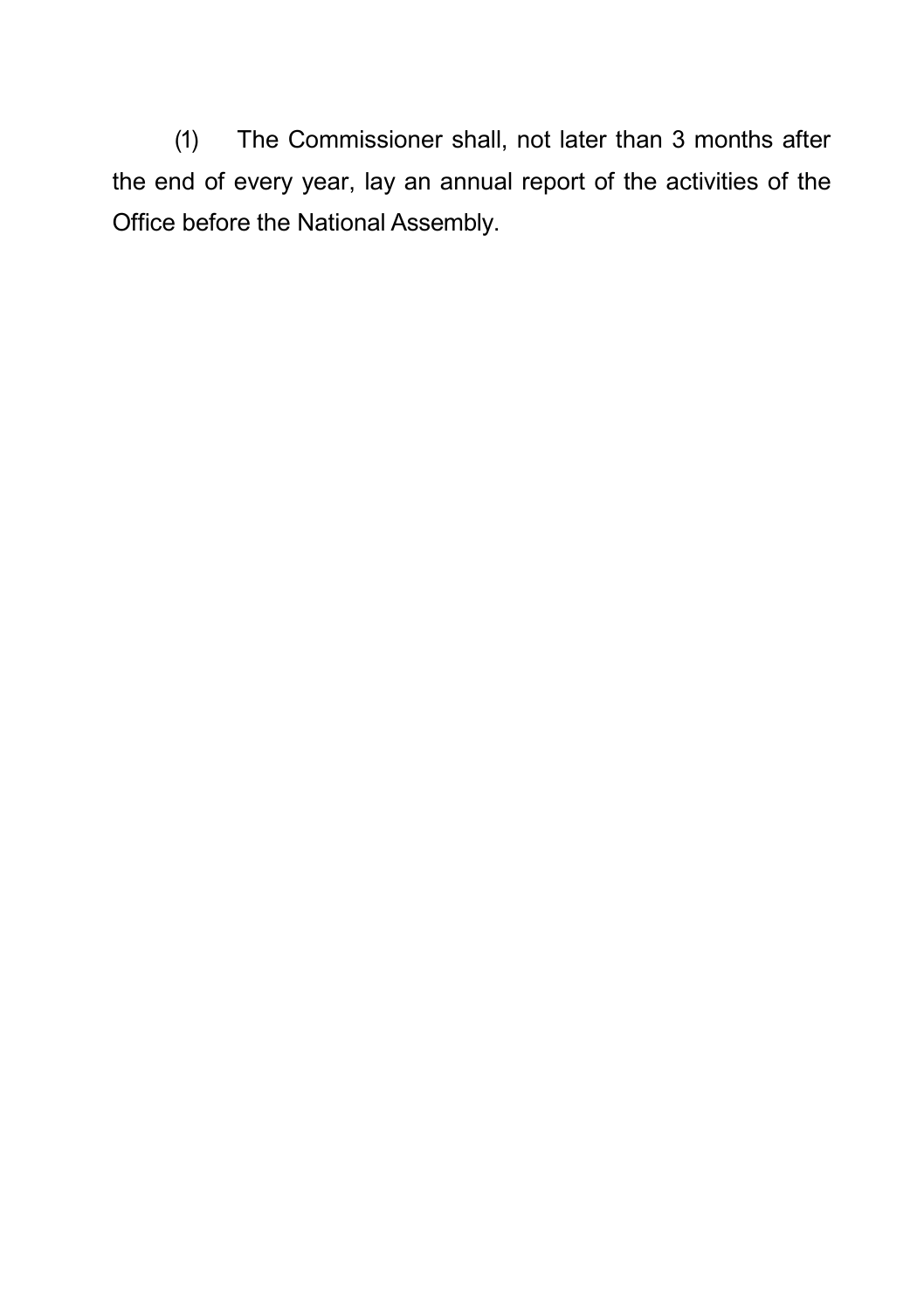(2) The report shall include –

- (a) a statement about the operation of Codes of Practice issued or approved, or Guidelines issued, by the Commissioner;
- (b) any recommendations that the Commissioner thinks fit, in relation to compliance with this Act.

## **46. Compliance audit**

The Commissioner may carry out periodical audits of the systems of controllers or processors to ensure compliance with this Act.

### **47. Codes and Guidelines**

(1) The Commissioner may, for the purposes of this Act, issue or approve Codes of Practice, or issue Guidelines.

(2) The Commissioner may, before issuing or approving a Code of Practice, or issuing Guidelines, consult such person or authority as he thinks fit.

(3) Any Code of Practice –

(a) may be varied or revoked;

(b) shall, where it is approved under subsection (1), come into operation on a day specified by the Commissioner.

### **48. Certification**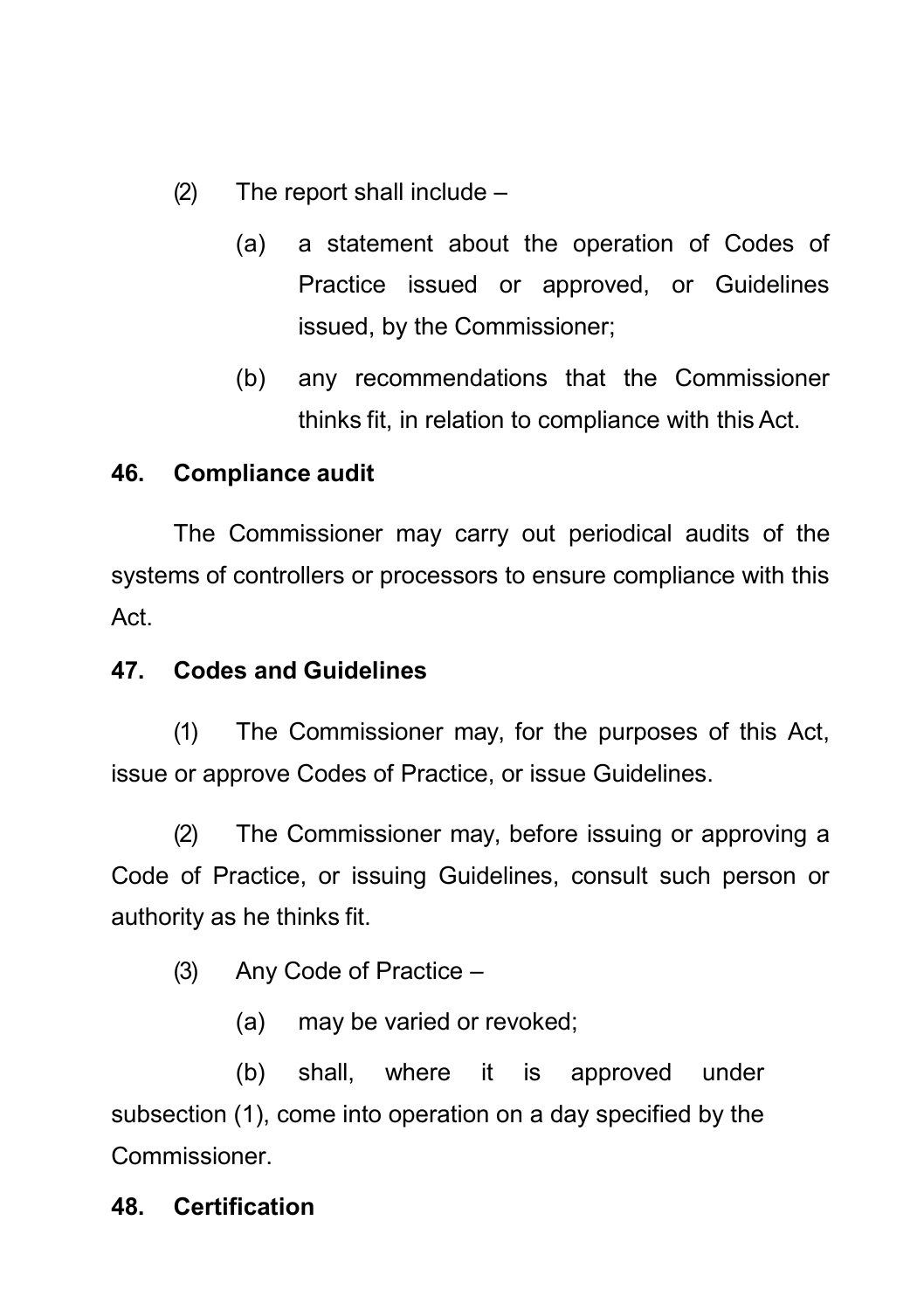(1) The Office may, in order to encourage compliance of processing operations by controllers and processors with this Act, lay down technical standards for data protection certification mechanisms and data protection seals and marks.

- (2) A certification shall be
	- (a) voluntary;
	- (b) issued to a controller or processor for a maximum period of 3 years and may be renewed under the same conditions where the relevant requirements continue to be met;
	- (c) withdrawn where the requirements for the certification are no longer met.

(3) Where a controller or processor seeks certification under this section, he or it shall provide to the Office all information and access to his or its processing activities which are necessary to conduct the certification procedure.

(4) A certification issued under this section shall not alter the responsibility of the controller or processor for compliance with this Act.

# **49. Confidentiality and oath**

(1) The Commissioner and every authorised officer shall take the oath as set out in the Schedule.

(2) No person who is or has been the Commissioner or an authorised officer shall, except –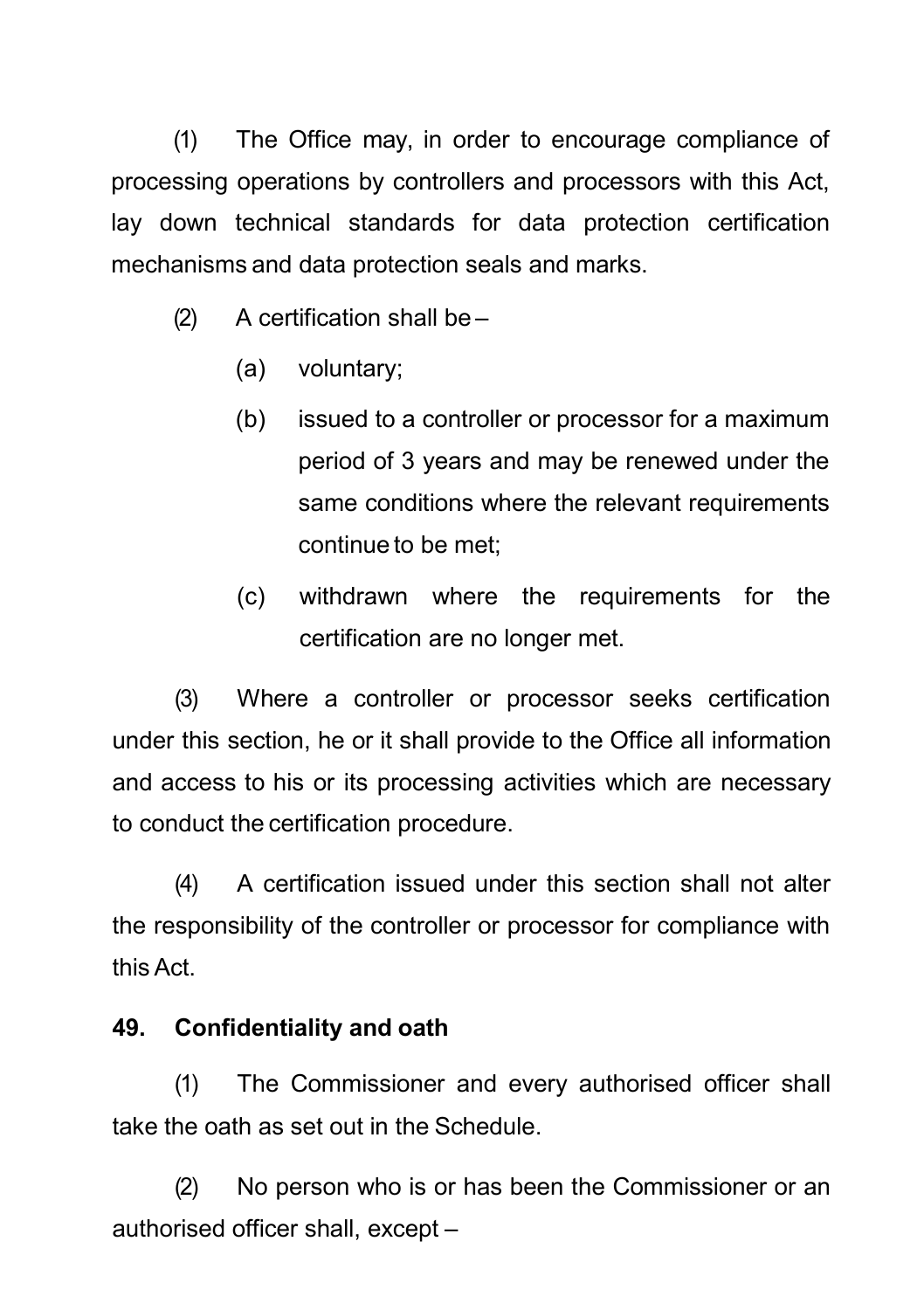- (a) in accordance with this Act or any other enactment;
- (b) on the order of a Court or Judge,

divulge any confidential information obtained in the exercise of a power or in the performance of a duty under this Act.

(3) Any person who, without lawful excuse, contravenes subsection (2) shall commit an offence and shall, on conviction, be liable to a fine not exceeding 50, 000 rupees and to imprisonment for a term not exceeding 2 years.

## **50. Protection from liability**

(1) Notwithstanding the Public Officers' Protection Act, where any action has been entered before a Court pursuant to an act done by the Commissioner or an authorised officer in the execution of his duties under this Act and it appears to the Court that there was reasonable cause to do such act, the Court shall so declare and thereafter the Commissioner or authorised officer shall be immune from all proceedings, whether civil or criminal, on account of such act.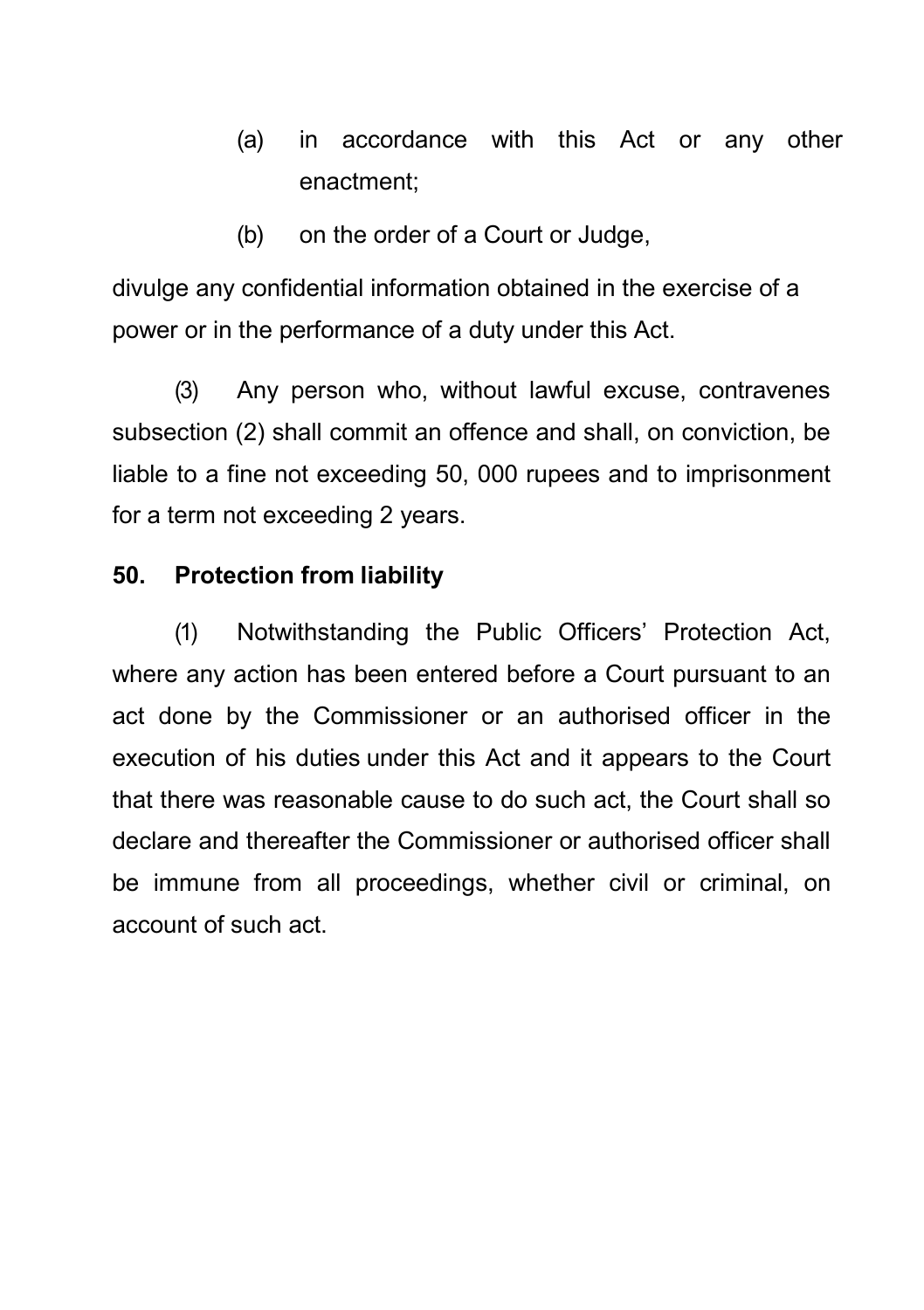(2) No liability, civil or criminal, shall attach to the Commissioner in respect of any act which he may have done or omitted to do in good faith in the execution, or purported execution, of his duties or powers under thisAct.

### **51. Right of appeal**

Any person aggrieved by a decision of the Commissioner under this Act may, within 21 days from the date when the decision is made known to that person, appeal to the Tribunal.

### **52. Special jurisdiction of Tribunal**

(1) Subject to subsections (2) and (3), the Tribunal shall hear and dispose of any appeal under this Act.

(2) Sections 40 to 44 of the Information and Communication Technologies Act shall, as far as appropriate, apply to an appeal made under this Act and to such decision as may be reached by the Tribunal on appeal under this Act.

(3) Sections 39 and 42 (5) of the Information and Communication Technologies Act shall not apply to an appeal under this Act.

(4) Subject to subsection (5), every appeal under this Act shall be in such form and be accompanied by such fees as may be prescribed.

(5) The Tribunal may entertain an appeal after the expiry of the period of 21 days where it is satisfied that there was sufficient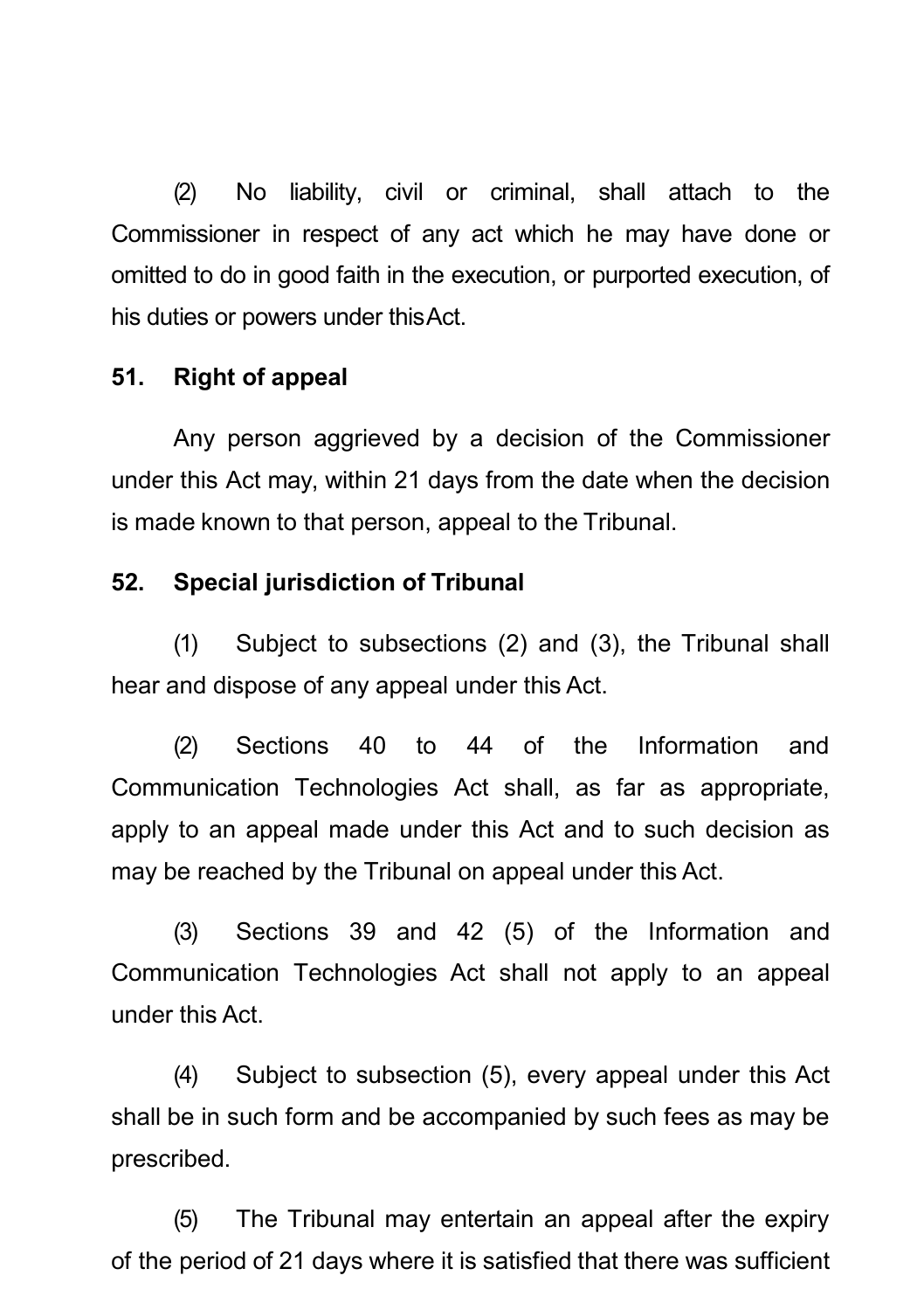cause for not lodging the appeal within that period.

(6) The Tribunal may, after giving the parties to the appeal an opportunity of being heard, pass such orders as it thinks fit, confirming, varying or setting aside the decision appealed against.

(7) The Tribunal shall send a copy of every order made by it to the parties to the appeal.

(8) Any appeal lodged with the Tribunal under this Act shall be dealt with by it as expeditiously as possible and the Tribunal shall endeavour to dispose of the appeal within 6 weeks from the date the appeal was lodged.

(9) Any person who does not comply with an order issued by the Tribunal under subsection (6) shall commit an offence.

(10) No appeal shall lie against any decision made by the Tribunal following a settlement reached with the consent of the parties or their representatives.

### **53. Prosecution and jurisdiction**

(1) An authorised officer may swear an information in respect of an offence under this Act or any regulations made under it before a Magistrate.

(2) Notwithstanding any other enactment, the Intermediate Court shall have jurisdiction to try an offence under this Act or any regulations made under it.

(3) No prosecution shall be instituted under this Act except by, or with the consent of, the Director of Public Prosecutions.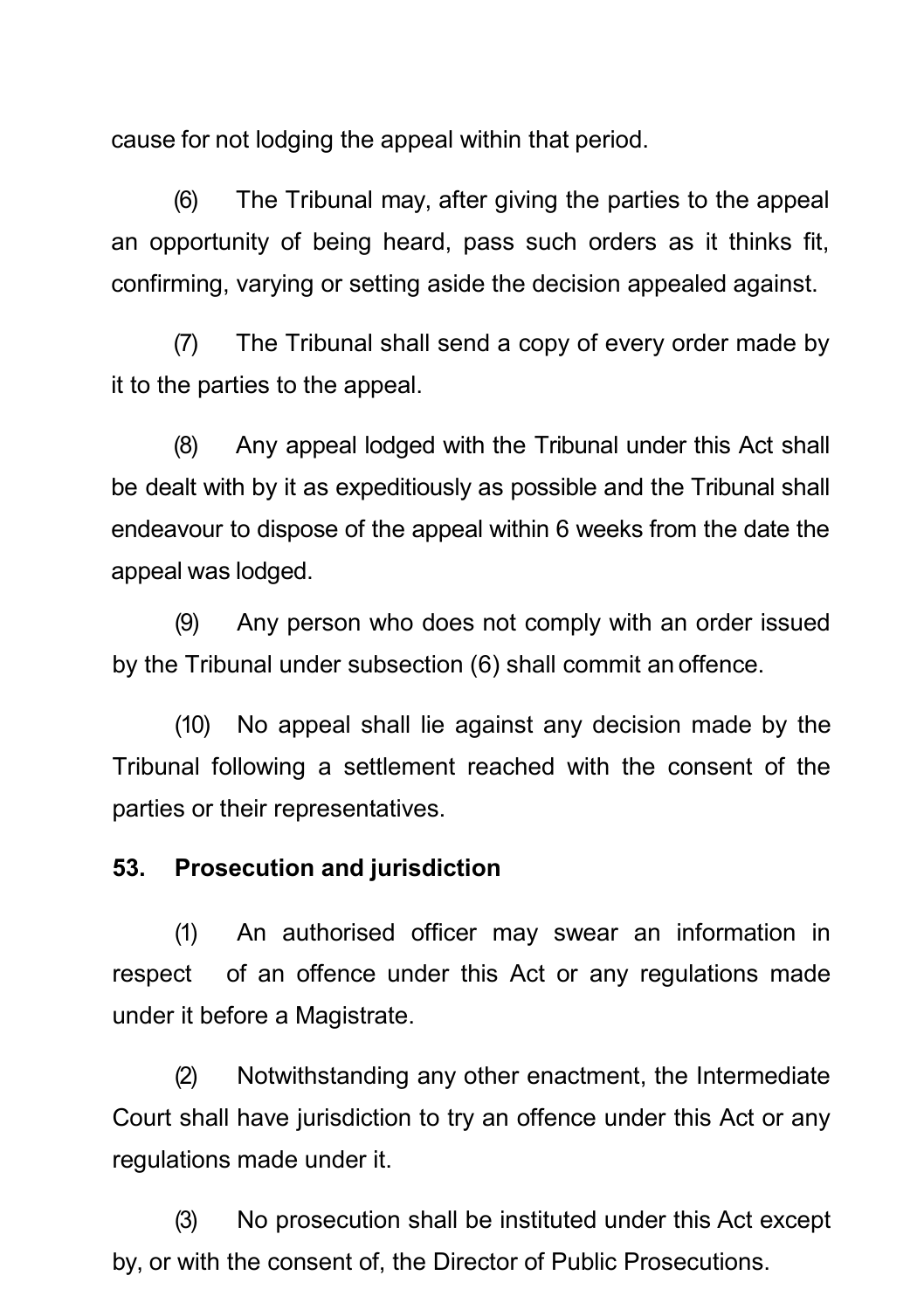# **54. Certificate issued by Commissioner**

In any proceedings –

- (a) a copy of, or of an extract from, an entry in the register duly certified by the Commissioner to be a true copy shall be evidence of the entry or extract; and
- (b) a certificate signed by the Commissioner and stating that there is not an entry in the register in respect of a specified person as a controller or processor shall be evidence of that fact.

## **55. Regulations**

(1) The Minister may, for the purposes of this Act, after consultation with the Commissioner, make such regulations as he thinks fit.

- (2) Any regulations made under subsection (1) may provide –
	- (a) for the amendment of the Schedule;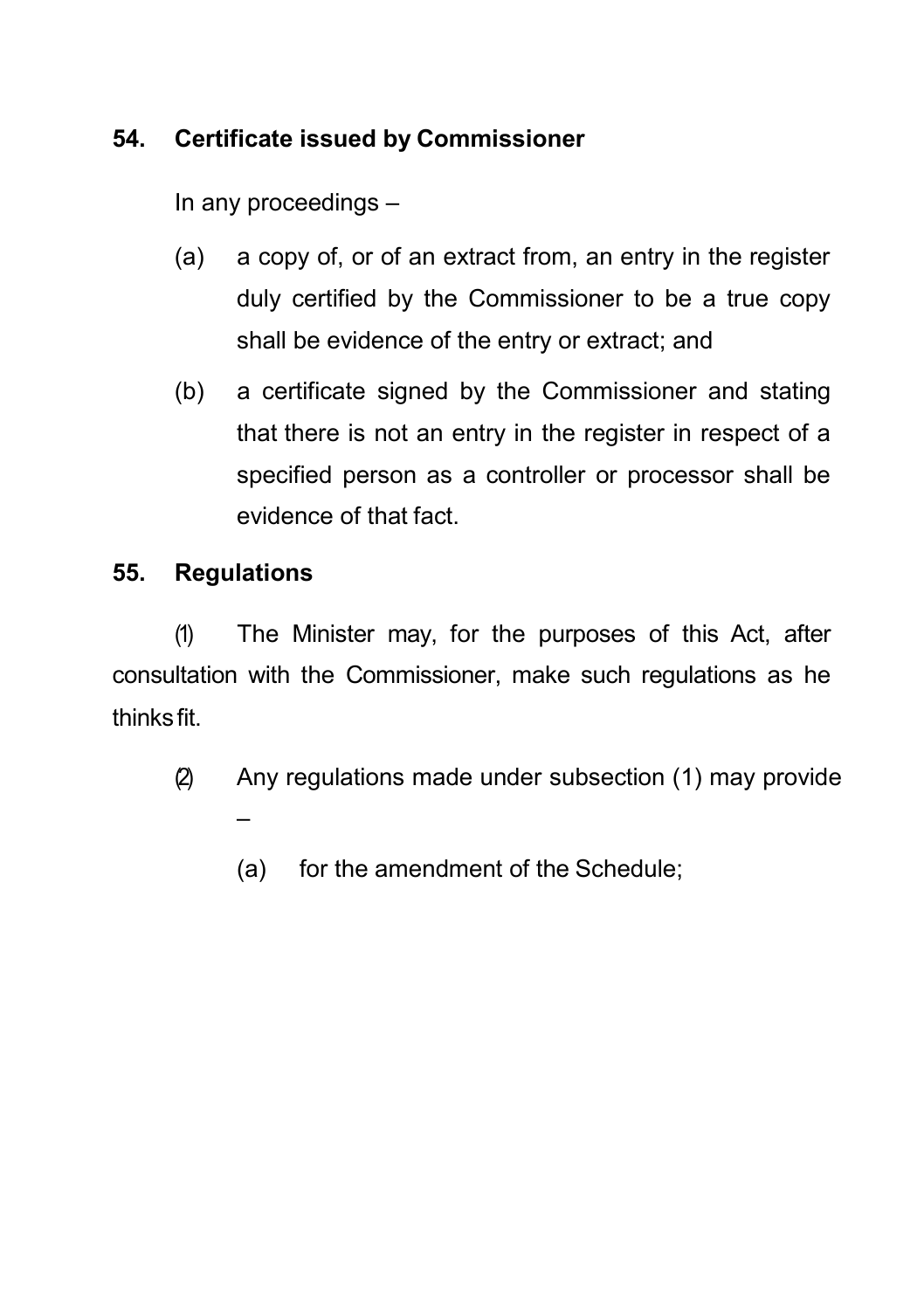- (b) for the requirements which are imposed on a controller or processor when processing personal data;
- (c) for the contents which a notice or registration by a controller or processor should contain;
- (d) for the information to be provided to a data subject and how such information shall be provided;
- (e) for the levying of fees and taking of charges;
- (f) for the issuing and approval of Codes of Practice and Guidelines; or
- (g) that any person who contravenes them shall commit an offence and shall, on conviction, be liable to a fine not exceeding 100, 000 rupees and to imprisonment for a term not exceeding 5 years.

### **56. Repeal**

The **Data Protection Act** is repealed.

### **57. Transitional provisions**

 $(1)$  In this section –

"repealed Act" means the **Data Protection Act.** 

(2) All assets and funds of the Data Protection Office under the repealed Act shall, at the commencement of this Act,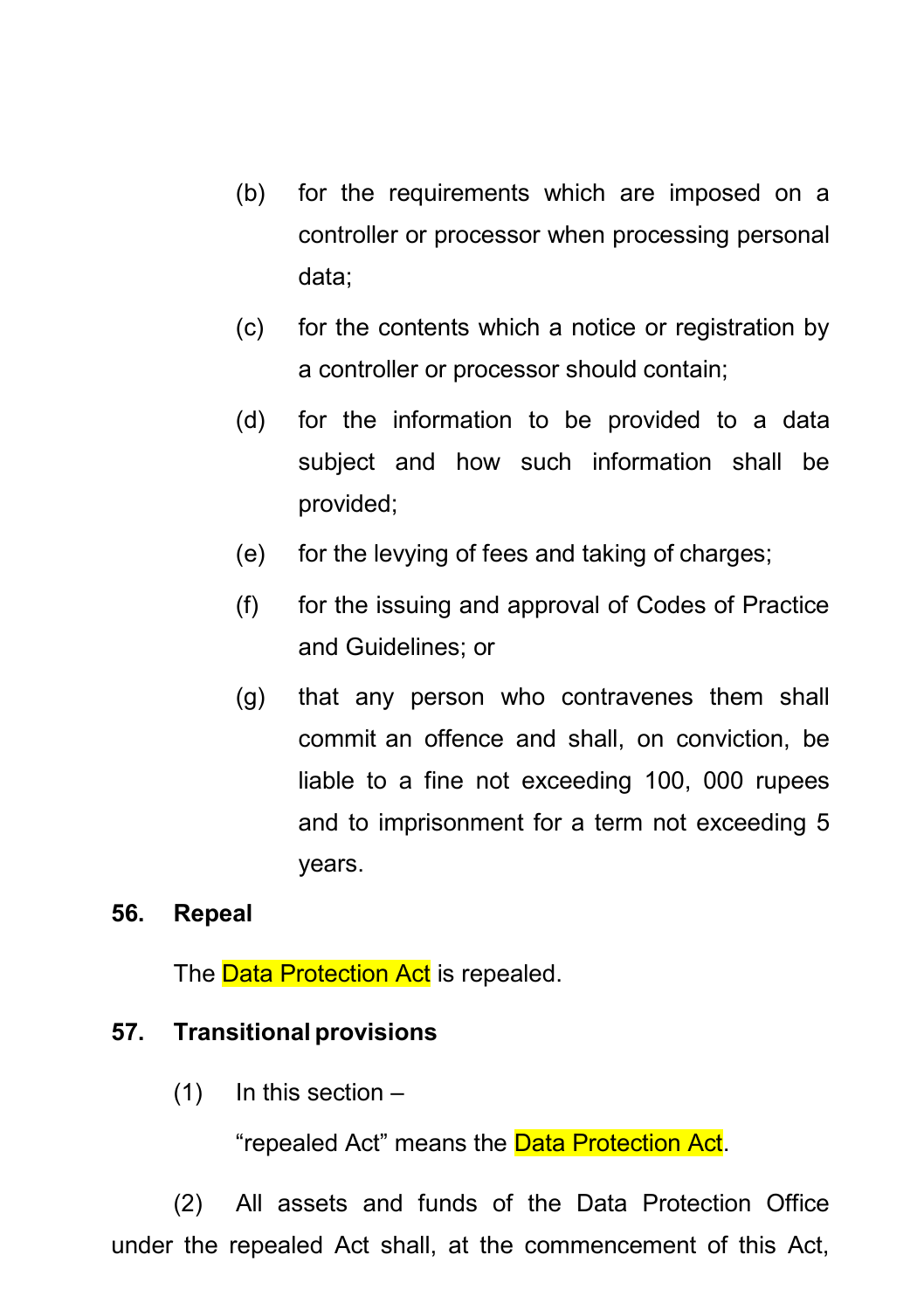remain vested in the Office.

(3) All rights, obligations and liabilities subsisting in favour of or against the Data Protection Office under the repealed Act shall, at the commencement of this Act, continue to exist under the same terms and conditions in favour of or against the Office.

(4) The contents of the register of controllers and processors kept under the repealed Act shall, at the commencement of this Act, be transferred to the register kept under this Act.

(5) Any registration granted under the repealed Act, which is valid at the commencement of this Act, shall be deemed to have been granted under this Act.

(6) Any application made to the Data Protection Office under the repealed Act and which is pending at the commencement of this Act shall be dealt with in accordance with this Act.

(7) Any Code of Practice or Guideline issued under the repealed Act shall, at the commencement of this Act, continue to remain in force.

(8) Any act or thing done, or any contract or agreement entered into, by the Data Protection Office shall, at the commencement of this Act, be deemed to have been done or entered into by the Office.

(9) All proceedings, judicial or otherwise, initiated before and pending at the commencement of this Act, by or against the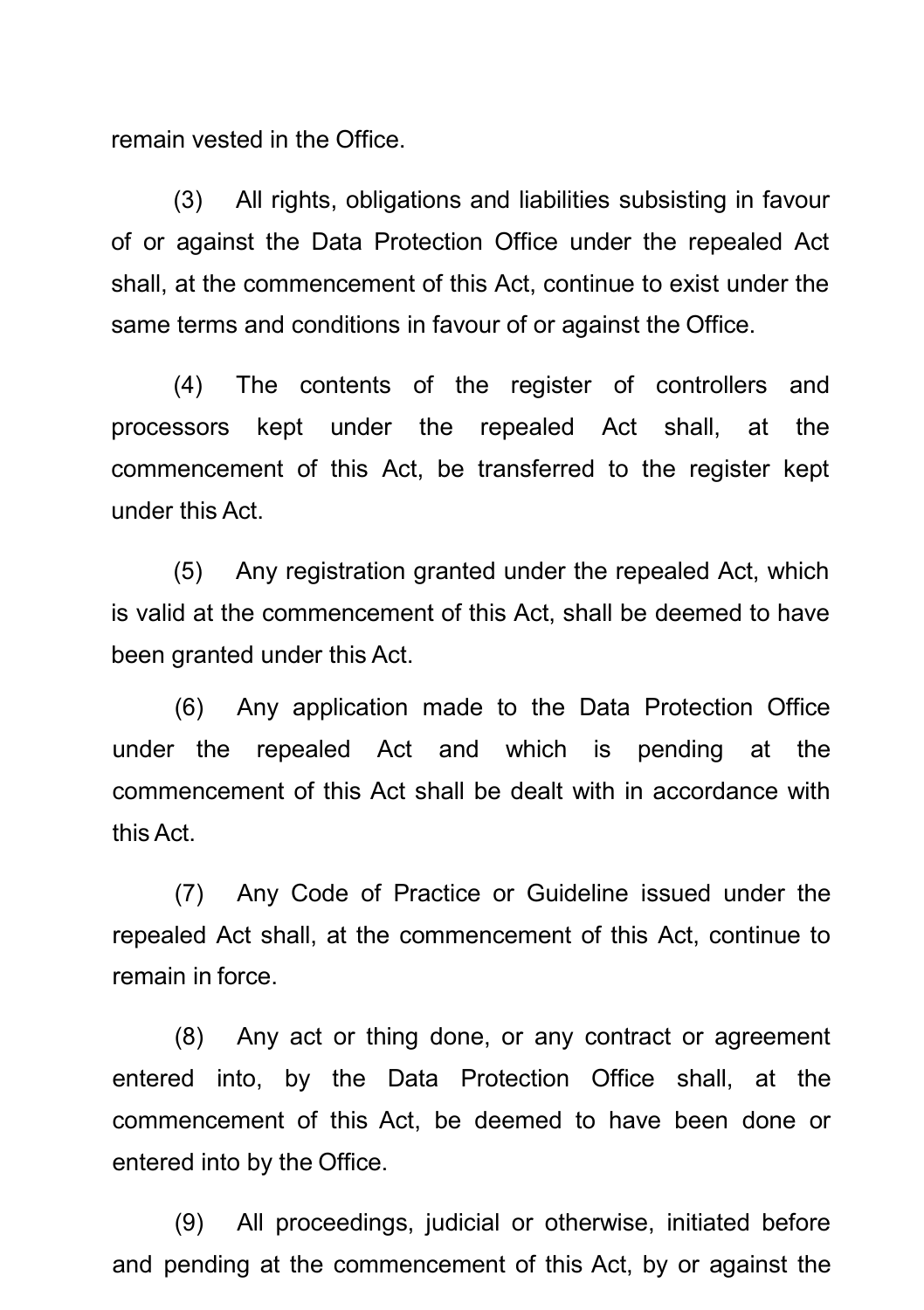Data Protection Office or the Commissioner, may be continued, by or against the Office or the Commissioner, as the case may be.

(10) For the purpose of section 45, the period starting from the commencement of this Act to the end of the year of such commencement shall be deemed to be the first year for the filing of the annual report.

(11) Where this Act does not make provision for any transition, the Minister may make such regulations as may be necessary for such transition.

#### **58. Commencement**

**Proclaimed by** [\[Proclamation No. 3 of 2018\]](https://supremecourt.govmu.org/get-doc-link/Proclamation_No._3_of_2018) **w.e.f. 15 January 2018**

(1) Subject to subsection (2), this Act shall come into operation on a date to be fixed by Proclamation.

(2) Different dates may be fixed for the coming into operation of different sections of thisAct.

Passed by the National Assembly on the eighth day of December two thousand and seventeen.

**Bibi Safeena Lotun (Mrs**)

*Clerk of the National Assembly*